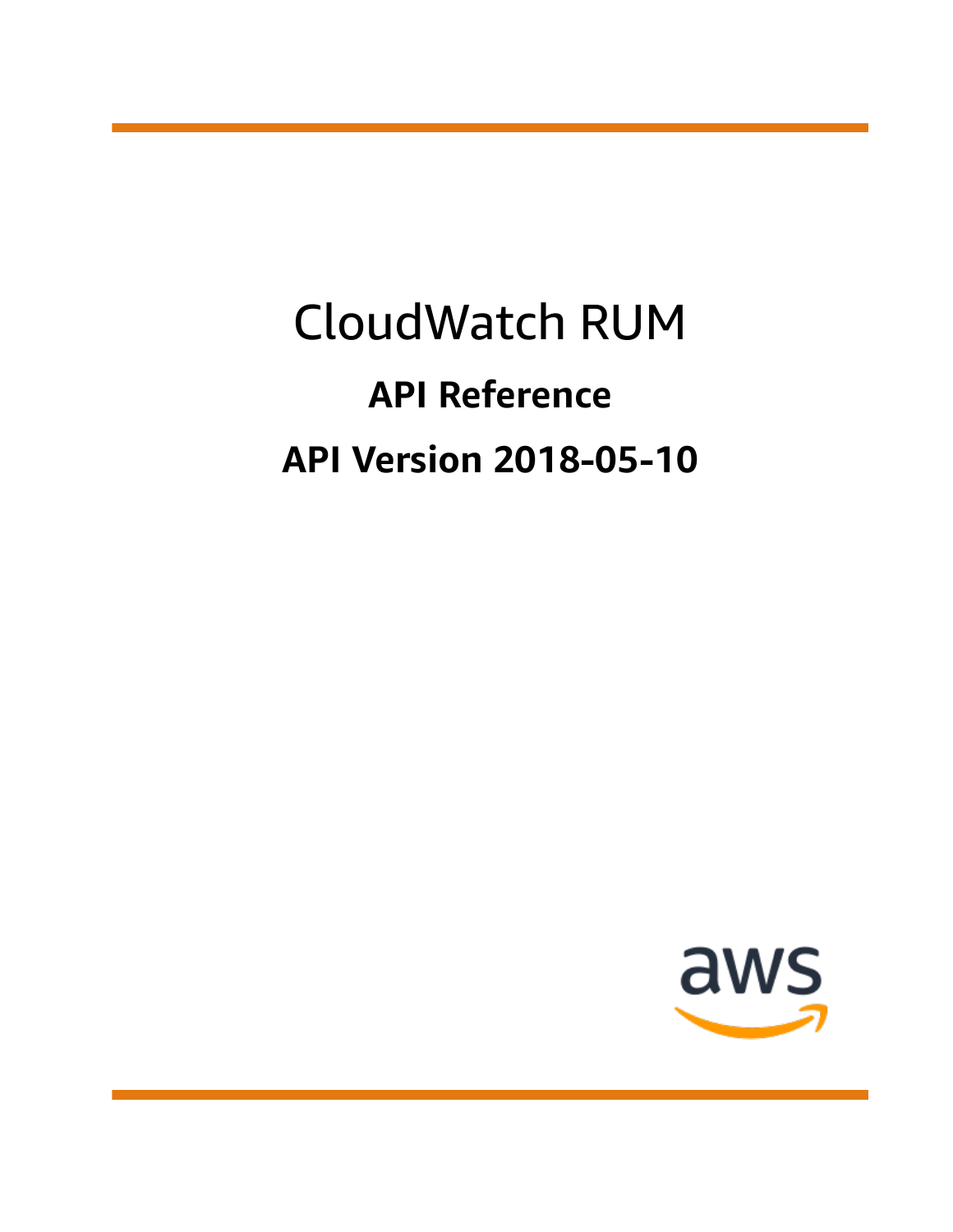### **CloudWatch RUM: API Reference**

Copyright © Amazon Web Services, Inc. and/or its affiliates. All rights reserved.

Amazon's trademarks and trade dress may not be used in connection with any product or service that is not Amazon's, in any manner that is likely to cause confusion among customers, or in any manner that disparages or discredits Amazon. All other trademarks not owned by Amazon are the property of their respective owners, who may or may not be affiliated with, connected to, or sponsored by Amazon.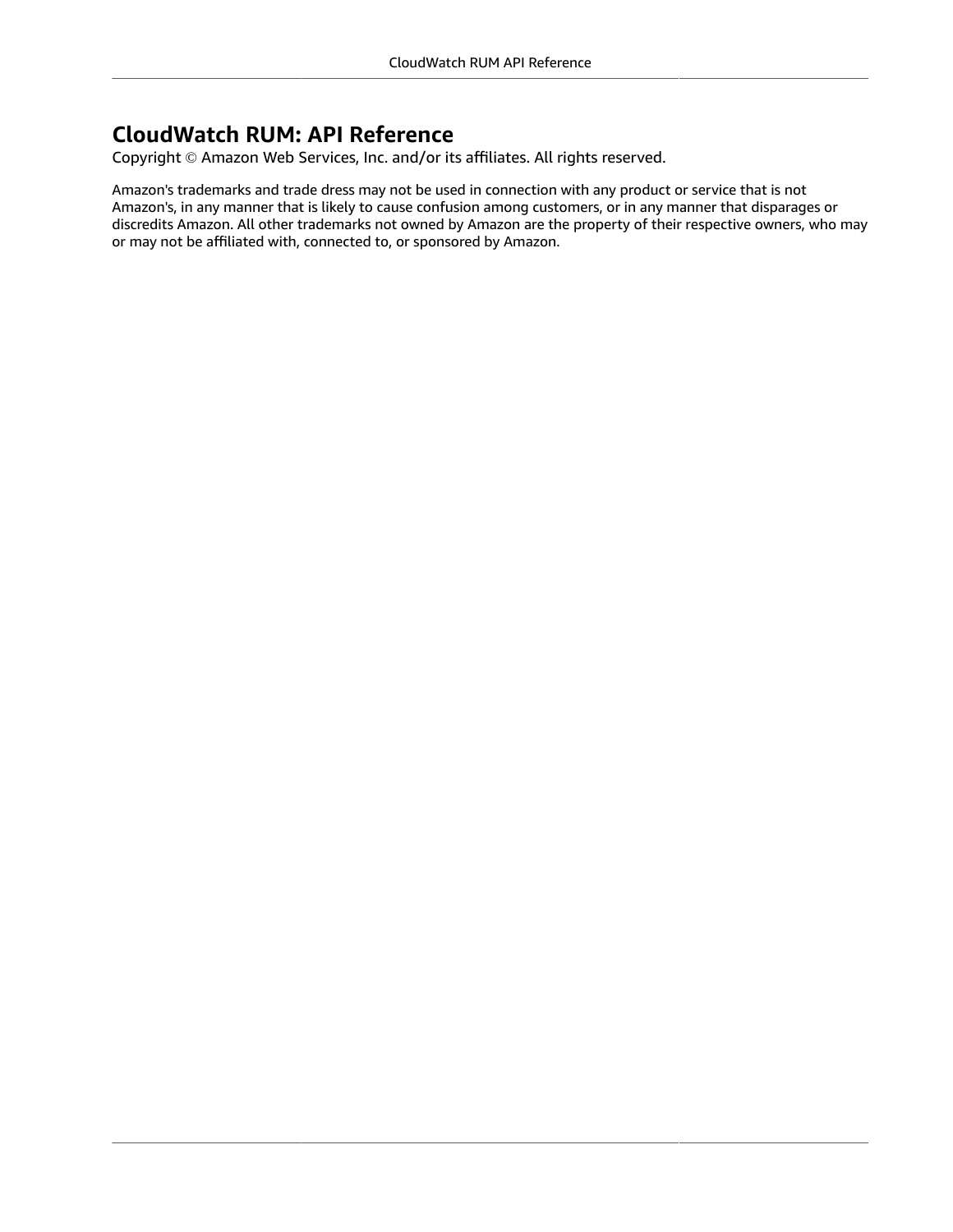# **Table of Contents**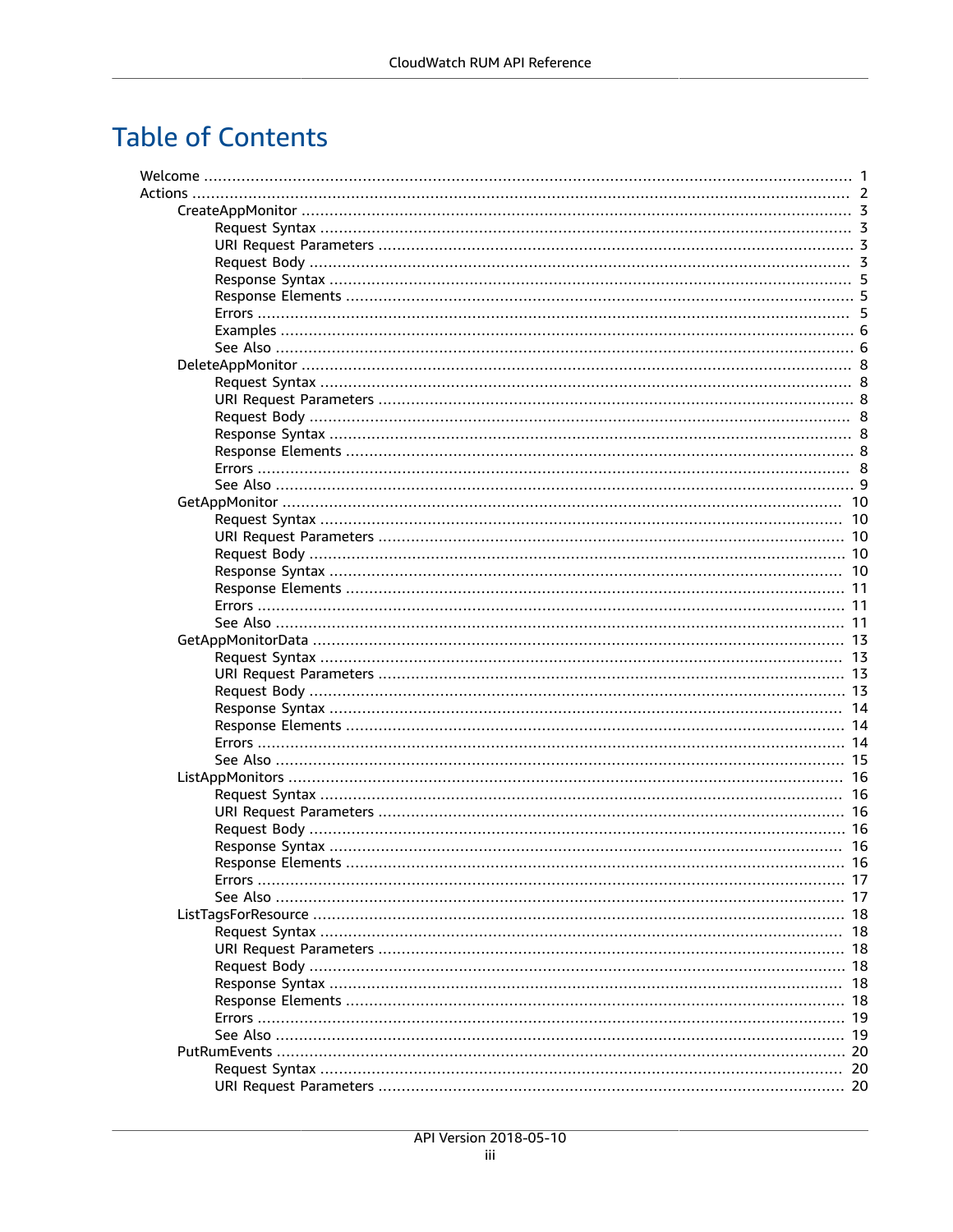| Contents. | 38 |
|-----------|----|
|           |    |
|           |    |
|           |    |
|           |    |
|           |    |
|           |    |
|           |    |
|           |    |
|           |    |
|           |    |
|           |    |
|           |    |
|           |    |
|           |    |
|           |    |
|           |    |
|           |    |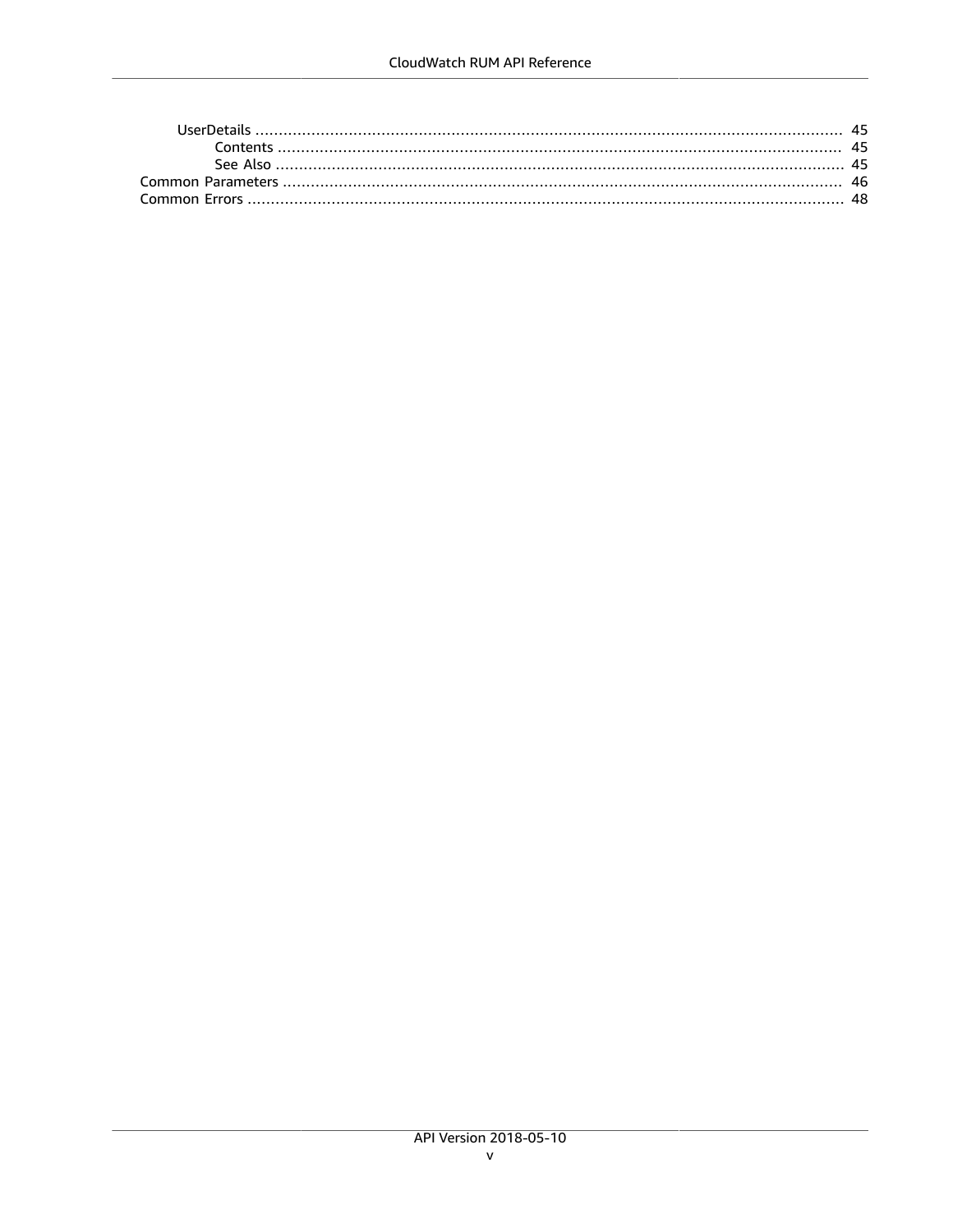# <span id="page-5-0"></span>Welcome

With Amazon CloudWatch RUM, you can perform real-user monitoring to collect client-side data about your web application performance from actual user sessions in real time. The data collected includes page load times, client-side errors, and user behavior. When you view this data, you can see it all aggregated together and also see breakdowns by the browsers and devices that your customers use.

You can use the collected data to quickly identify and debug client-side performance issues. CloudWatch RUM helps you visualize anomalies in your application performance and find relevant debugging data such as error messages, stack traces, and user sessions. You can also use RUM to understand the range of end-user impact including the number of users, geolocations, and browsers used.

This document was last published on June 27, 2022.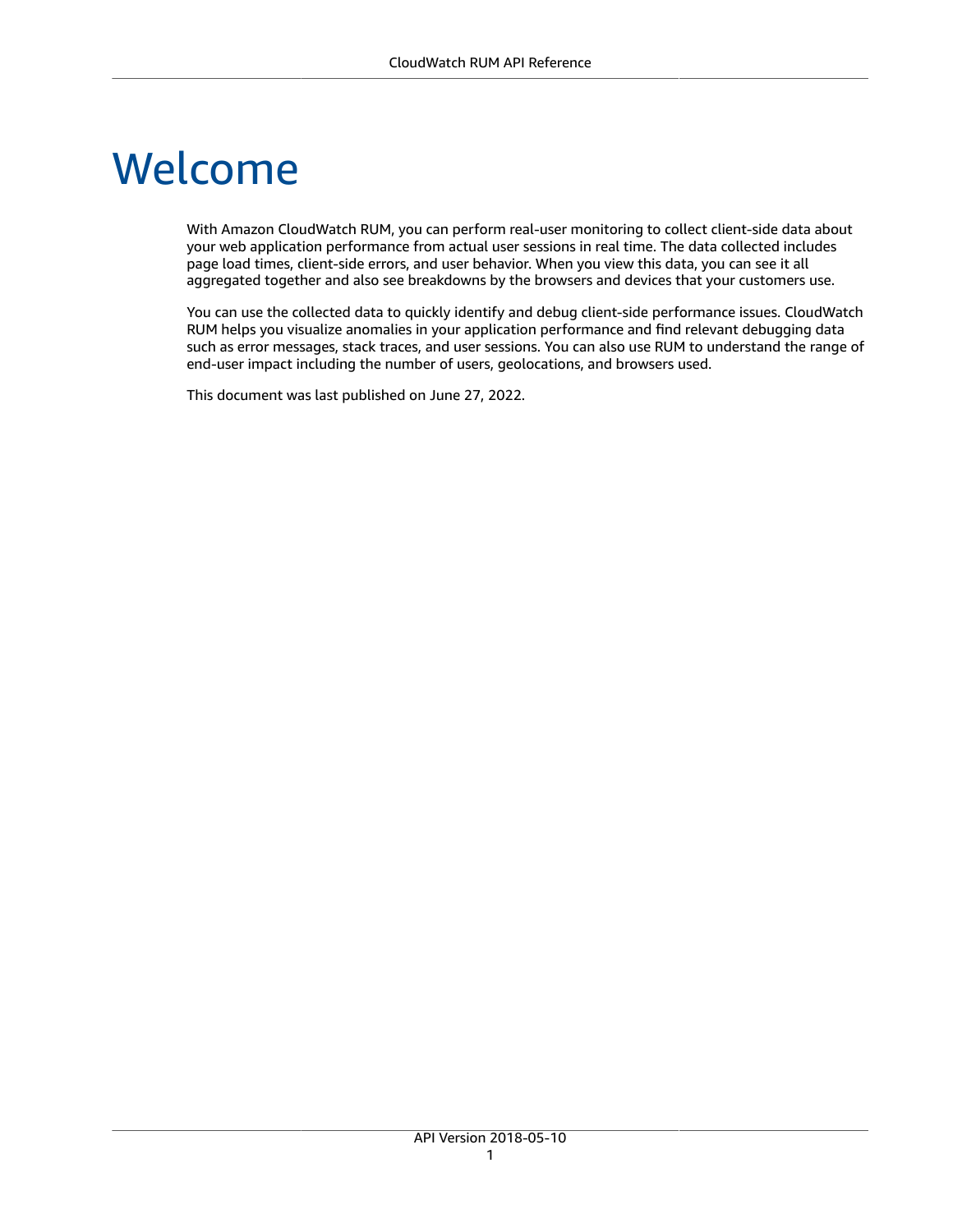# <span id="page-6-0"></span>Actions

#### The following actions are supported:

- [CreateAppMonitor \(p. 3\)](#page-7-0)
- [DeleteAppMonitor \(p. 8\)](#page-12-0)
- [GetAppMonitor \(p. 10\)](#page-14-0)
- [GetAppMonitorData \(p. 13\)](#page-17-0)
- [ListAppMonitors \(p. 16\)](#page-20-0)
- [ListTagsForResource \(p. 18\)](#page-22-0)
- [PutRumEvents \(p. 20\)](#page-24-0)
- [TagResource \(p. 23\)](#page-27-0)
- [UntagResource \(p. 25\)](#page-29-0)
- [UpdateAppMonitor \(p. 27\)](#page-31-0)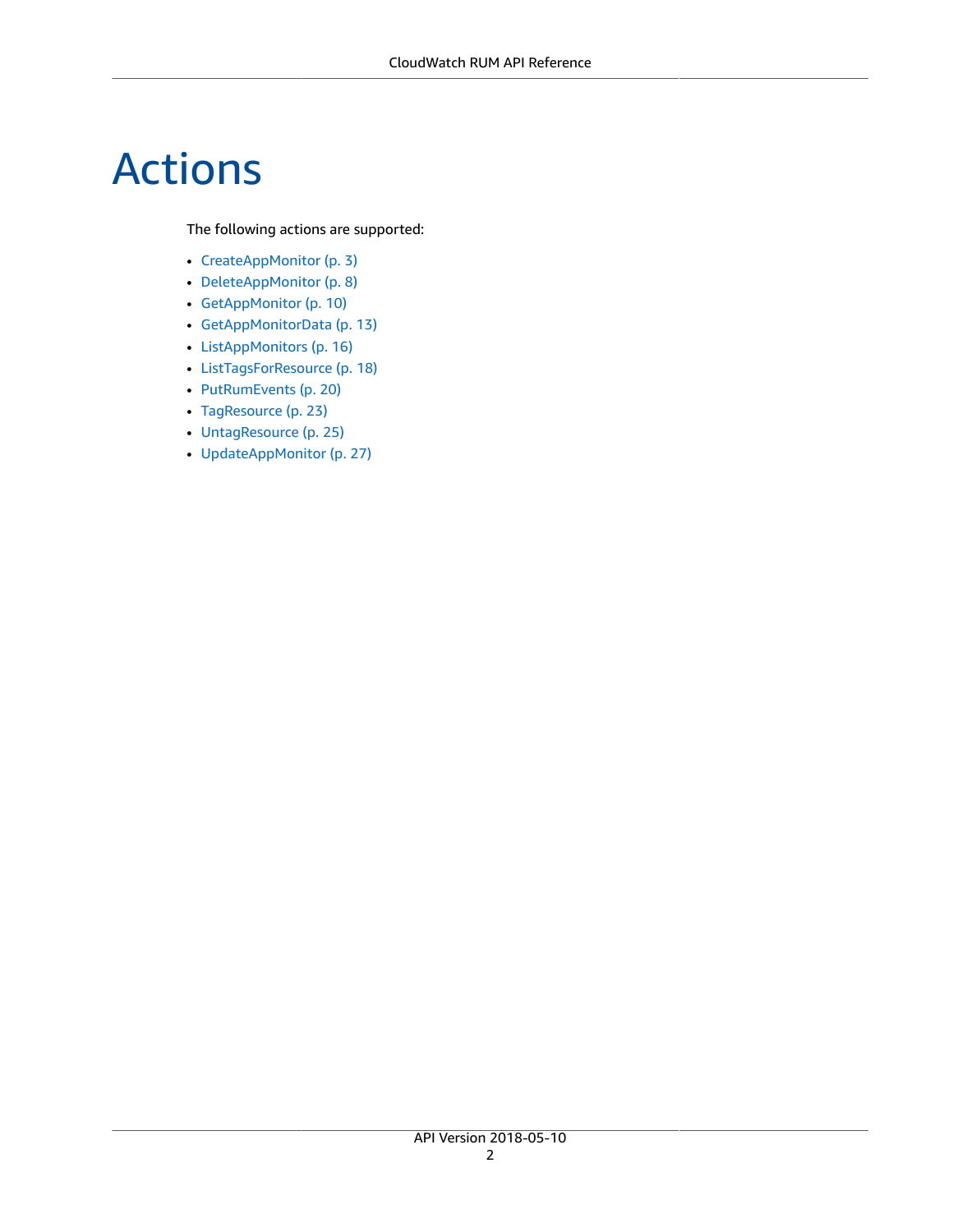# <span id="page-7-0"></span>CreateAppMonitor

Creates a Amazon CloudWatch RUM app monitor, which collects telemetry data from your application and sends that data to RUM. The data includes performance and reliability information such as page load time, client-side errors, and user behavior.

You use this operation only to create a new app monitor. To update an existing app monitor, use [UpdateAppMonitor](https://docs.aws.amazon.com/cloudwatchrum/latest/APIReference/API_UpdateAppMonitor.html) instead.

After you create an app monitor, sign in to the CloudWatch RUM console to get the JavaScript code [snippet](https://docs.aws.amazon.com/AmazonCloudWatch/latest/monitoring/CloudWatch-RUM-find-code-snippet.html) to add to your web application. For more information, see How do I find a code snippet that I've already [generated?](https://docs.aws.amazon.com/AmazonCloudWatch/latest/monitoring/CloudWatch-RUM-find-code-snippet.html)

# <span id="page-7-1"></span>Request Syntax

```
POST /appmonitor HTTP/1.1
Content-type: application/json
{
    "AppMonitorConfiguration": { 
       "AllowCookies": boolean,
       "EnableXRay": boolean,
       "ExcludedPages": [ "string" ],
       "FavoritePages": [ "string" ],
       "GuestRoleArn": "string",
       "IdentityPoolId": "string",
       "IncludedPages": [ "string" ],
       "SessionSampleRate": number,
       "Telemetries": [ "string" ]
    },
    "CwLogEnabled": boolean,
    "Domain": "string",
    "Name": "string",
    "Tags": { 
       "string" : "string" 
    }
}
```
### <span id="page-7-2"></span>URI Request Parameters

The request does not use any URI parameters.

# <span id="page-7-3"></span>Request Body

The request accepts the following data in JSON format.

#### <span id="page-7-4"></span>**[AppMonitorConfiguration \(p. 3\)](#page-7-1)**

A structure that contains much of the configuration data for the app monitor. If you are using Amazon Cognito for authorization, you must include this structure in your request, and it must include the ID of the Amazon Cognito identity pool to use for authorization. If you don't include AppMonitorConfiguration, you must set up your own authorization method. For more information, see Authorize your [application](https://docs.aws.amazon.com/monitoring/CloudWatch-RUM-get-started-authorization.html) to send data to AWS.

If you omit this argument, the sample rate used for RUM is set to 10% of the user sessions.

Type: [AppMonitorConfiguration \(p. 34\)](#page-38-0) object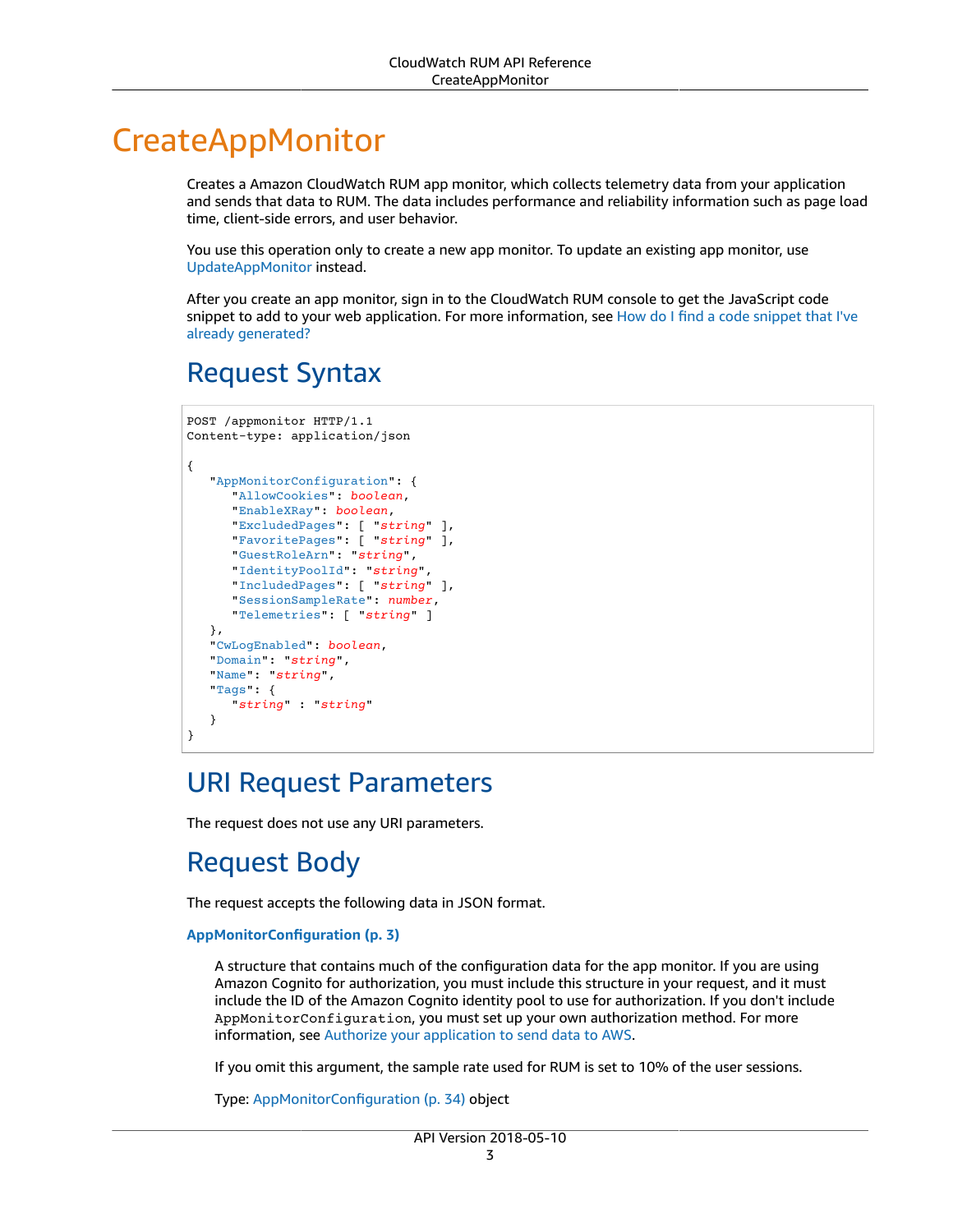#### Required: No

#### <span id="page-8-0"></span>**[CwLogEnabled \(p. 3\)](#page-7-1)**

Data collected by RUM is kept by RUM for 30 days and then deleted. This parameter specifies whether RUM sends a copy of this telemetry data to Amazon CloudWatch Logs in your account. This enables you to keep the telemetry data for more than 30 days, but it does incur Amazon CloudWatch Logs charges.

If you omit this parameter, the default is false.

Type: Boolean

Required: No

<span id="page-8-1"></span>**[Domain \(p. 3\)](#page-7-1)**

The top-level internet domain name for which your application has administrative authority.

Type: String

Length Constraints: Minimum length of 1. Maximum length of 253.

```
Pattern: ^(localhost)|^((25[0-5]|2[0-4][0-9]|[01]?[0-9][0-9]?)\.){3}(25[0-5]|
2[0-4][0-9]|[01]?[0-9][0-9]?)$|^(?![-.])([A-Za-z0-9-\.\-]{0,63})((?![-])([a-
zA-Z0-9]{1}|^[a-zA-Z0-9]{0,1}))\.(?![-])[A-Za-z-0-9]{1,63}((?![-])([a-zA-
Z0-9]{1}|^[a-zA-Z0-9]{0,1}))|^(\*\.)(?![-.])([A-Za-z0-9-\.\-]{0,63})((?![-])
([a-zA-Z0-9]\{1\}|\wedge[a-zA-Z0-9]\{0,1\})\.(?![-])[A-Za-z-0-9]\{1,63\}((?![-])[a-zA-Z0-9]zA-Z0-9]{1}|^[a-zA-Z0-9]{0,1}))
```
Required: Yes

#### <span id="page-8-2"></span>**[Name \(p. 3\)](#page-7-1)**

A name for the app monitor.

Type: String

Length Constraints: Minimum length of 1. Maximum length of 255.

Pattern: ^(?!\.)[\.\-\_#A-Za-z0-9]+\$

Required: Yes

#### <span id="page-8-3"></span>**[Tags \(p. 3\)](#page-7-1)**

Assigns one or more tags (key-value pairs) to the app monitor.

Tags can help you organize and categorize your resources. You can also use them to scope user permissions by granting a user permission to access or change only resources with certain tag values.

Tags don't have any semantic meaning to AWS and are interpreted strictly as strings of characters.

You can associate as many as 50 tags with an app monitor.

For more information, see Tagging AWS [resources](https://docs.aws.amazon.com/general/latest/gr/aws_tagging.html).

Type: String to string map

Key Length Constraints: Minimum length of 1. Maximum length of 128.

Key Pattern: ^(?!aws:)[a-zA-Z+-=.\_:/]+\$

Value Length Constraints: Minimum length of 0. Maximum length of 256.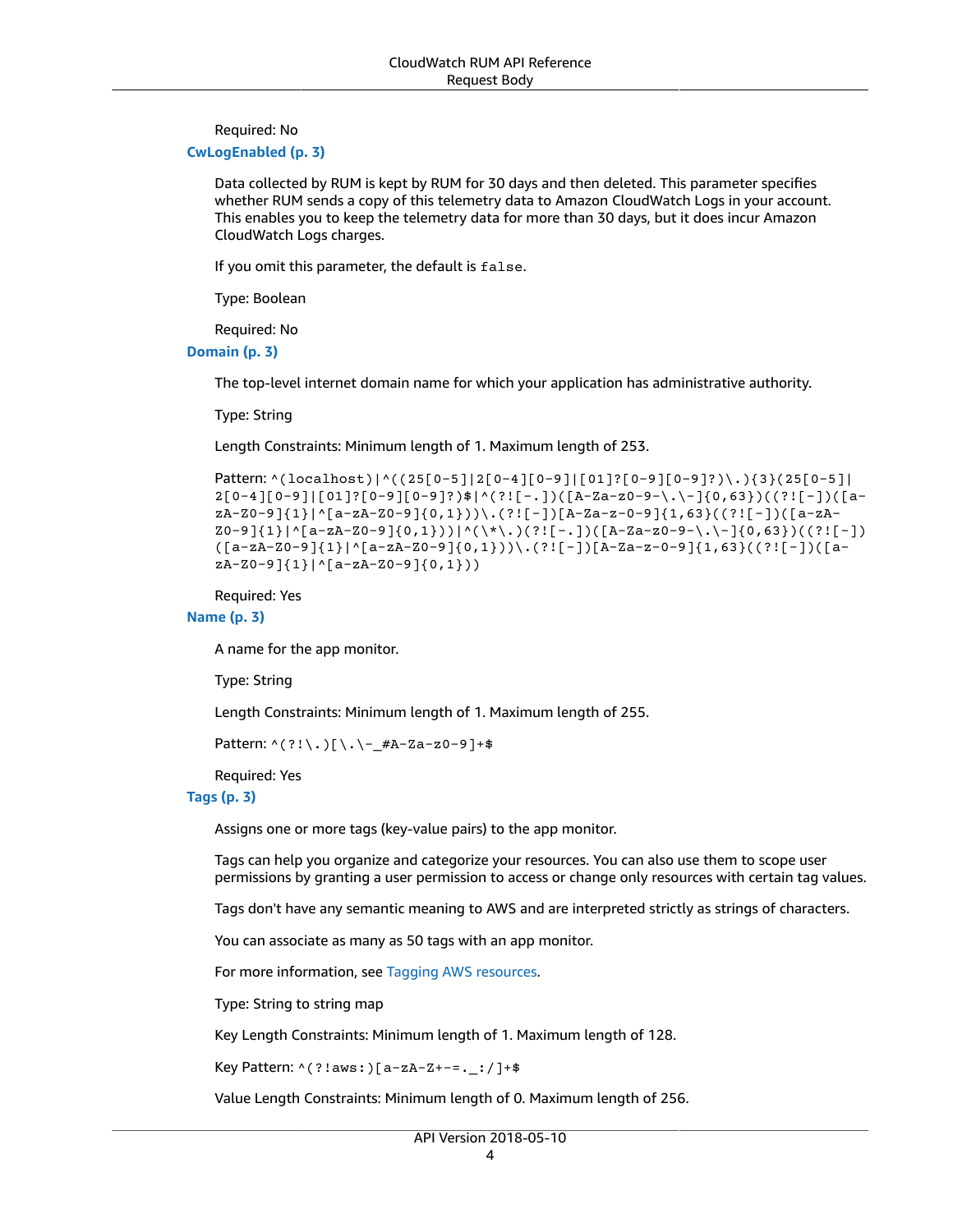Required: No

# <span id="page-9-0"></span>Response Syntax

```
HTTP/1.1 200
Content-type: application/json
{
    "Id": "string"
}
```
## <span id="page-9-1"></span>Response Elements

If the action is successful, the service sends back an HTTP 200 response.

The following data is returned in JSON format by the service.

#### <span id="page-9-3"></span>**[Id \(p. 5\)](#page-9-0)**

The unique ID of the new app monitor.

Type: String

Length Constraints: Fixed length of 36.

```
Pattern: ^[a-fA-F0-9]{8}-[a-fA-F0-9]{4}-[a-fA-F0-9]{4}-[a-fA-F0-9]{4}-[a-fA-
F0-9]{12}$
```
### <span id="page-9-2"></span>Errors

For information about the errors that are common to all actions, see [Common](#page-52-0) Error[s \(p. 48\).](#page-52-0)

#### **AccessDeniedException**

You don't have sufficient permissions to perform this action.

HTTP Status Code: 403

#### **ConflictException**

This operation attempted to create a resource that already exists.

HTTP Status Code: 409

#### **InternalServerException**

Internal service exception.

HTTP Status Code: 500

#### **ServiceQuotaExceededException**

This request exceeds a service quota.

HTTP Status Code: 402

#### **ThrottlingException**

The request was throttled because of quota limits.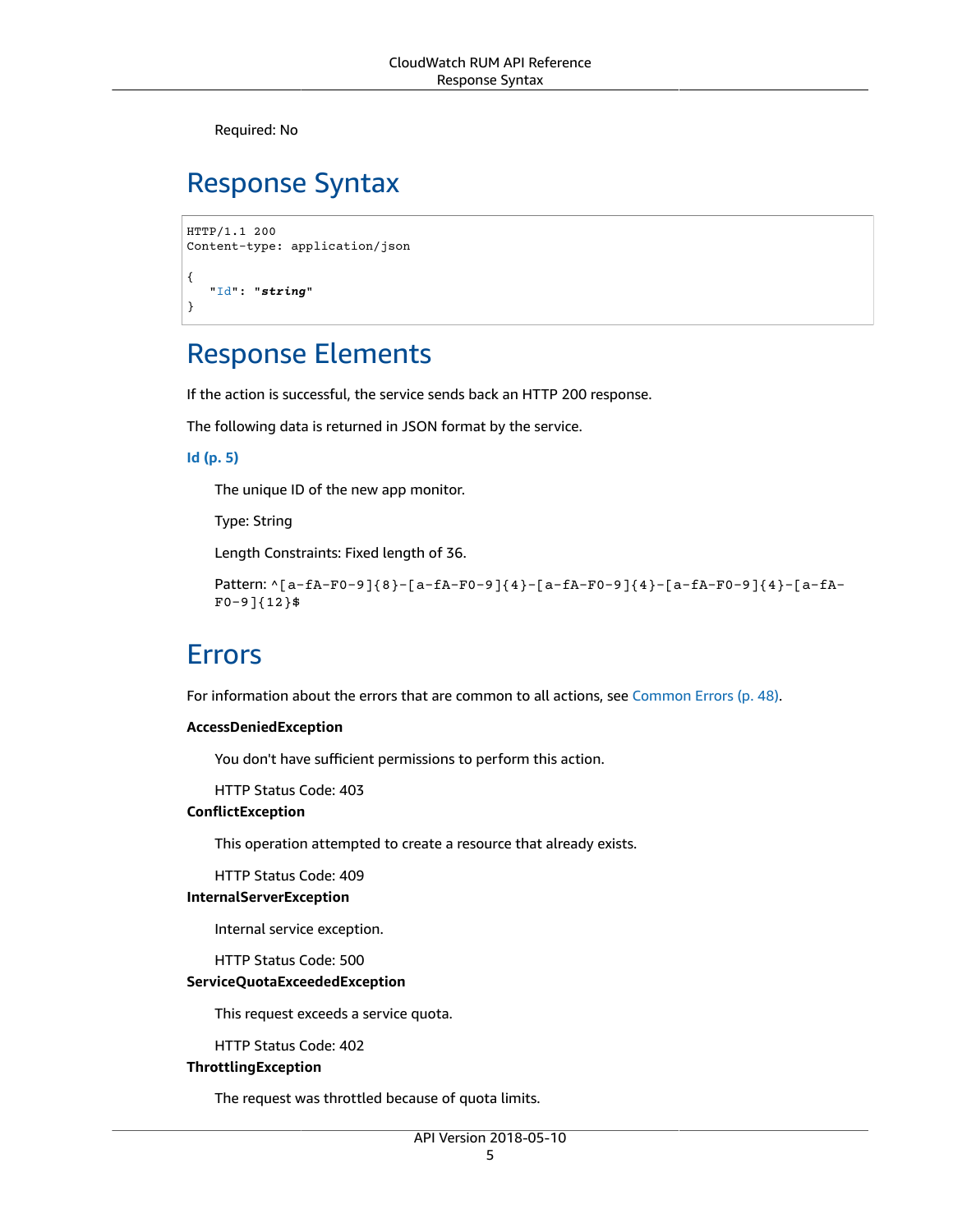HTTP Status Code: 429

#### **ValidationException**

One of the arguments for the request is not valid.

HTTP Status Code: 400

## <span id="page-10-0"></span>Examples

### Example

The following example creates an app monitor.

#### Sample Request

```
{
     "AppMonitorConfiguration": {
         "AllowCookies": true,
         "EnableXRay": true,
         "ExcludedPages": [
             "https://www.example.com/pageB"
         ],
         "GuestRoleArn": "arn:aws:iam::123456789012:role/RUM-EXAMPLE-us-west-2-
[account]-0000000000000-Unauth",
         "IdentityPoolId": "us-west-2: EXAMPLE-4811-4e5a-8a94-EXAMPLEec1",
         "SessionSampleRate": 0.1,
         "Telemetries": [
             "performance"
 ]
    },
     "CwLogEnabled": true,
    "Domain": "example.com",
     "Name": "appMonitor",
    "Tags": {
         "KeyName": "tagValue"
     }
}
```
#### Sample Response

{ "Id": "a0abf0c2-a736-4819-8371-4d90108265df" }

# <span id="page-10-1"></span>See Also

- AWS [Command](https://docs.aws.amazon.com/goto/aws-cli/rum-2018-05-10/CreateAppMonitor) Line Interface
- [AWS](https://docs.aws.amazon.com/goto/DotNetSDKV3/rum-2018-05-10/CreateAppMonitor) SDK for .NET
- [AWS](https://docs.aws.amazon.com/goto/SdkForCpp/rum-2018-05-10/CreateAppMonitor) SDK for C++
- [AWS](https://docs.aws.amazon.com/goto/SdkForGoV1/rum-2018-05-10/CreateAppMonitor) SDK for Go
- [AWS](https://docs.aws.amazon.com/goto/SdkForJavaV2/rum-2018-05-10/CreateAppMonitor) SDK for Java V2
- AWS SDK for [JavaScript](https://docs.aws.amazon.com/goto/AWSJavaScriptSDK/rum-2018-05-10/CreateAppMonitor)
- [AWS](https://docs.aws.amazon.com/goto/SdkForPHPV3/rum-2018-05-10/CreateAppMonitor) SDK for PHP V3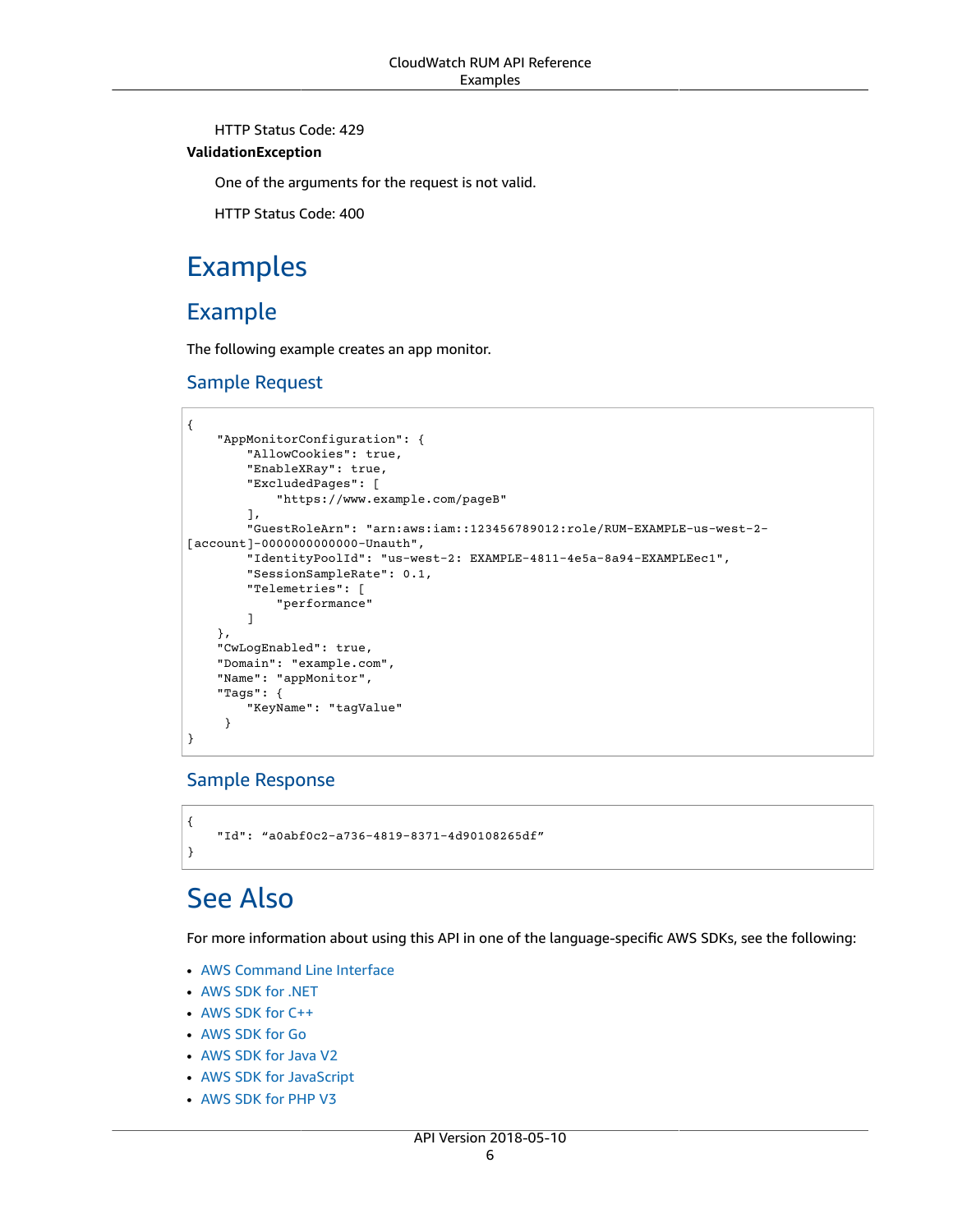- AWS SDK for [Python](https://docs.aws.amazon.com/goto/boto3/rum-2018-05-10/CreateAppMonitor)
- AWS SDK for [Ruby](https://docs.aws.amazon.com/goto/SdkForRubyV3/rum-2018-05-10/CreateAppMonitor) V3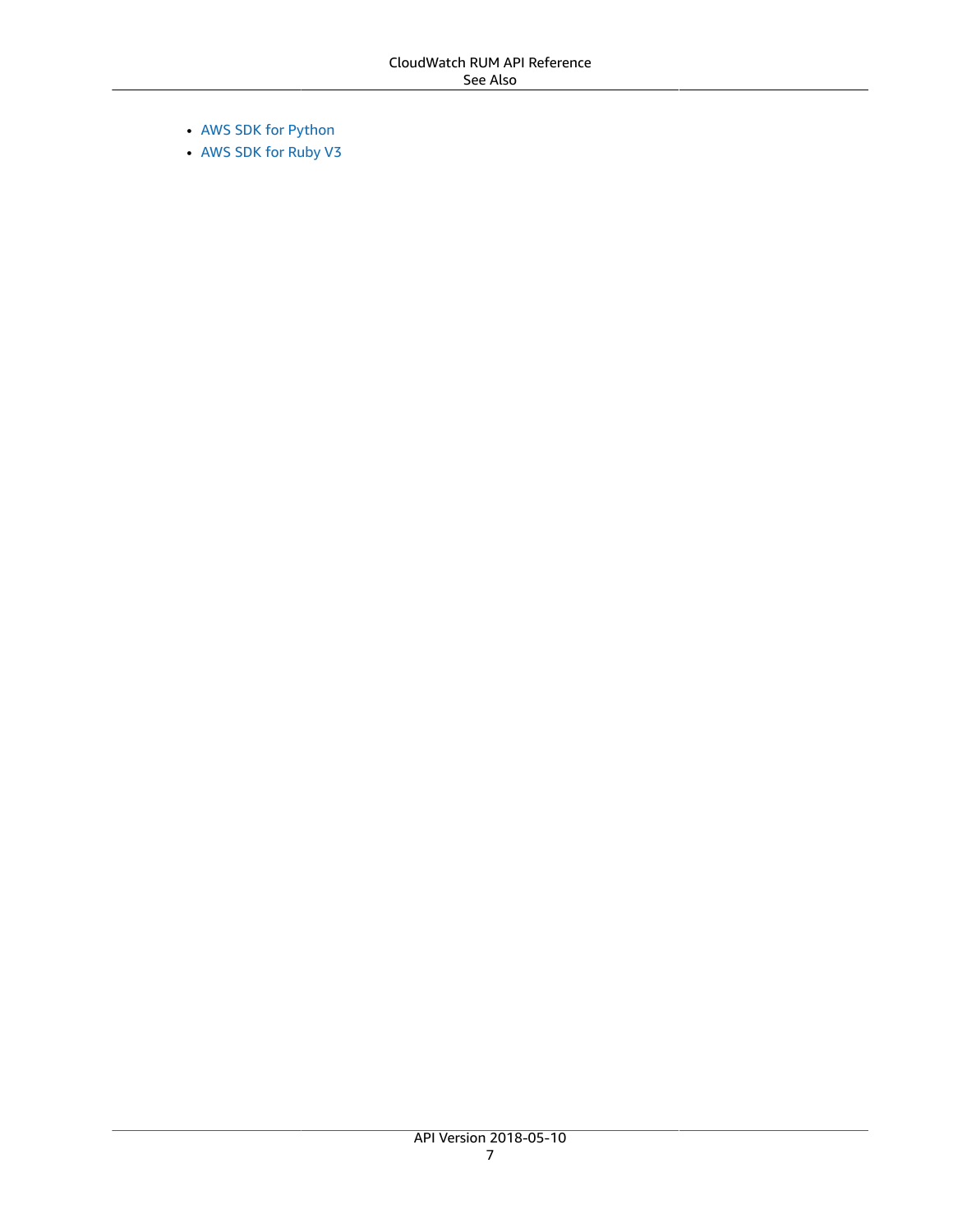# <span id="page-12-1"></span><span id="page-12-0"></span>DeleteAppMonitor

Deletes an existing app monitor. This immediately stops the collection of data.

# Request Syntax

DELETE /appmonitor/*Name* HTTP/1.1

### <span id="page-12-2"></span>URI Request Parameters

The request uses the following URI parameters.

#### **[Name \(p. 8\)](#page-12-1)**

The name of the app monitor to delete.

Length Constraints: Minimum length of 1. Maximum length of 255.

Pattern: ^(?!\.)[\.\-\_#A-Za-z0-9]+\$

Required: Yes

# <span id="page-12-3"></span>Request Body

<span id="page-12-4"></span>The request does not have a request body.

### Response Syntax

HTTP/1.1 200

### <span id="page-12-5"></span>Response Elements

<span id="page-12-6"></span>If the action is successful, the service sends back an HTTP 200 response with an empty HTTP body.

### Errors

For information about the errors that are common to all actions, see [Common](#page-52-0) Error[s \(p. 48\).](#page-52-0)

#### **AccessDeniedException**

You don't have sufficient permissions to perform this action.

HTTP Status Code: 403

#### **ConflictException**

This operation attempted to create a resource that already exists.

HTTP Status Code: 409

#### **InternalServerException**

Internal service exception.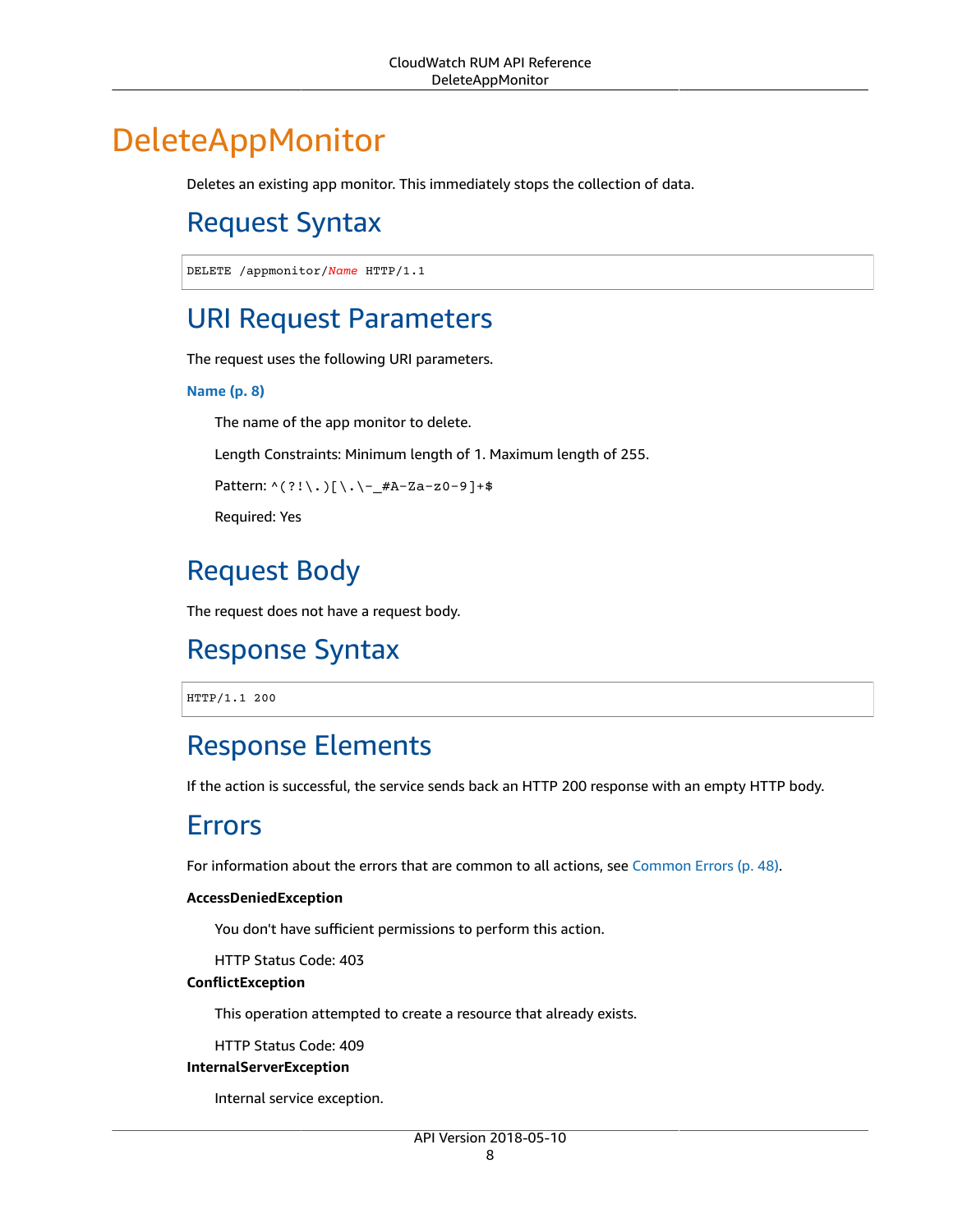#### HTTP Status Code: 500

#### **ResourceNotFoundException**

Resource not found.

HTTP Status Code: 404

#### **ThrottlingException**

The request was throttled because of quota limits.

HTTP Status Code: 429

#### **ValidationException**

One of the arguments for the request is not valid.

HTTP Status Code: 400

### <span id="page-13-0"></span>See Also

- AWS [Command](https://docs.aws.amazon.com/goto/aws-cli/rum-2018-05-10/DeleteAppMonitor) Line Interface
- [AWS](https://docs.aws.amazon.com/goto/DotNetSDKV3/rum-2018-05-10/DeleteAppMonitor) SDK for .NET
- [AWS](https://docs.aws.amazon.com/goto/SdkForCpp/rum-2018-05-10/DeleteAppMonitor) SDK for C++
- [AWS](https://docs.aws.amazon.com/goto/SdkForGoV1/rum-2018-05-10/DeleteAppMonitor) SDK for Go
- [AWS](https://docs.aws.amazon.com/goto/SdkForJavaV2/rum-2018-05-10/DeleteAppMonitor) SDK for Java V2
- AWS SDK for [JavaScript](https://docs.aws.amazon.com/goto/AWSJavaScriptSDK/rum-2018-05-10/DeleteAppMonitor)
- [AWS](https://docs.aws.amazon.com/goto/SdkForPHPV3/rum-2018-05-10/DeleteAppMonitor) SDK for PHP V3
- AWS SDK for [Python](https://docs.aws.amazon.com/goto/boto3/rum-2018-05-10/DeleteAppMonitor)
- AWS SDK for [Ruby](https://docs.aws.amazon.com/goto/SdkForRubyV3/rum-2018-05-10/DeleteAppMonitor) V3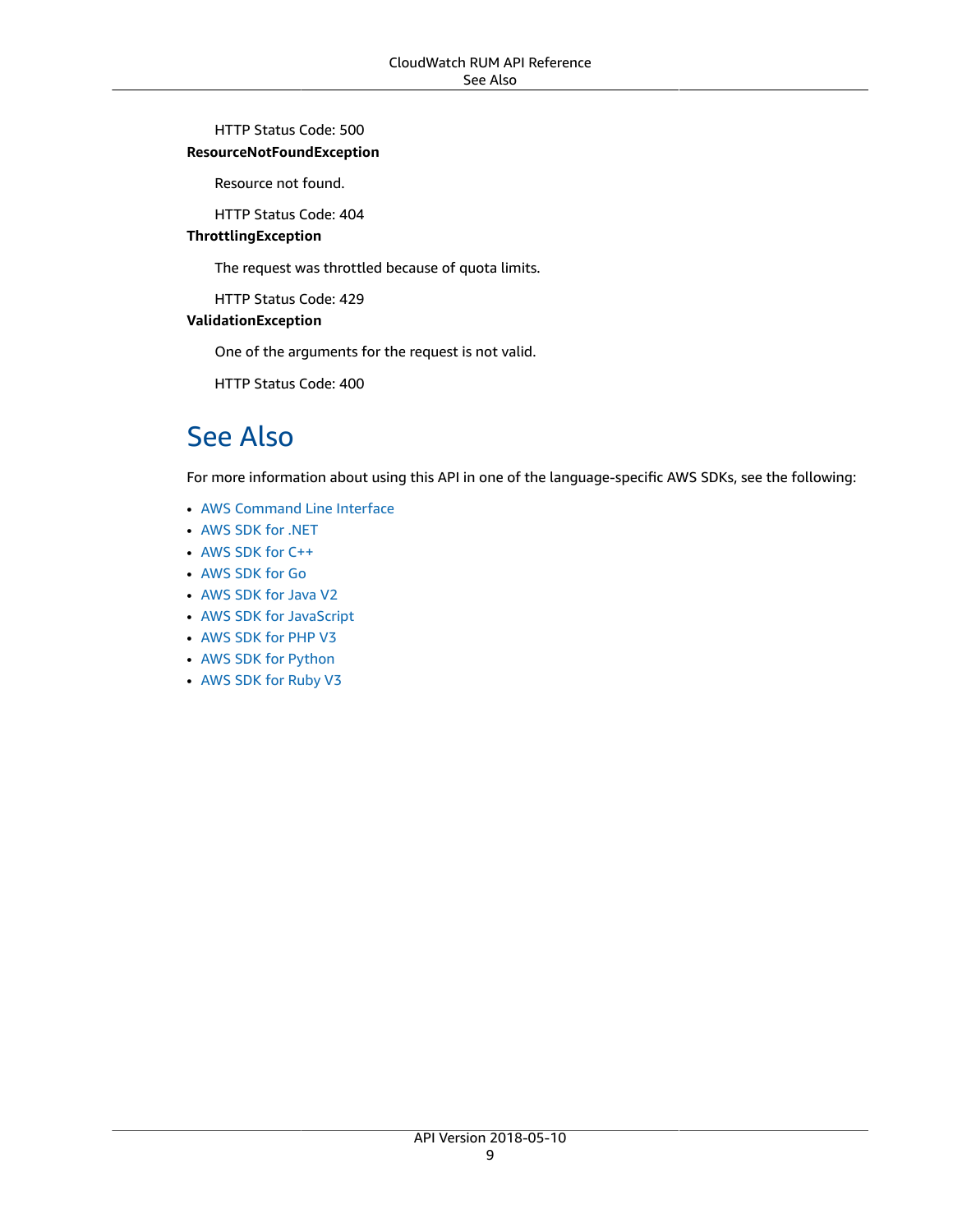# <span id="page-14-1"></span><span id="page-14-0"></span>GetAppMonitor

Retrieves the complete configuration information for one app monitor.

# Request Syntax

GET /appmonitor/*Name* HTTP/1.1

### <span id="page-14-2"></span>URI Request Parameters

The request uses the following URI parameters.

#### **[Name \(p. 10\)](#page-14-1)**

The app monitor to retrieve information for.

Length Constraints: Minimum length of 1. Maximum length of 255.

Pattern: ^(?!\.)[\.\-\_#A-Za-z0-9]+\$

Required: Yes

## <span id="page-14-3"></span>Request Body

The request does not have a request body.

### <span id="page-14-4"></span>Response Syntax

```
HTTP/1.1 200
Content-type: application/json
{
    "AppMonitor": { 
       "AppMonitorConfiguration": { 
          "AllowCookies": boolean,
          "EnableXRay": boolean,
          "ExcludedPages": [ "string" ],
          "FavoritePages": [ "string" ],
          "GuestRoleArn": "string",
           "IdentityPoolId": "string",
          "IncludedPages": [ "string" ],
          "SessionSampleRate": number,
          "Telemetries": [ "string" ]
       },
       "Created": "string",
       "DataStorage": { 
           "CwLog": { 
              "CwLogEnabled": boolean,
              "CwLogGroup": "string"
          }
       },
       "Domain": "string",
       "Id": "string",
       "LastModified": "string",
       "Name": "string",
       "State": "string",
```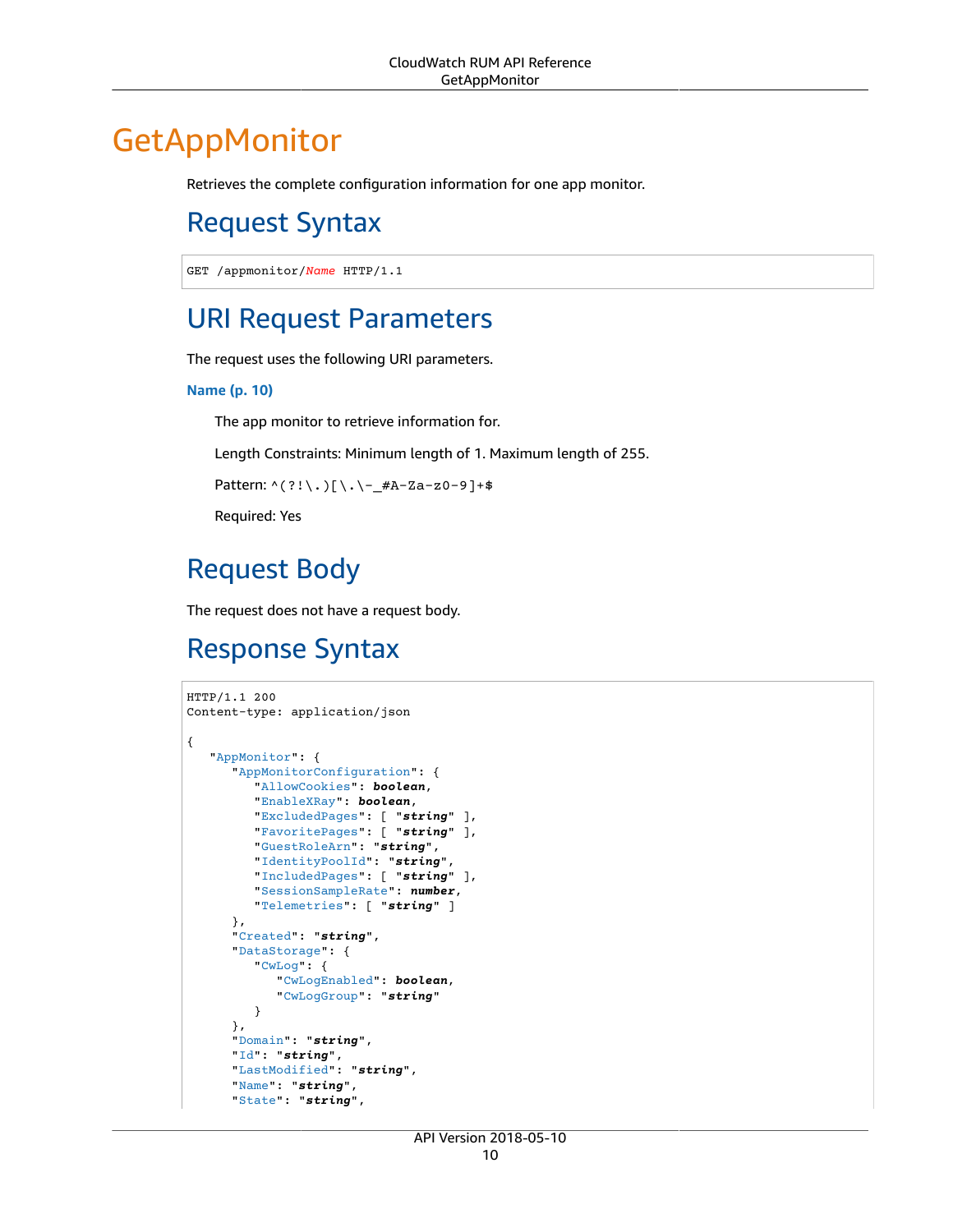```
 "Tags": { 
          "string" : "string" 
 }
    }
}
```
### <span id="page-15-0"></span>Response Elements

If the action is successful, the service sends back an HTTP 200 response.

The following data is returned in JSON format by the service.

<span id="page-15-3"></span>**[AppMonitor \(p. 10\)](#page-14-4)**

A structure containing all the configuration information for the app monitor.

Type: [AppMonitor \(p. 31\)](#page-35-0) object

### <span id="page-15-1"></span>Errors

For information about the errors that are common to all actions, see [Common](#page-52-0) Error[s \(p. 48\).](#page-52-0)

#### **AccessDeniedException**

You don't have sufficient permissions to perform this action.

HTTP Status Code: 403

#### **InternalServerException**

Internal service exception.

HTTP Status Code: 500

#### **ResourceNotFoundException**

Resource not found.

HTTP Status Code: 404

#### **ThrottlingException**

The request was throttled because of quota limits.

HTTP Status Code: 429

#### **ValidationException**

One of the arguments for the request is not valid.

HTTP Status Code: 400

### <span id="page-15-2"></span>See Also

- AWS [Command](https://docs.aws.amazon.com/goto/aws-cli/rum-2018-05-10/GetAppMonitor) Line Interface
- [AWS](https://docs.aws.amazon.com/goto/DotNetSDKV3/rum-2018-05-10/GetAppMonitor) SDK for .NET
- [AWS](https://docs.aws.amazon.com/goto/SdkForCpp/rum-2018-05-10/GetAppMonitor) SDK for C++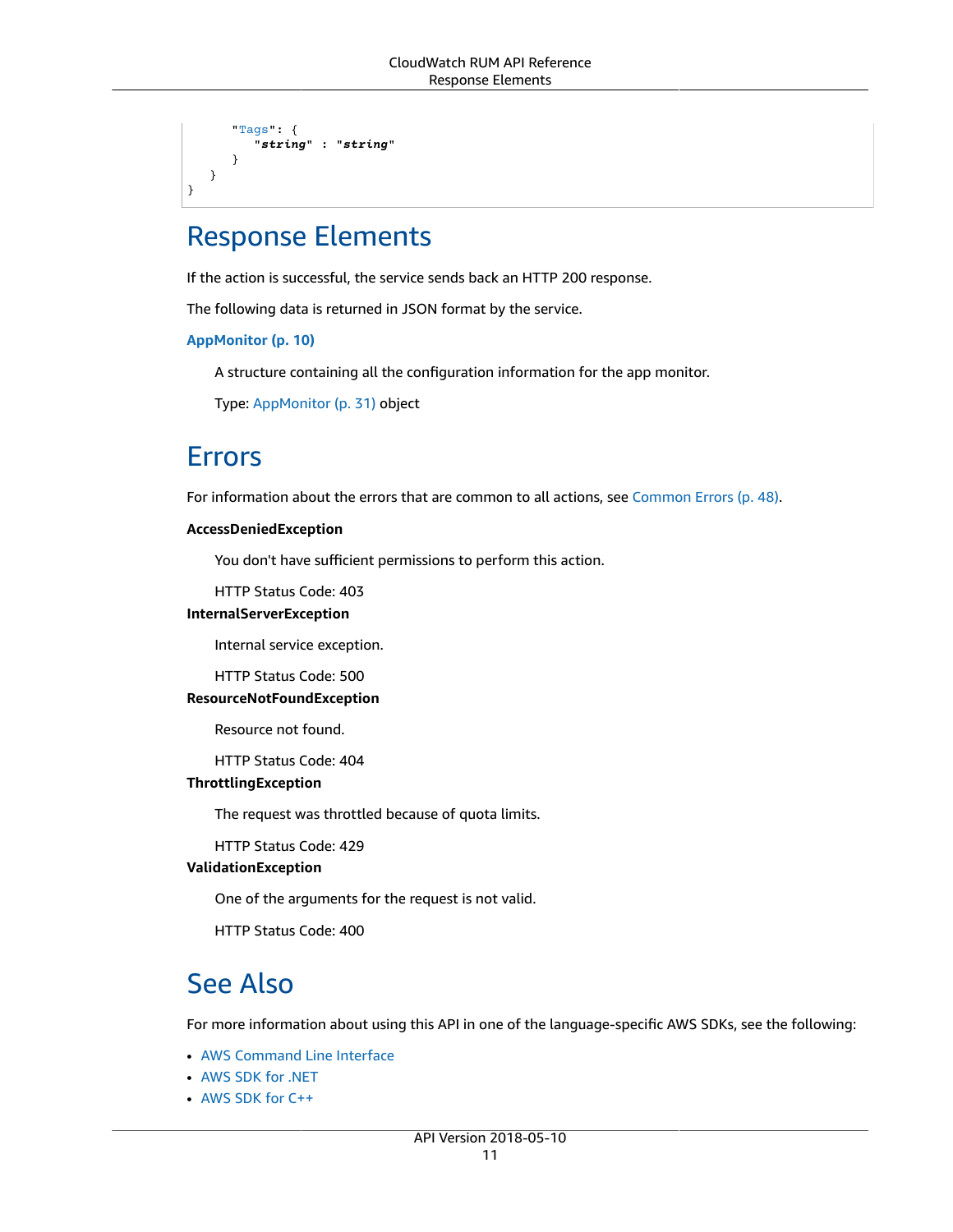- [AWS](https://docs.aws.amazon.com/goto/SdkForGoV1/rum-2018-05-10/GetAppMonitor) SDK for Go
- [AWS](https://docs.aws.amazon.com/goto/SdkForJavaV2/rum-2018-05-10/GetAppMonitor) SDK for Java V2
- AWS SDK for [JavaScript](https://docs.aws.amazon.com/goto/AWSJavaScriptSDK/rum-2018-05-10/GetAppMonitor)
- [AWS](https://docs.aws.amazon.com/goto/SdkForPHPV3/rum-2018-05-10/GetAppMonitor) SDK for PHP V3
- AWS SDK for [Python](https://docs.aws.amazon.com/goto/boto3/rum-2018-05-10/GetAppMonitor)
- AWS SDK for [Ruby](https://docs.aws.amazon.com/goto/SdkForRubyV3/rum-2018-05-10/GetAppMonitor) V3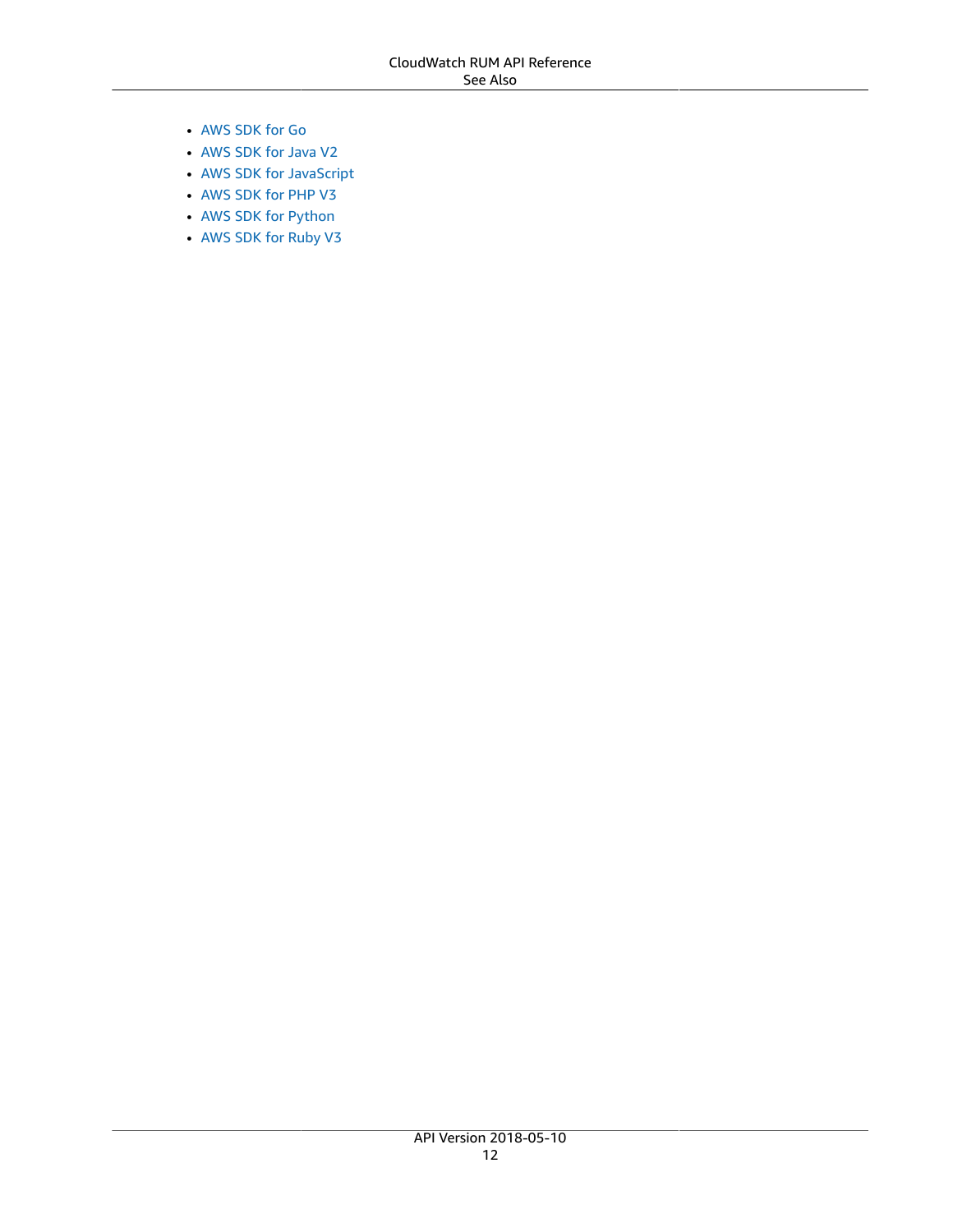# <span id="page-17-0"></span>GetAppMonitorData

Retrieves the raw performance events that RUM has collected from your web application, so that you can do your own processing or analysis of this data.

# <span id="page-17-1"></span>Request Syntax

```
POST /appmonitor/Name/data HTTP/1.1
Content-type: application/json
{
    "Filters": [ 
       { 
           "Name": "string",
           "Values": [ "string" ]
       }
    ],
    "MaxResults": number,
    "NextToken": "string",
    "TimeRange": { 
       "After": number,
       "Before": number
    }
}
```
### <span id="page-17-2"></span>URI Request Parameters

The request uses the following URI parameters.

#### **[Name \(p. 13\)](#page-17-1)**

The name of the app monitor that collected the data that you want to retrieve.

Length Constraints: Minimum length of 1. Maximum length of 255.

```
Pattern: ^(?!\.)[\.\-_#A-Za-z0-9]+$
```
Required: Yes

# <span id="page-17-3"></span>Request Body

The request accepts the following data in JSON format.

#### <span id="page-17-4"></span>**[Filters \(p. 13\)](#page-17-1)**

An array of structures that you can use to filter the results to those that match one or more sets of key-value pairs that you specify.

Type: Array of [QueryFilter \(p. 42\)](#page-46-0) objects

Required: No

<span id="page-17-5"></span>**[MaxResults \(p. 13\)](#page-17-1)**

The maximum number of results to return in one operation.

Type: Integer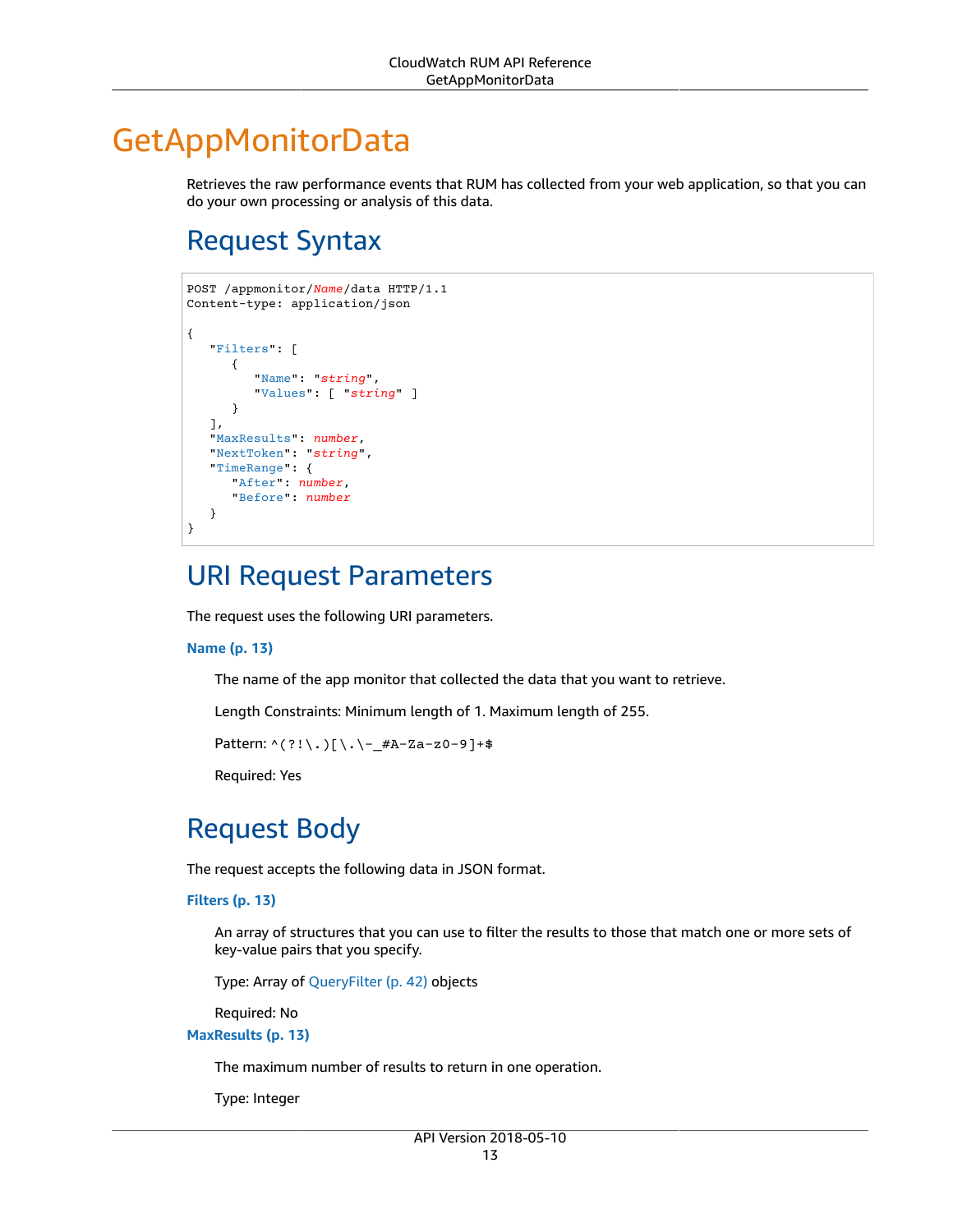Valid Range: Minimum value of 0. Maximum value of 100.

Required: No

<span id="page-18-3"></span>**[NextToken \(p. 13\)](#page-17-1)**

Use the token returned by the previous operation to request the next page of results.

Type: String

Required: No

<span id="page-18-4"></span>**[TimeRange \(p. 13\)](#page-17-1)**

A structure that defines the time range that you want to retrieve results from.

Type: [TimeRange \(p. 44\)](#page-48-0) object

Required: Yes

# <span id="page-18-0"></span>Response Syntax

```
HTTP/1.1 200
Content-type: application/json
{
    "Events": [ "string" ],
    "NextToken": "string"
}
```
### <span id="page-18-1"></span>Response Elements

If the action is successful, the service sends back an HTTP 200 response.

The following data is returned in JSON format by the service.

#### <span id="page-18-5"></span>**[Events \(p. 14\)](#page-18-0)**

The events that RUM collected that match your request.

Type: Array of strings

<span id="page-18-6"></span>**[NextToken \(p. 14\)](#page-18-0)**

A token that you can use in a subsequent operation to retrieve the next set of results.

Type: String

### <span id="page-18-2"></span>Errors

For information about the errors that are common to all actions, see [Common](#page-52-0) Error[s \(p. 48\).](#page-52-0)

#### **AccessDeniedException**

You don't have sufficient permissions to perform this action.

HTTP Status Code: 403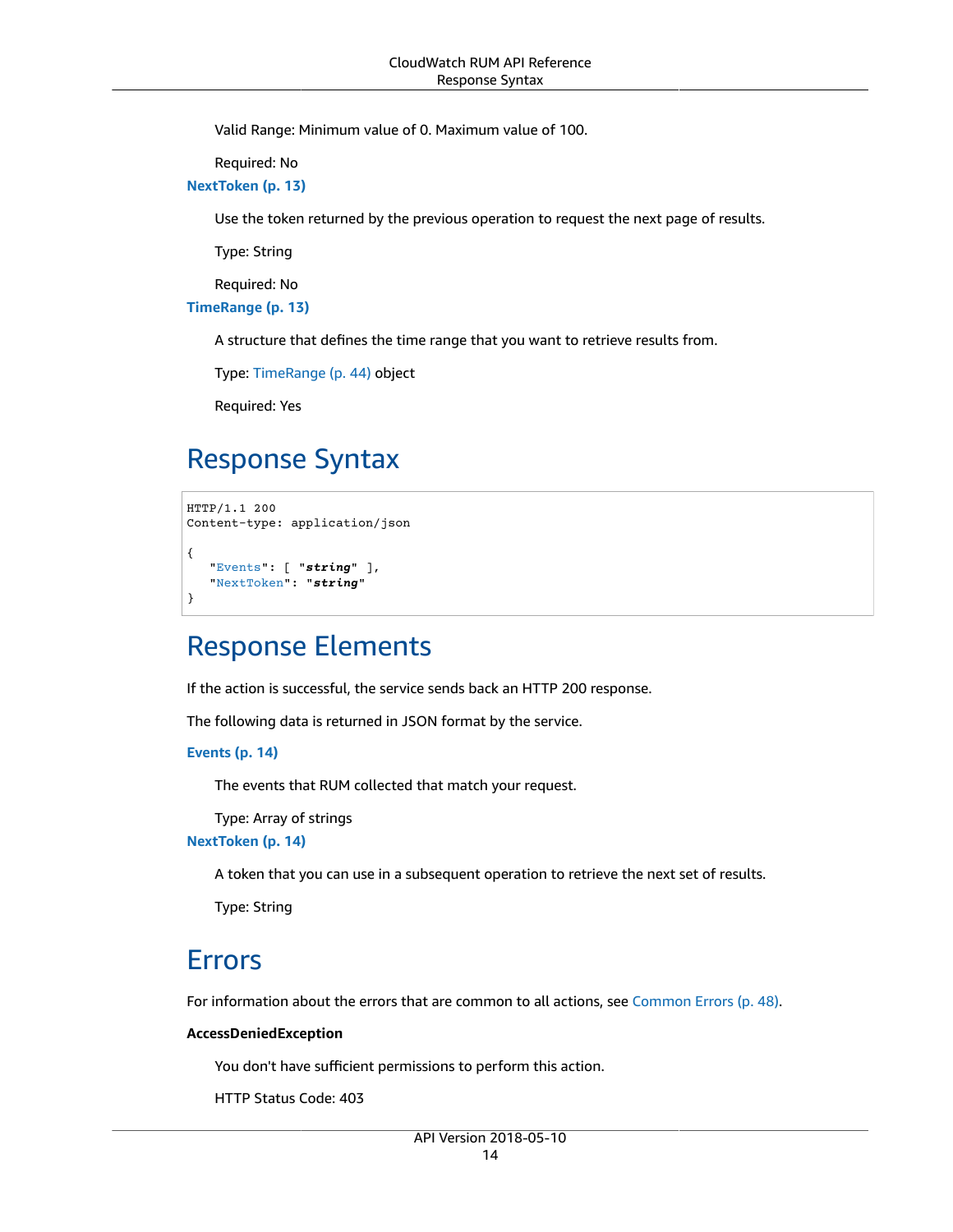#### **InternalServerException**

Internal service exception.

HTTP Status Code: 500

#### **ResourceNotFoundException**

Resource not found.

HTTP Status Code: 404

#### **ThrottlingException**

The request was throttled because of quota limits.

HTTP Status Code: 429

#### **ValidationException**

One of the arguments for the request is not valid.

HTTP Status Code: 400

### <span id="page-19-0"></span>See Also

- AWS [Command](https://docs.aws.amazon.com/goto/aws-cli/rum-2018-05-10/GetAppMonitorData) Line Interface
- [AWS](https://docs.aws.amazon.com/goto/DotNetSDKV3/rum-2018-05-10/GetAppMonitorData) SDK for .NET
- [AWS](https://docs.aws.amazon.com/goto/SdkForCpp/rum-2018-05-10/GetAppMonitorData) SDK for C++
- [AWS](https://docs.aws.amazon.com/goto/SdkForGoV1/rum-2018-05-10/GetAppMonitorData) SDK for Go
- [AWS](https://docs.aws.amazon.com/goto/SdkForJavaV2/rum-2018-05-10/GetAppMonitorData) SDK for Java V2
- AWS SDK for [JavaScript](https://docs.aws.amazon.com/goto/AWSJavaScriptSDK/rum-2018-05-10/GetAppMonitorData)
- [AWS](https://docs.aws.amazon.com/goto/SdkForPHPV3/rum-2018-05-10/GetAppMonitorData) SDK for PHP V3
- AWS SDK for [Python](https://docs.aws.amazon.com/goto/boto3/rum-2018-05-10/GetAppMonitorData)
- AWS SDK for [Ruby](https://docs.aws.amazon.com/goto/SdkForRubyV3/rum-2018-05-10/GetAppMonitorData) V3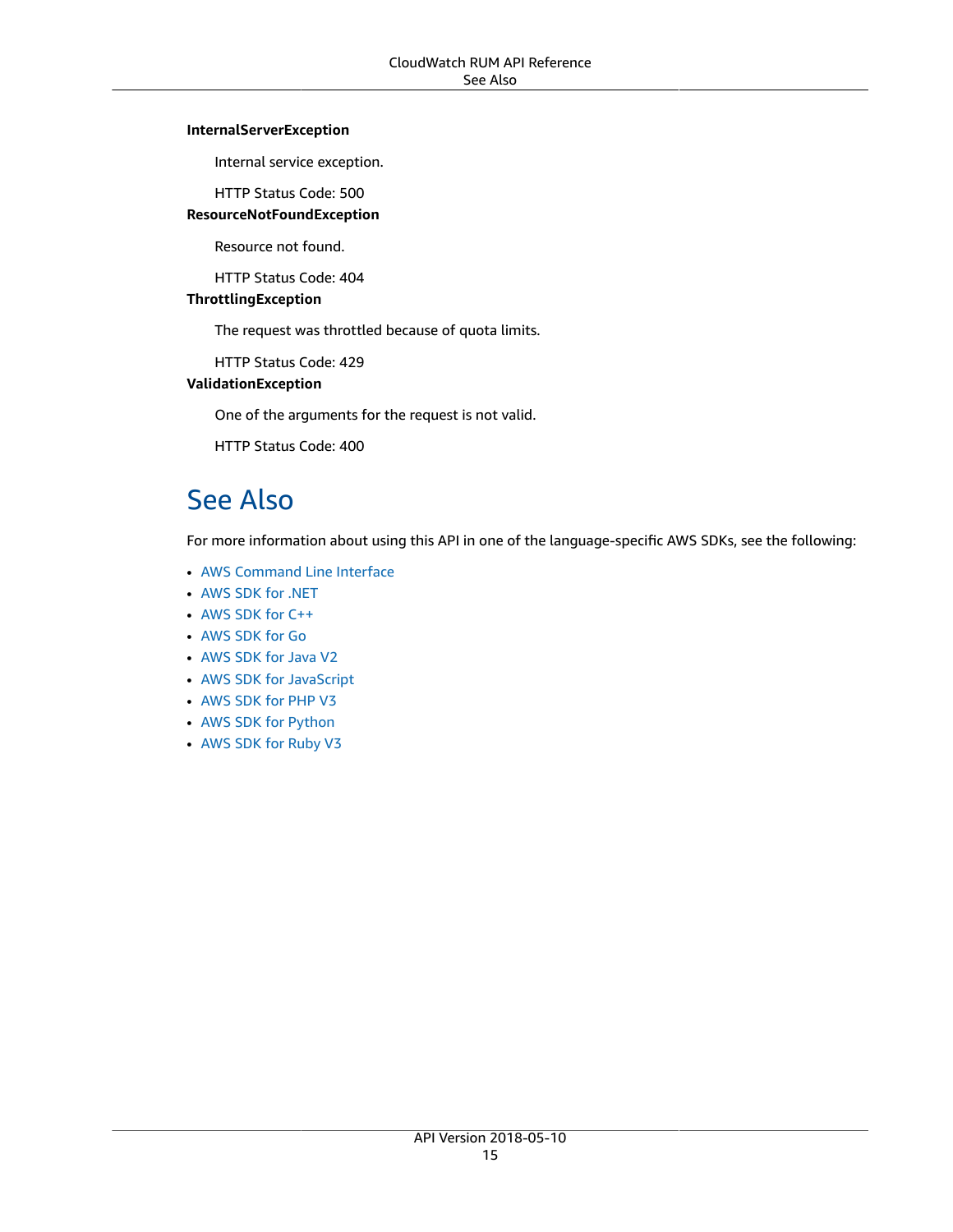# <span id="page-20-1"></span><span id="page-20-0"></span>ListAppMonitors

Returns a list of the Amazon CloudWatch RUM app monitors in the account.

# Request Syntax

POST /appmonitors?maxResults=*MaxResults*&nextToken=*NextToken* HTTP/1.1

# <span id="page-20-2"></span>URI Request Parameters

The request uses the following URI parameters.

#### **[MaxResults \(p. 16\)](#page-20-1)**

The maximum number of results to return in one operation.

#### **[NextToken \(p. 16\)](#page-20-1)**

Use the token returned by the previous operation to request the next page of results.

# <span id="page-20-3"></span>Request Body

<span id="page-20-4"></span>The request does not have a request body.

# Response Syntax

```
HTTP/1.1 200
Content-type: application/json
{
    "AppMonitorSummaries": [ 
       { 
           "Created": "string",
           "Id": "string",
           "LastModified": "string",
           "Name": "string",
           "State": "string"
       }
    ],
    "NextToken": "string"
}
```
# <span id="page-20-5"></span>Response Elements

If the action is successful, the service sends back an HTTP 200 response.

The following data is returned in JSON format by the service.

#### <span id="page-20-6"></span>**[AppMonitorSummaries \(p. 16\)](#page-20-4)**

An array of structures that contain information about the returned app monitors.

Type: Array of [AppMonitorSummary \(p. 38\)](#page-42-0) objects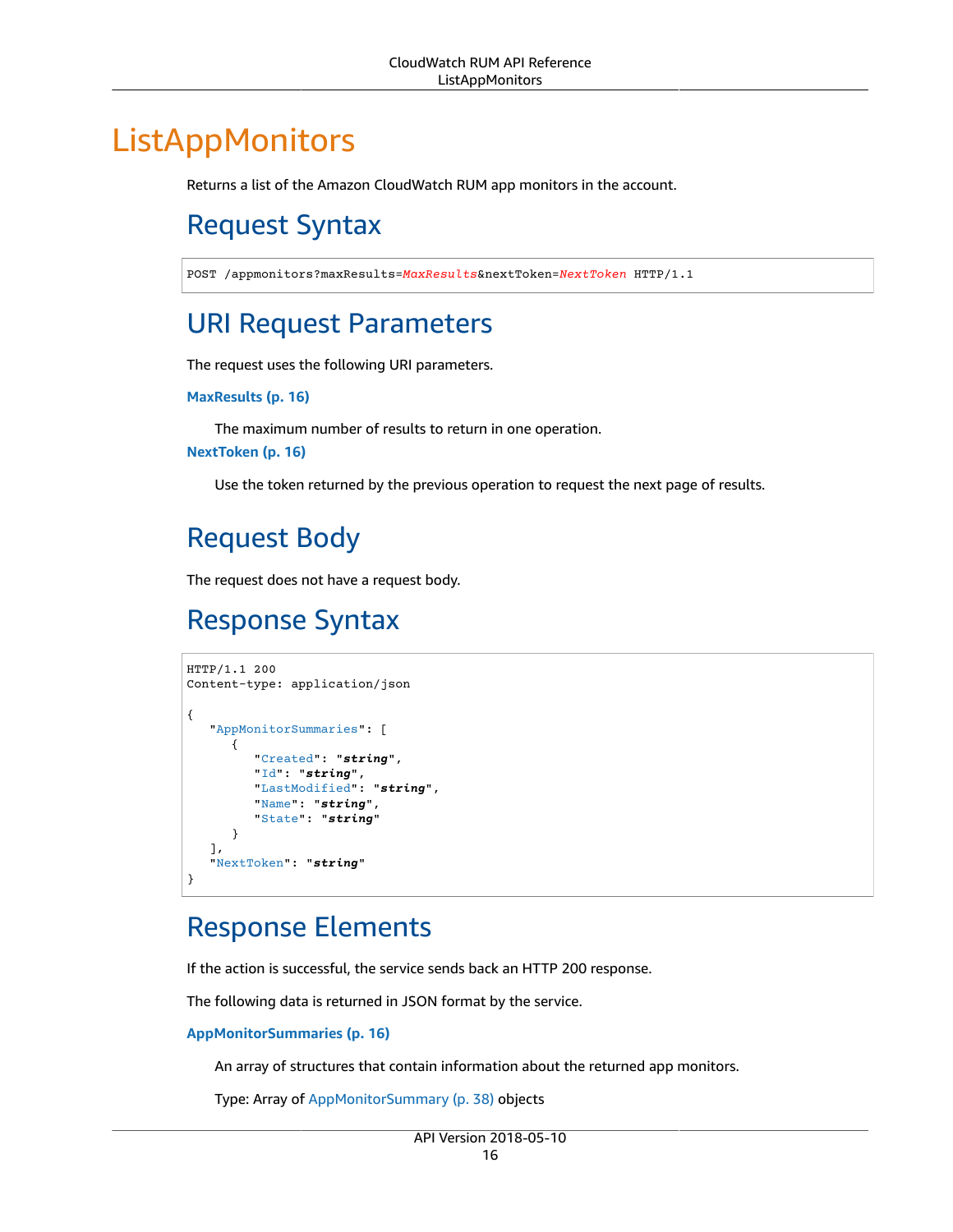#### <span id="page-21-2"></span>**[NextToken \(p. 16\)](#page-20-4)**

A token that you can use in a subsequent operation to retrieve the next set of results.

Type: String

### <span id="page-21-0"></span>Errors

For information about the errors that are common to all actions, see [Common](#page-52-0) Error[s \(p. 48\).](#page-52-0)

#### **AccessDeniedException**

You don't have sufficient permissions to perform this action.

HTTP Status Code: 403

#### **InternalServerException**

Internal service exception.

HTTP Status Code: 500

#### **ThrottlingException**

The request was throttled because of quota limits.

HTTP Status Code: 429

#### **ValidationException**

One of the arguments for the request is not valid.

HTTP Status Code: 400

### <span id="page-21-1"></span>See Also

- AWS [Command](https://docs.aws.amazon.com/goto/aws-cli/rum-2018-05-10/ListAppMonitors) Line Interface
- [AWS](https://docs.aws.amazon.com/goto/DotNetSDKV3/rum-2018-05-10/ListAppMonitors) SDK for .NET
- [AWS](https://docs.aws.amazon.com/goto/SdkForCpp/rum-2018-05-10/ListAppMonitors) SDK for C++
- [AWS](https://docs.aws.amazon.com/goto/SdkForGoV1/rum-2018-05-10/ListAppMonitors) SDK for Go
- [AWS](https://docs.aws.amazon.com/goto/SdkForJavaV2/rum-2018-05-10/ListAppMonitors) SDK for Java V2
- AWS SDK for [JavaScript](https://docs.aws.amazon.com/goto/AWSJavaScriptSDK/rum-2018-05-10/ListAppMonitors)
- [AWS](https://docs.aws.amazon.com/goto/SdkForPHPV3/rum-2018-05-10/ListAppMonitors) SDK for PHP V3
- AWS SDK for [Python](https://docs.aws.amazon.com/goto/boto3/rum-2018-05-10/ListAppMonitors)
- AWS SDK for [Ruby](https://docs.aws.amazon.com/goto/SdkForRubyV3/rum-2018-05-10/ListAppMonitors) V3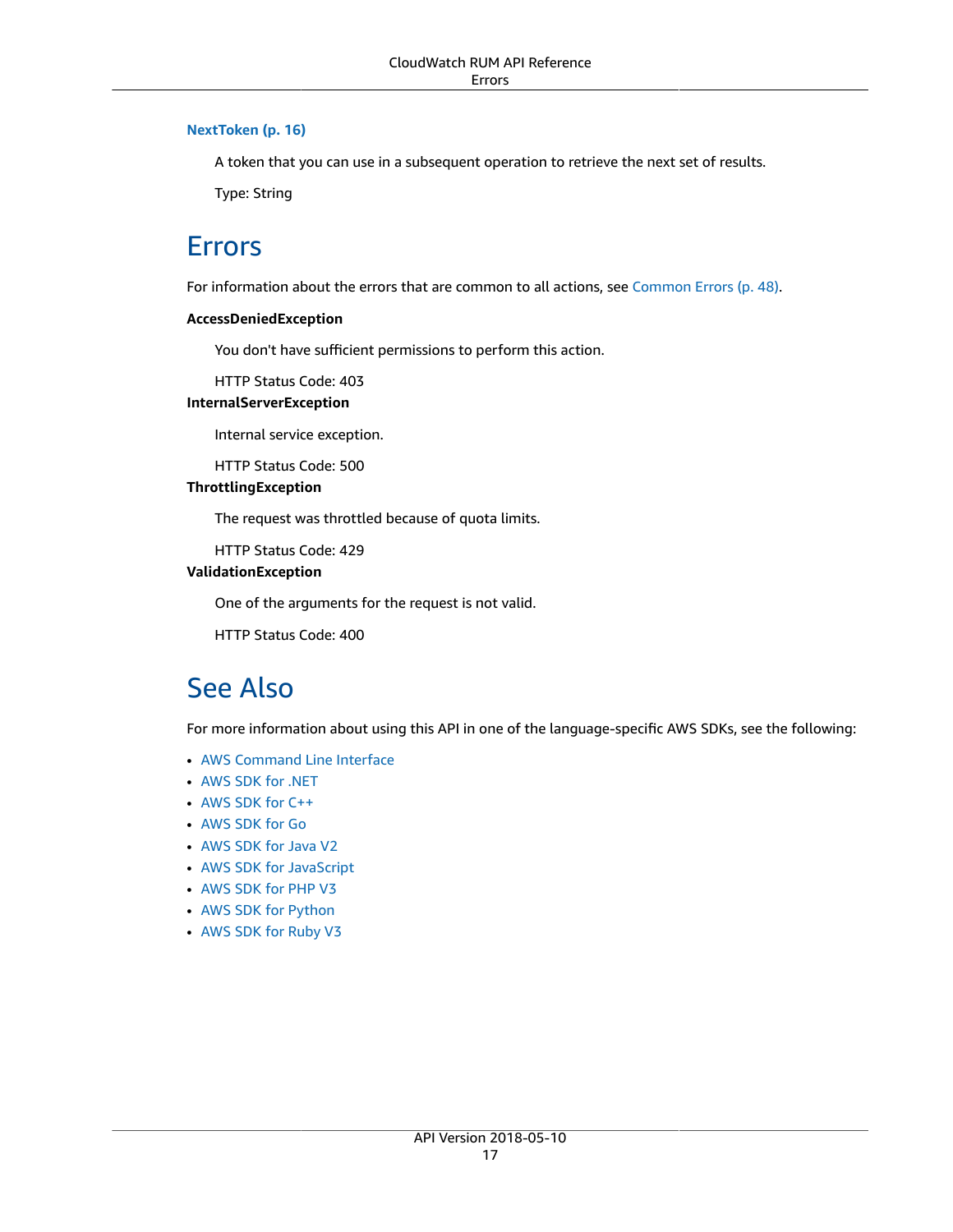# <span id="page-22-1"></span><span id="page-22-0"></span>**ListTagsForResource**

Displays the tags associated with a CloudWatch RUM resource.

# Request Syntax

```
GET /tags/ResourceArn HTTP/1.1
```
# <span id="page-22-2"></span>URI Request Parameters

The request uses the following URI parameters.

#### **[ResourceArn \(p. 18\)](#page-22-1)**

The ARN of the resource that you want to see the tags of.

```
Pattern: arn:[^:]*:[^:]*:[^:]*:[^:]*:.*
```
Required: Yes

# <span id="page-22-3"></span>Request Body

The request does not have a request body.

## <span id="page-22-4"></span>Response Syntax

```
HTTP/1.1 200
Content-type: application/json
{
    "ResourceArn": "string",
    "Tags": { 
       "string" : "string" 
    }
}
```
# <span id="page-22-5"></span>Response Elements

If the action is successful, the service sends back an HTTP 200 response.

The following data is returned in JSON format by the service.

<span id="page-22-6"></span>**[ResourceArn \(p. 18\)](#page-22-4)**

The ARN of the resource that you are viewing.

Type: String

```
Pattern: arn:[^:]*:[^:]*:[^:]*:[^:]*:.*
```
<span id="page-22-7"></span>**[Tags \(p. 18\)](#page-22-4)**

The list of tag keys and values associated with the resource you specified.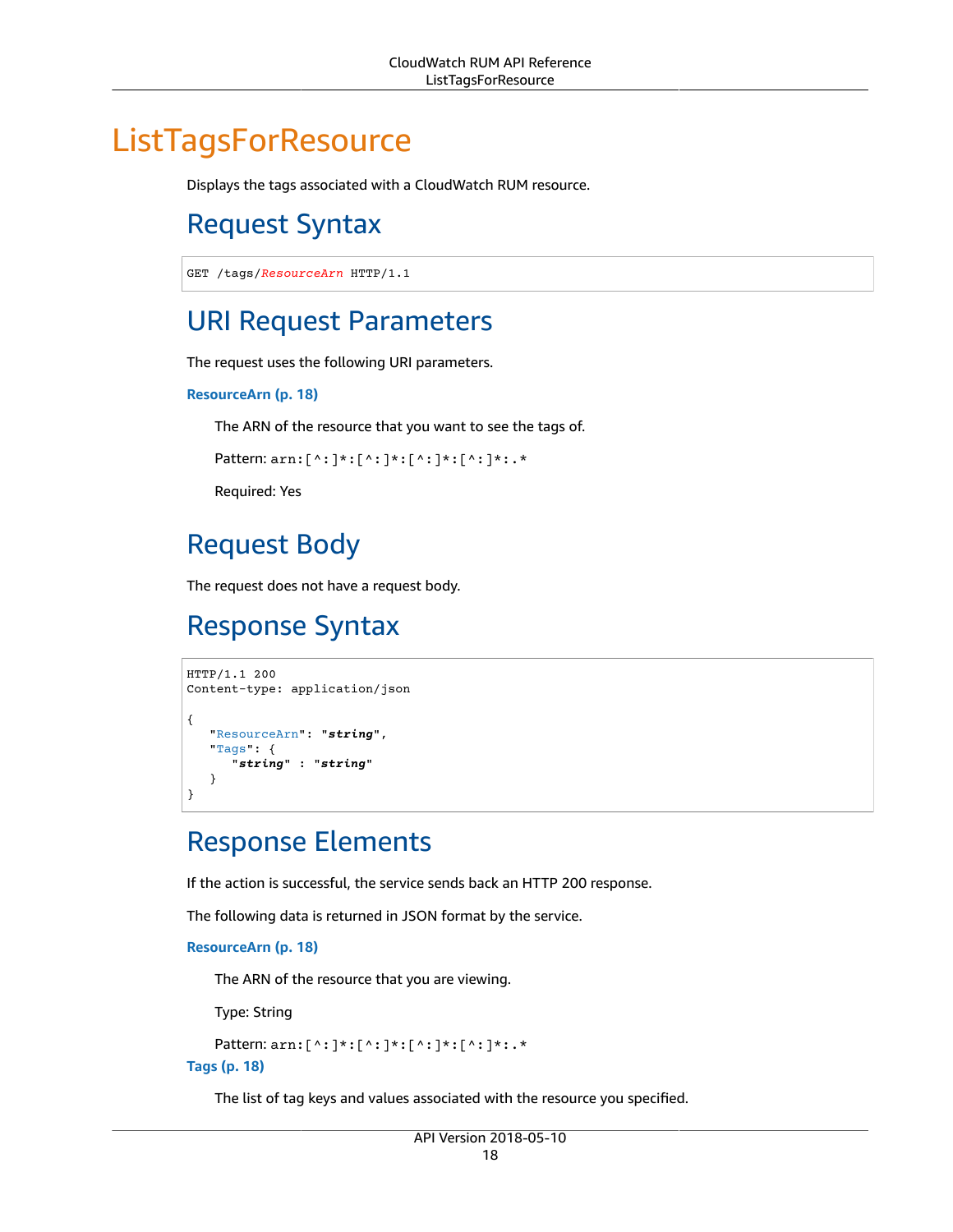Type: String to string map

Key Length Constraints: Minimum length of 1. Maximum length of 128.

Key Pattern: ^(?!aws:)[a-zA-Z+-=.\_:/]+\$

Value Length Constraints: Minimum length of 0. Maximum length of 256.

### <span id="page-23-0"></span>Errors

For information about the errors that are common to all actions, see [Common](#page-52-0) Error[s \(p. 48\).](#page-52-0)

#### **InternalServerException**

Internal service exception.

HTTP Status Code: 500

#### **ResourceNotFoundException**

Resource not found.

HTTP Status Code: 404

#### **ValidationException**

One of the arguments for the request is not valid.

HTTP Status Code: 400

### <span id="page-23-1"></span>See Also

- AWS [Command](https://docs.aws.amazon.com/goto/aws-cli/rum-2018-05-10/ListTagsForResource) Line Interface
- [AWS](https://docs.aws.amazon.com/goto/DotNetSDKV3/rum-2018-05-10/ListTagsForResource) SDK for .NET
- [AWS](https://docs.aws.amazon.com/goto/SdkForCpp/rum-2018-05-10/ListTagsForResource) SDK for C++
- [AWS](https://docs.aws.amazon.com/goto/SdkForGoV1/rum-2018-05-10/ListTagsForResource) SDK for Go
- [AWS](https://docs.aws.amazon.com/goto/SdkForJavaV2/rum-2018-05-10/ListTagsForResource) SDK for Java V2
- AWS SDK for [JavaScript](https://docs.aws.amazon.com/goto/AWSJavaScriptSDK/rum-2018-05-10/ListTagsForResource)
- [AWS](https://docs.aws.amazon.com/goto/SdkForPHPV3/rum-2018-05-10/ListTagsForResource) SDK for PHP V3
- AWS SDK for [Python](https://docs.aws.amazon.com/goto/boto3/rum-2018-05-10/ListTagsForResource)
- AWS SDK for [Ruby](https://docs.aws.amazon.com/goto/SdkForRubyV3/rum-2018-05-10/ListTagsForResource) V3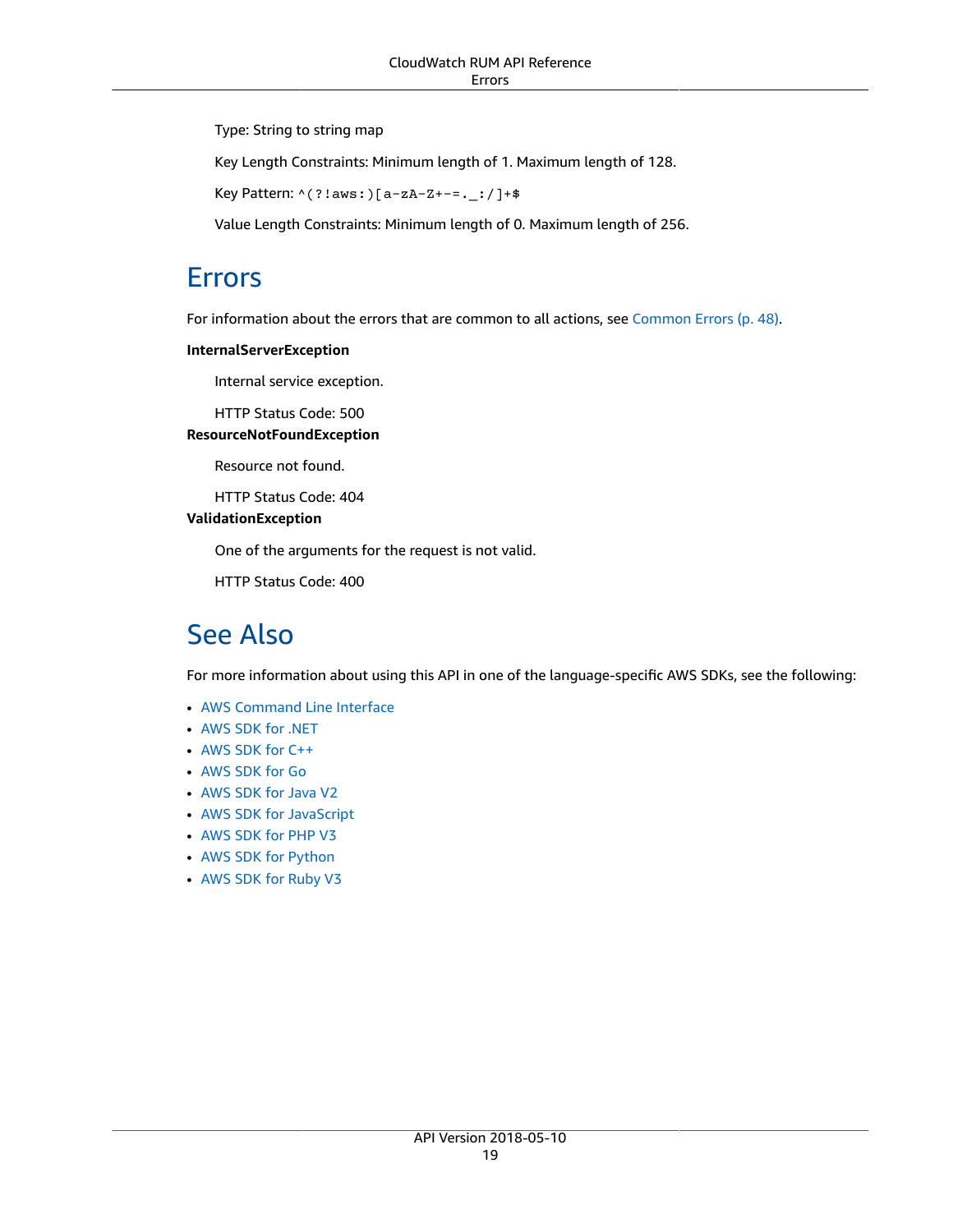# <span id="page-24-0"></span>**PutRumEvents**

Sends telemetry events about your application performance and user behavior to CloudWatch RUM. The code snippet that RUM generates for you to add to your application includes PutRumEvents operations to send this data to RUM.

Each PutRumEvents operation can send a batch of events from one user session.

# <span id="page-24-1"></span>Request Syntax

```
POST /appmonitors/Id/ HTTP/1.1
Content-type: application/json
{
    "AppMonitorDetails": { 
       "id": "string",
       "name": "string",
       "version": "string"
    },
    "BatchId": "string",
    "RumEvents": [ 
       { 
           "details": "string",
          "id": "string",
           "metadata": "string",
          "timestamp": number,
          "type": "string"
       }
    ],
    "UserDetails": { 
       "sessionId": "string",
       "userId": "string"
    }
}
```
### <span id="page-24-2"></span>URI Request Parameters

The request uses the following URI parameters.

#### **[Id \(p. 20\)](#page-24-1)**

The ID of the app monitor that is sending this data.

Length Constraints: Fixed length of 36.

```
Pattern: ^[a-fA-F0-9]{8}-[a-fA-F0-9]{4}-[a-fA-F0-9]{4}-[a-fA-F0-9]{4}-[a-fA-
F0-9]{12}$
```
Required: Yes

# <span id="page-24-3"></span>Request Body

The request accepts the following data in JSON format.

#### <span id="page-24-4"></span>**[AppMonitorDetails \(p. 20\)](#page-24-1)**

A structure that contains information about the app monitor that collected this telemetry information.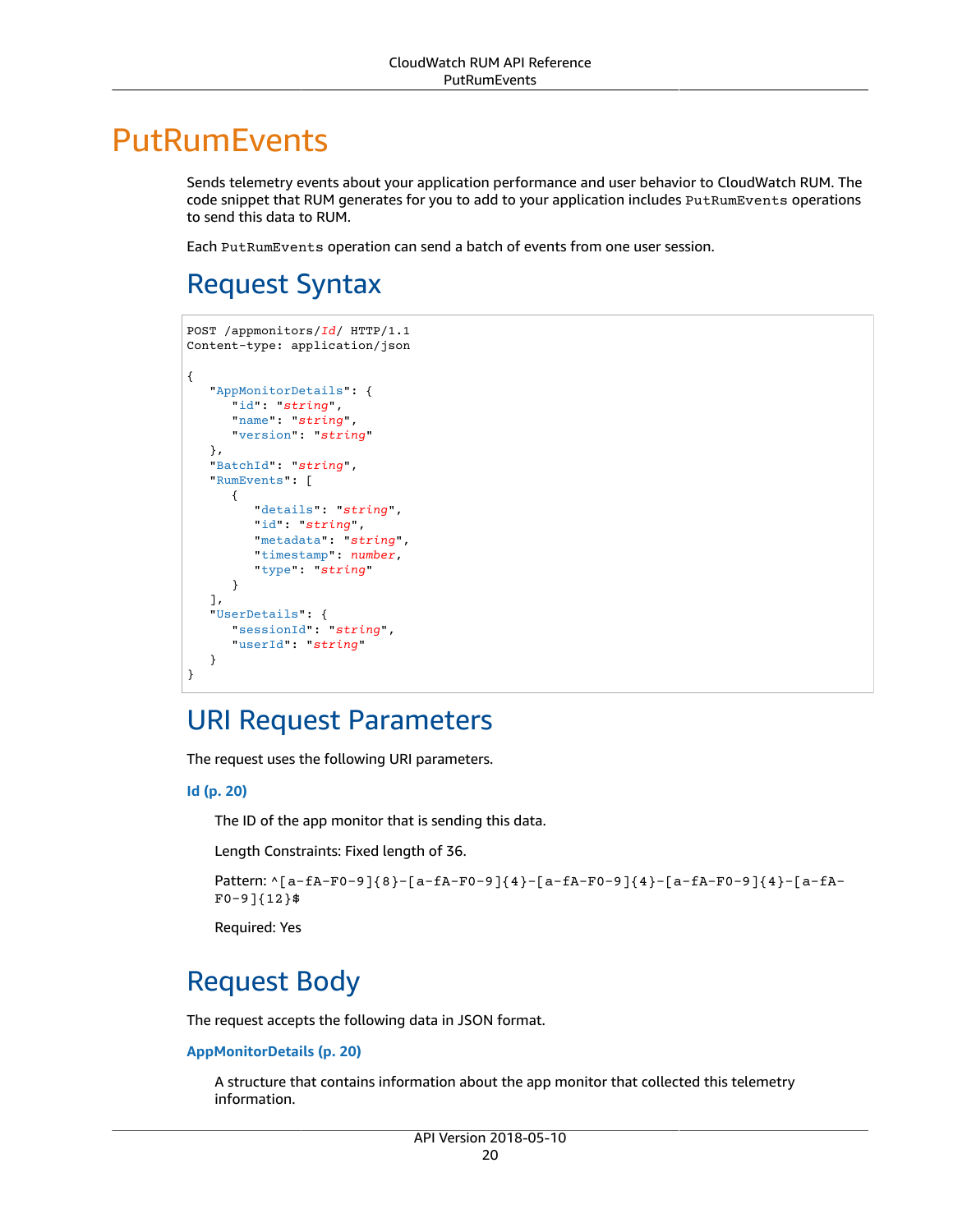Type: [AppMonitorDetails \(p. 37\)](#page-41-0) object

Required: Yes

<span id="page-25-3"></span>**[BatchId \(p. 20\)](#page-24-1)**

A unique identifier for this batch of RUM event data.

Type: String

Required: Yes

<span id="page-25-4"></span>**[RumEvents \(p. 20\)](#page-24-1)**

An array of structures that contain the telemetry event data.

Type: Array of [RumEvent \(p. 43\)](#page-47-0) objects

Required: Yes

<span id="page-25-5"></span>**[UserDetails \(p. 20\)](#page-24-1)**

A structure that contains information about the user session that this batch of events was collected from.

Type: [UserDetails \(p. 45\)](#page-49-0) object

Required: Yes

### <span id="page-25-0"></span>Response Syntax

HTTP/1.1 200

### <span id="page-25-1"></span>Response Elements

<span id="page-25-2"></span>If the action is successful, the service sends back an HTTP 200 response with an empty HTTP body.

### Errors

For information about the errors that are common to all actions, see [Common](#page-52-0) Error[s \(p. 48\).](#page-52-0)

#### **AccessDeniedException**

You don't have sufficient permissions to perform this action.

HTTP Status Code: 403

#### **InternalServerException**

Internal service exception.

HTTP Status Code: 500

#### **ResourceNotFoundException**

Resource not found.

HTTP Status Code: 404

#### **ThrottlingException**

The request was throttled because of quota limits.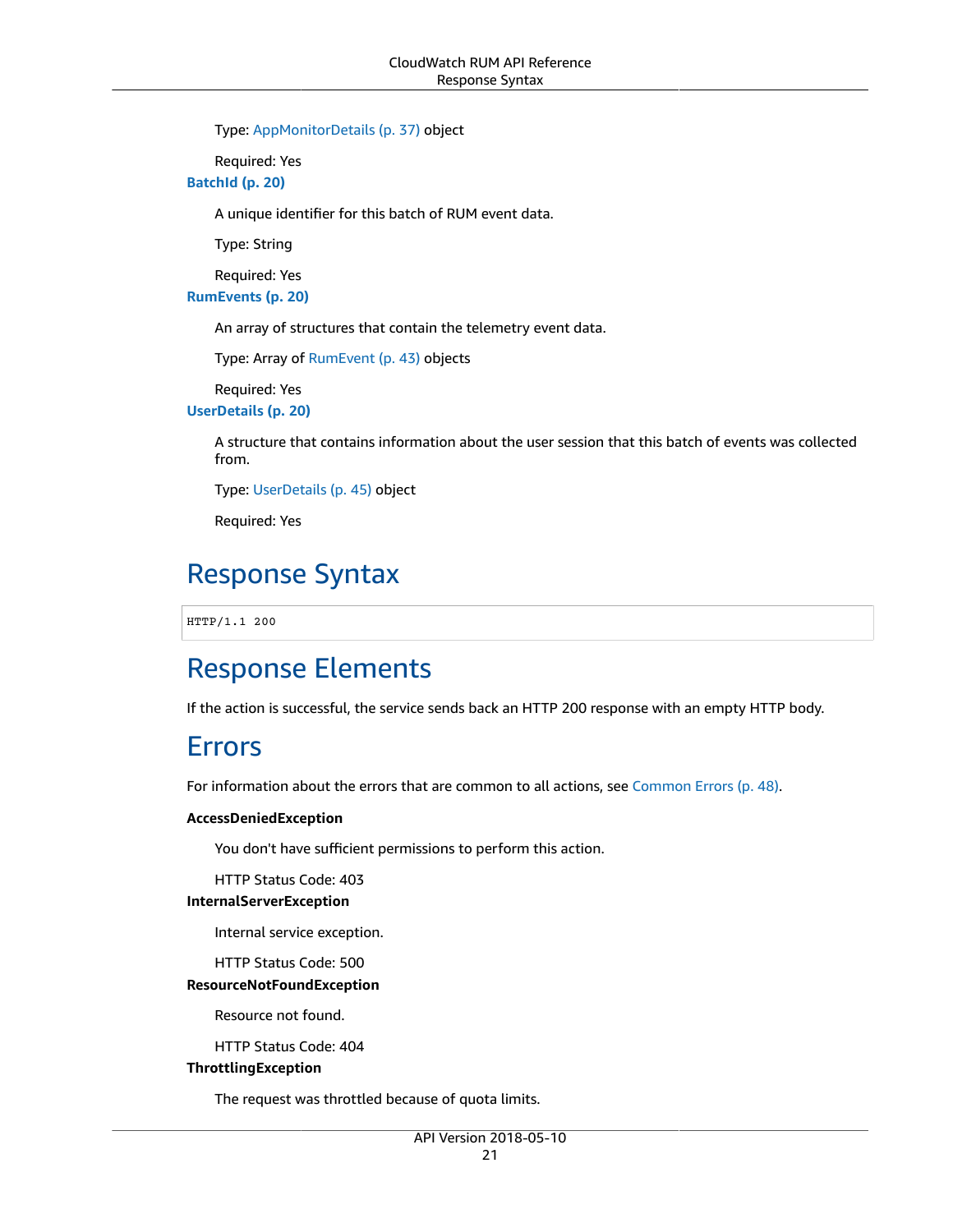HTTP Status Code: 429

#### **ValidationException**

One of the arguments for the request is not valid.

HTTP Status Code: 400

### <span id="page-26-0"></span>See Also

- AWS [Command](https://docs.aws.amazon.com/goto/aws-cli/rum-2018-05-10/PutRumEvents) Line Interface
- [AWS](https://docs.aws.amazon.com/goto/DotNetSDKV3/rum-2018-05-10/PutRumEvents) SDK for .NET
- [AWS](https://docs.aws.amazon.com/goto/SdkForCpp/rum-2018-05-10/PutRumEvents) SDK for C++
- [AWS](https://docs.aws.amazon.com/goto/SdkForGoV1/rum-2018-05-10/PutRumEvents) SDK for Go
- [AWS](https://docs.aws.amazon.com/goto/SdkForJavaV2/rum-2018-05-10/PutRumEvents) SDK for Java V2
- AWS SDK for [JavaScript](https://docs.aws.amazon.com/goto/AWSJavaScriptSDK/rum-2018-05-10/PutRumEvents)
- [AWS](https://docs.aws.amazon.com/goto/SdkForPHPV3/rum-2018-05-10/PutRumEvents) SDK for PHP V3
- AWS SDK for [Python](https://docs.aws.amazon.com/goto/boto3/rum-2018-05-10/PutRumEvents)
- AWS SDK for [Ruby](https://docs.aws.amazon.com/goto/SdkForRubyV3/rum-2018-05-10/PutRumEvents) V3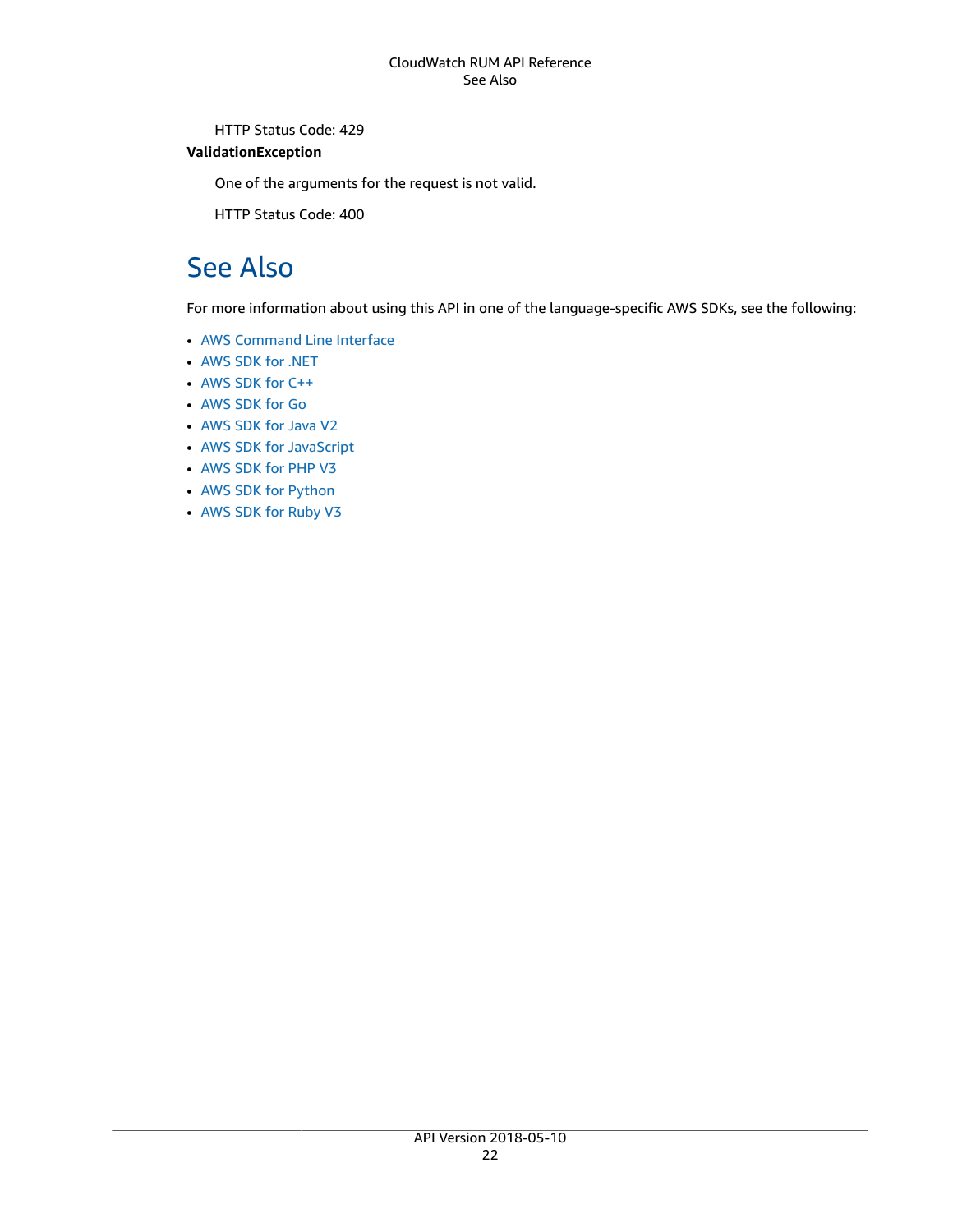# <span id="page-27-0"></span>**TagResource**

Assigns one or more tags (key-value pairs) to the specified CloudWatch RUM resource. Currently, the only resources that can be tagged app monitors.

Tags can help you organize and categorize your resources. You can also use them to scope user permissions by granting a user permission to access or change only resources with certain tag values.

Tags don't have any semantic meaning to AWS and are interpreted strictly as strings of characters.

You can use the TagResource action with a resource that already has tags. If you specify a new tag key for the resource, this tag is appended to the list of tags associated with the alarm. If you specify a tag key that is already associated with the resource, the new tag value that you specify replaces the previous value for that tag.

You can associate as many as 50 tags with a resource.

<span id="page-27-1"></span>For more information, see Tagging AWS [resources](https://docs.aws.amazon.com/general/latest/gr/aws_tagging.html).

# Request Syntax

```
POST /tags/ResourceArn HTTP/1.1
Content-type: application/json
{
    "Tags": { 
       "string" : "string" 
    }
}
```
### <span id="page-27-2"></span>URI Request Parameters

The request uses the following URI parameters.

#### **[ResourceArn \(p. 23\)](#page-27-1)**

The ARN of the CloudWatch RUM resource that you're adding tags to.

```
Pattern: arn:[^:]*:[^:]*:[^:]*:[^:]*:.*
```
Required: Yes

### <span id="page-27-3"></span>Request Body

The request accepts the following data in JSON format.

<span id="page-27-4"></span>**[Tags \(p. 23\)](#page-27-1)**

The list of key-value pairs to associate with the resource.

Type: String to string map

Key Length Constraints: Minimum length of 1. Maximum length of 128.

```
Key Pattern: ^(?!aws:)[a-zA-Z+-=._:/]+$
```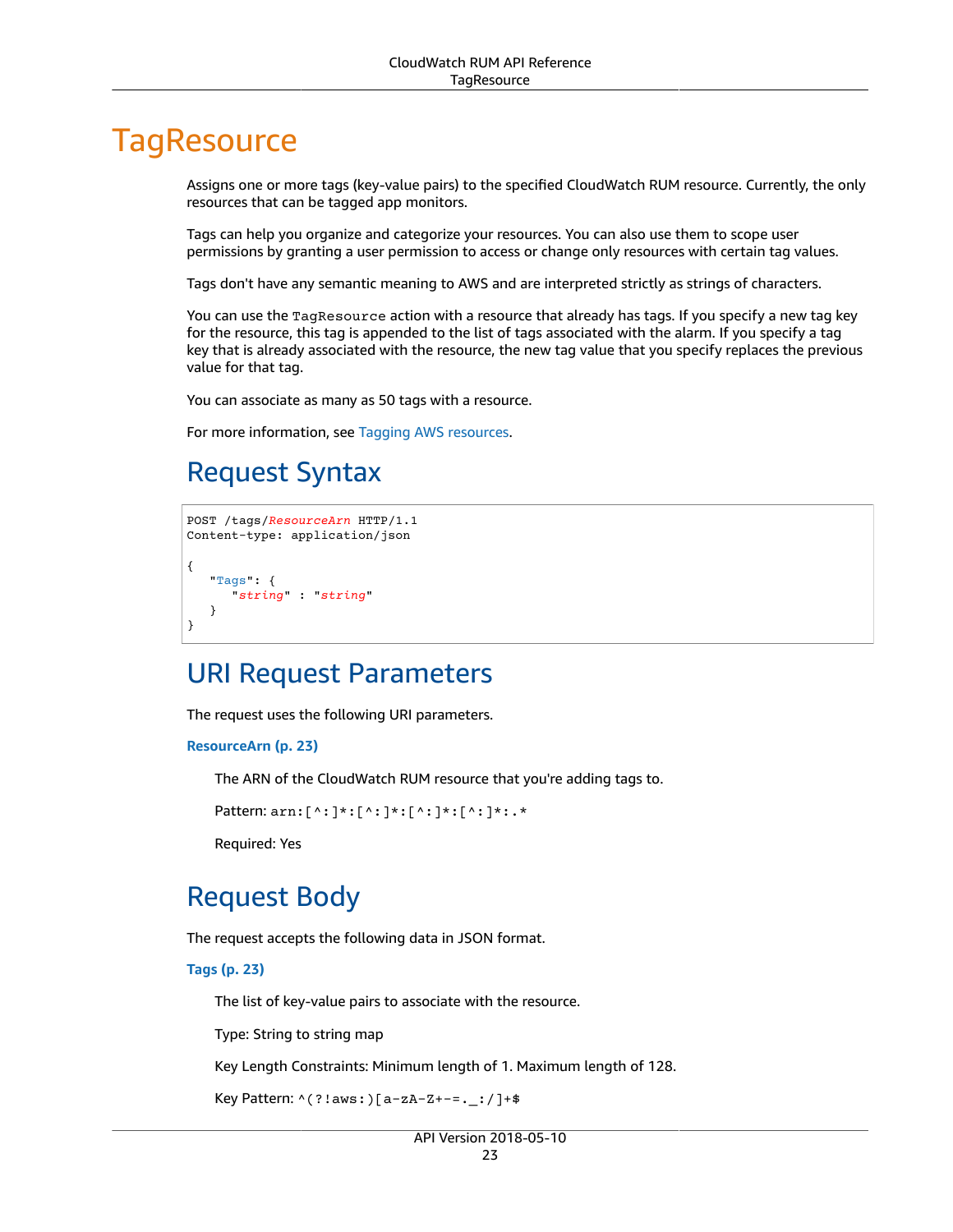Value Length Constraints: Minimum length of 0. Maximum length of 256.

Required: Yes

# <span id="page-28-0"></span>Response Syntax

HTTP/1.1 200

### <span id="page-28-1"></span>Response Elements

<span id="page-28-2"></span>If the action is successful, the service sends back an HTTP 200 response with an empty HTTP body.

### Errors

For information about the errors that are common to all actions, see [Common](#page-52-0) Error[s \(p. 48\).](#page-52-0)

#### **InternalServerException**

Internal service exception.

HTTP Status Code: 500

#### **ResourceNotFoundException**

Resource not found.

HTTP Status Code: 404

#### **ValidationException**

One of the arguments for the request is not valid.

HTTP Status Code: 400

### <span id="page-28-3"></span>See Also

- AWS [Command](https://docs.aws.amazon.com/goto/aws-cli/rum-2018-05-10/TagResource) Line Interface
- [AWS](https://docs.aws.amazon.com/goto/DotNetSDKV3/rum-2018-05-10/TagResource) SDK for .NET
- [AWS](https://docs.aws.amazon.com/goto/SdkForCpp/rum-2018-05-10/TagResource) SDK for C++
- [AWS](https://docs.aws.amazon.com/goto/SdkForGoV1/rum-2018-05-10/TagResource) SDK for Go
- [AWS](https://docs.aws.amazon.com/goto/SdkForJavaV2/rum-2018-05-10/TagResource) SDK for Java V2
- AWS SDK for [JavaScript](https://docs.aws.amazon.com/goto/AWSJavaScriptSDK/rum-2018-05-10/TagResource)
- [AWS](https://docs.aws.amazon.com/goto/SdkForPHPV3/rum-2018-05-10/TagResource) SDK for PHP V3
- AWS SDK for [Python](https://docs.aws.amazon.com/goto/boto3/rum-2018-05-10/TagResource)
- AWS SDK for [Ruby](https://docs.aws.amazon.com/goto/SdkForRubyV3/rum-2018-05-10/TagResource) V3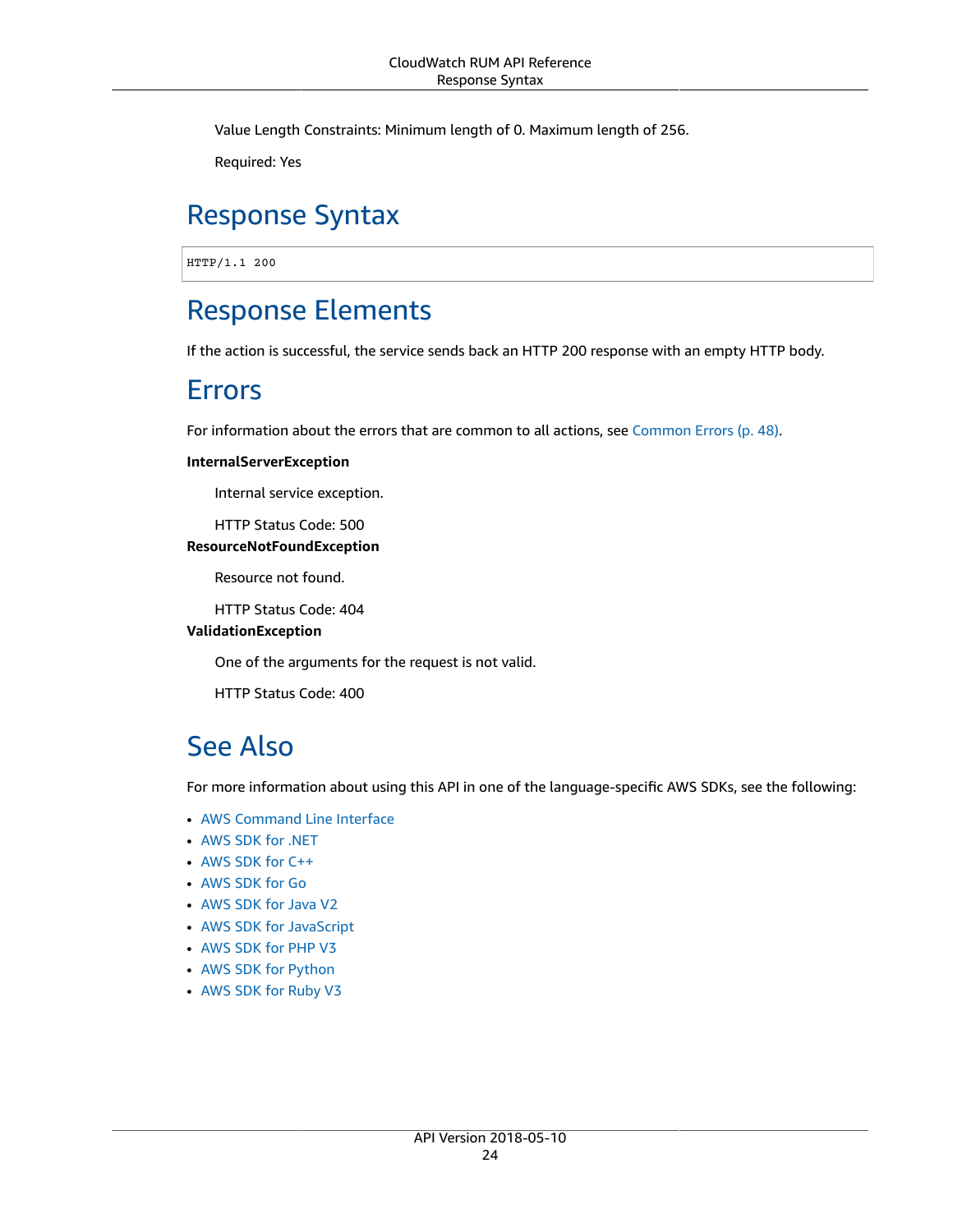# <span id="page-29-1"></span><span id="page-29-0"></span>**UntagResource**

Removes one or more tags from the specified resource.

# Request Syntax

```
DELETE /tags/ResourceArn?tagKeys=TagKeys HTTP/1.1
```
# <span id="page-29-2"></span>URI Request Parameters

The request uses the following URI parameters.

#### **[ResourceArn \(p. 25\)](#page-29-1)**

The ARN of the CloudWatch RUM resource that you're removing tags from.

```
Pattern: arn:[^:]*:[^:]*:[^:]*:[^:]*:.*
```
Required: Yes

#### **[TagKeys \(p. 25\)](#page-29-1)**

The list of tag keys to remove from the resource.

Array Members: Minimum number of 0 items. Maximum number of 50 items.

Length Constraints: Minimum length of 1. Maximum length of 128.

Pattern: ^(?!aws:)[a-zA-Z+-=.\_:/]+\$

Required: Yes

# <span id="page-29-3"></span>Request Body

The request does not have a request body.

# <span id="page-29-4"></span>Response Syntax

HTTP/1.1 200

### <span id="page-29-5"></span>Response Elements

If the action is successful, the service sends back an HTTP 200 response with an empty HTTP body.

### <span id="page-29-6"></span>Errors

For information about the errors that are common to all actions, see [Common](#page-52-0) Error[s \(p. 48\).](#page-52-0)

#### **InternalServerException**

Internal service exception.

HTTP Status Code: 500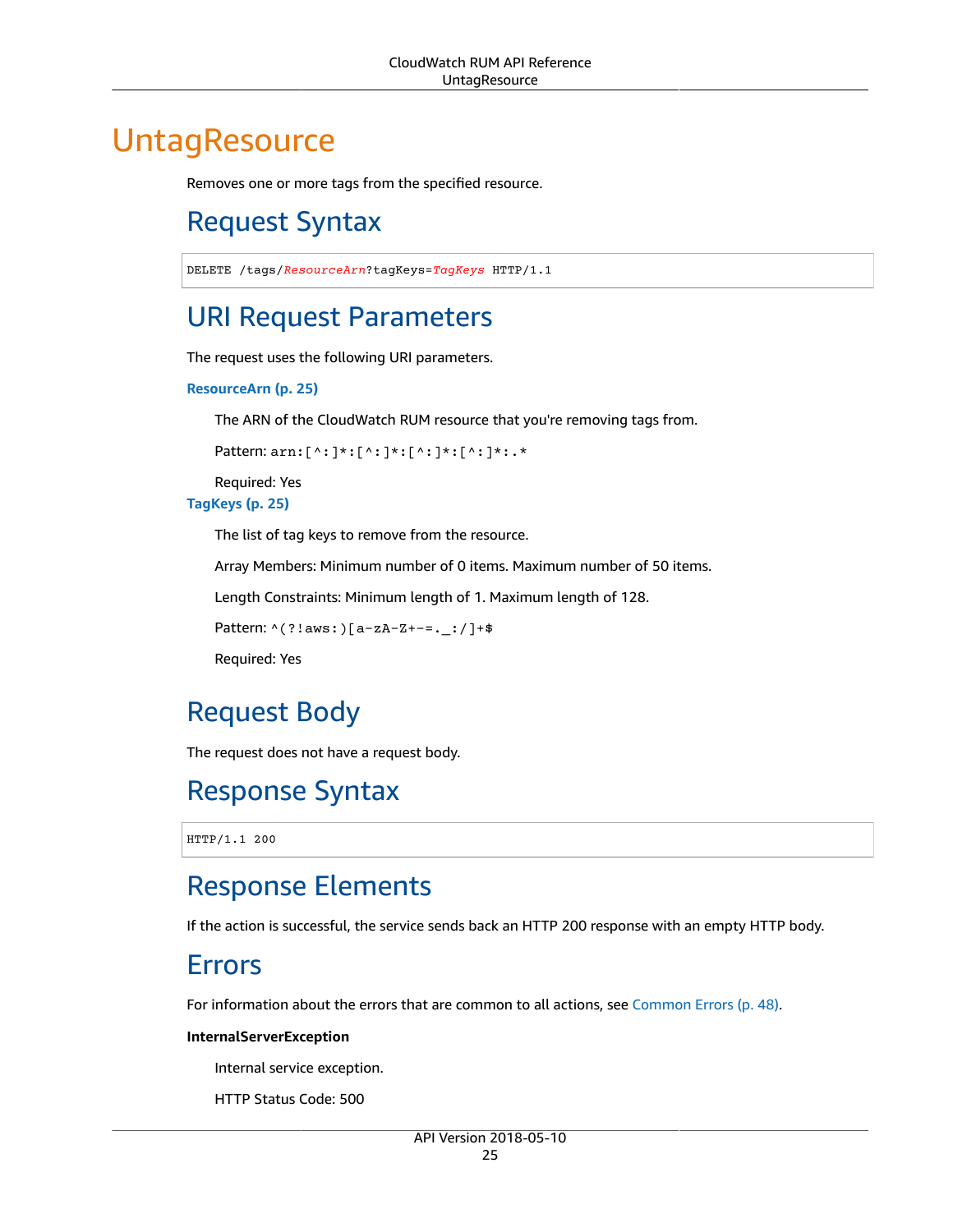#### **ResourceNotFoundException**

Resource not found.

HTTP Status Code: 404

**ValidationException**

One of the arguments for the request is not valid.

HTTP Status Code: 400

### <span id="page-30-0"></span>See Also

- AWS [Command](https://docs.aws.amazon.com/goto/aws-cli/rum-2018-05-10/UntagResource) Line Interface
- [AWS](https://docs.aws.amazon.com/goto/DotNetSDKV3/rum-2018-05-10/UntagResource) SDK for .NET
- [AWS](https://docs.aws.amazon.com/goto/SdkForCpp/rum-2018-05-10/UntagResource) SDK for C++
- [AWS](https://docs.aws.amazon.com/goto/SdkForGoV1/rum-2018-05-10/UntagResource) SDK for Go
- [AWS](https://docs.aws.amazon.com/goto/SdkForJavaV2/rum-2018-05-10/UntagResource) SDK for Java V2
- AWS SDK for [JavaScript](https://docs.aws.amazon.com/goto/AWSJavaScriptSDK/rum-2018-05-10/UntagResource)
- [AWS](https://docs.aws.amazon.com/goto/SdkForPHPV3/rum-2018-05-10/UntagResource) SDK for PHP V3
- AWS SDK for [Python](https://docs.aws.amazon.com/goto/boto3/rum-2018-05-10/UntagResource)
- AWS SDK for [Ruby](https://docs.aws.amazon.com/goto/SdkForRubyV3/rum-2018-05-10/UntagResource) V3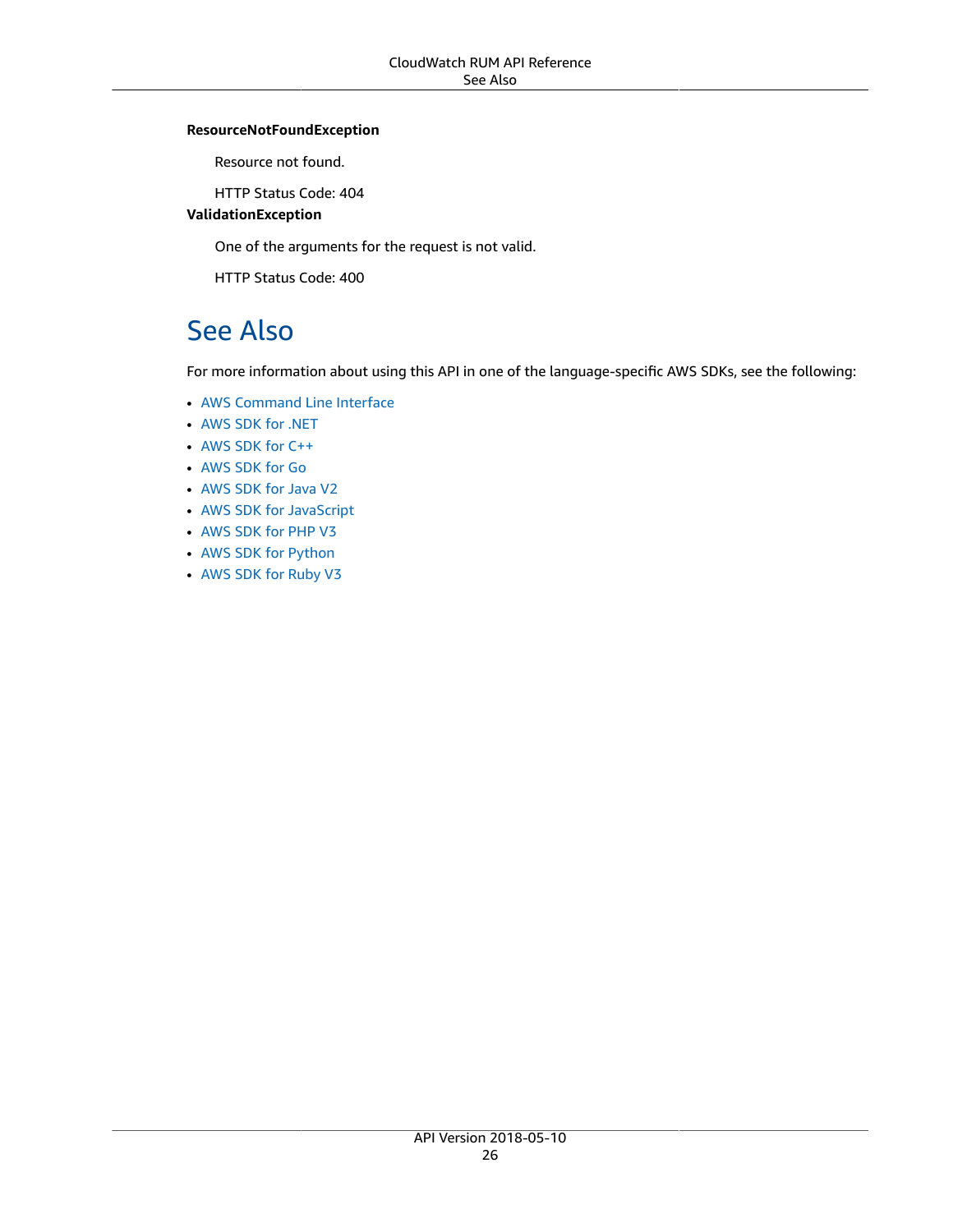# <span id="page-31-0"></span>UpdateAppMonitor

Updates the configuration of an existing app monitor. When you use this operation, only the parts of the app monitor configuration that you specify in this operation are changed. For any parameters that you omit, the existing values are kept.

You can't use this operation to change the tags of an existing app monitor. To change the tags of an existing app monitor, use [TagResource](https://docs.aws.amazon.com/cloudwatchrum/latest/APIReference/API_TagResource.html).

To create a new app monitor, use [CreateAppMonitor](https://docs.aws.amazon.com/cloudwatchrum/latest/APIReference/API_CreateAppMonitor.html).

After you update an app monitor, sign in to the CloudWatch RUM console to get the updated JavaScript code snippet to add to your web application. For more information, see How do I find a code [snippet](https://docs.aws.amazon.com/AmazonCloudWatch/latest/monitoring/CloudWatch-RUM-find-code-snippet.html) that I've already [generated?](https://docs.aws.amazon.com/AmazonCloudWatch/latest/monitoring/CloudWatch-RUM-find-code-snippet.html)

## <span id="page-31-1"></span>Request Syntax

```
PATCH /appmonitor/Name HTTP/1.1
Content-type: application/json
{
    "AppMonitorConfiguration": { 
       "AllowCookies": boolean,
       "EnableXRay": boolean,
       "ExcludedPages": [ "string" ],
       "FavoritePages": [ "string" ],
       "GuestRoleArn": "string",
       "IdentityPoolId": "string",
       "IncludedPages": [ "string" ],
       "SessionSampleRate": number,
       "Telemetries": [ "string" ]
    },
    "CwLogEnabled": boolean,
    "Domain": "string"
}
```
### <span id="page-31-2"></span>URI Request Parameters

The request uses the following URI parameters.

#### **[Name \(p. 27\)](#page-31-1)**

The name of the app monitor to update.

Length Constraints: Minimum length of 1. Maximum length of 255.

Pattern: ^(?!\.)[\.\-\_#A-Za-z0-9]+\$

Required: Yes

# <span id="page-31-3"></span>Request Body

The request accepts the following data in JSON format.

#### <span id="page-31-4"></span>**[AppMonitorConfiguration \(p. 27\)](#page-31-1)**

A structure that contains much of the configuration data for the app monitor. If you are using Amazon Cognito for authorization, you must include this structure in your request, and it must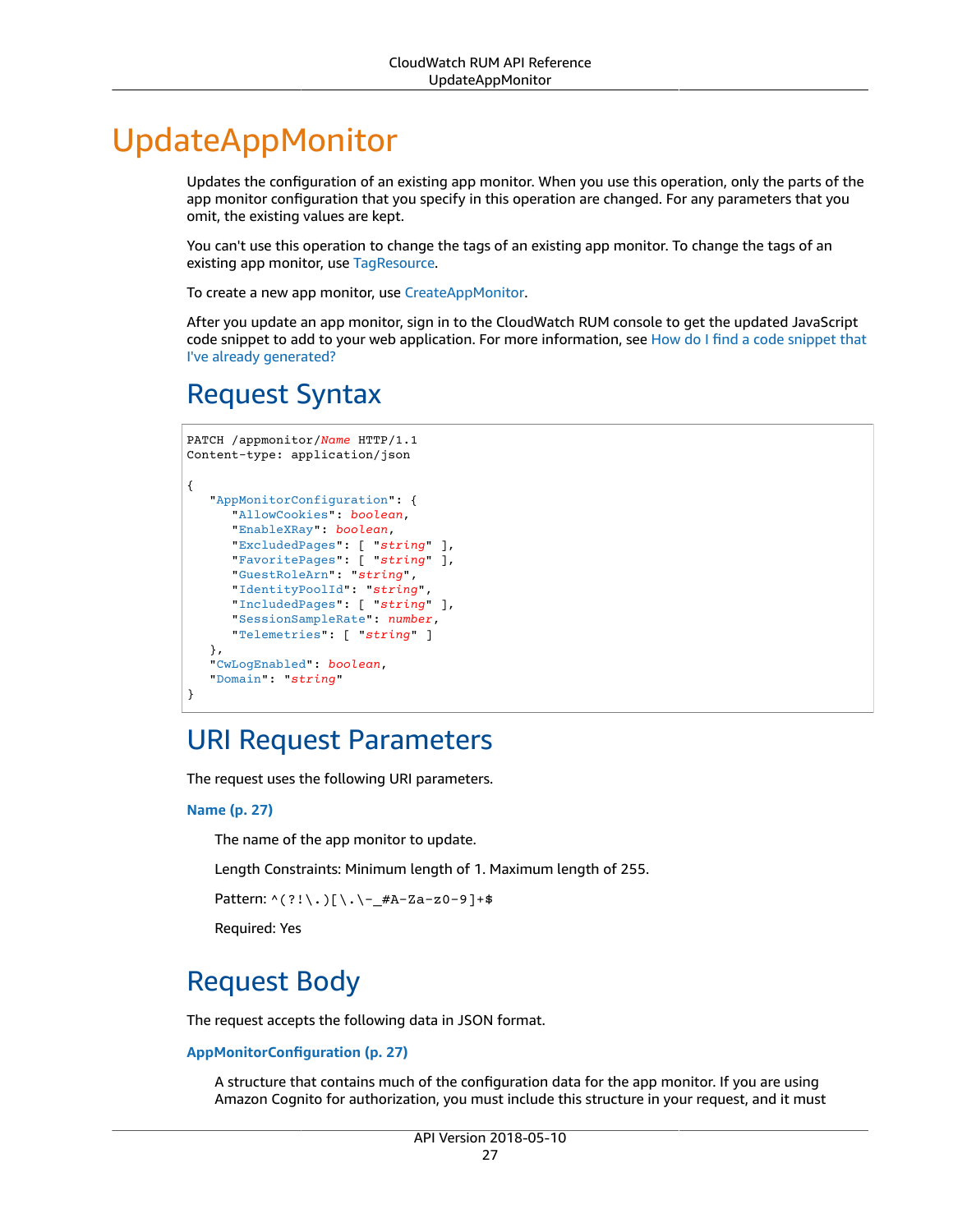include the ID of the Amazon Cognito identity pool to use for authorization. If you don't include AppMonitorConfiguration, you must set up your own authorization method. For more information, see Authorize your [application](https://docs.aws.amazon.com/monitoring/CloudWatch-RUM-get-started-authorization.html) to send data to AWS.

Type: [AppMonitorConfiguration \(p. 34\)](#page-38-0) object

Required: No

<span id="page-32-3"></span>**[CwLogEnabled \(p. 27\)](#page-31-1)**

Data collected by RUM is kept by RUM for 30 days and then deleted. This parameter specifies whether RUM sends a copy of this telemetry data to Amazon CloudWatch Logs in your account. This enables you to keep the telemetry data for more than 30 days, but it does incur Amazon CloudWatch Logs charges.

Type: Boolean

Required: No

<span id="page-32-4"></span>**[Domain \(p. 27\)](#page-31-1)**

The top-level internet domain name for which your application has administrative authority.

Type: String

Length Constraints: Minimum length of 1. Maximum length of 253.

```
Pattern: ^(localhost)|^((25[0-5]|2[0-4][0-9]|[01]?[0-9][0-9]?)\.){3}(25[0-5]|
2[0-4][0-9]|[01]?[0-9][0-9]?)$|^(?![-.])([A-Za-z0-9-\.\-]{0,63})((?![-])([a-
zA-Z0-9]{1}|^[a-zA-Z0-9]{0,1}))\.(?![-])[A-Za-z-0-9]{1,63}((?![-])([a-zA-
Z0-9]{1}|^[a-zA-Z0-9]{0,1}))|^(\*\.)(?![-.])([A-Za-z0-9-\.\-]{0,63})((?![-])
([a-zA-Z0-9]{1}|^[a-zA-Z0-9]{0,1}))\.(?![-])[A-Za-z-0-9]{1,63}((?![-])([a-
zA-Z0-9]{1}|^[a-zA-Z0-9]{0,1}))
```
Required: No

### <span id="page-32-0"></span>Response Syntax

HTTP/1.1 200

### <span id="page-32-1"></span>Response Elements

<span id="page-32-2"></span>If the action is successful, the service sends back an HTTP 200 response with an empty HTTP body.

### Errors

For information about the errors that are common to all actions, see [Common](#page-52-0) Error[s \(p. 48\).](#page-52-0)

#### **AccessDeniedException**

You don't have sufficient permissions to perform this action.

HTTP Status Code: 403

#### **ConflictException**

This operation attempted to create a resource that already exists.

HTTP Status Code: 409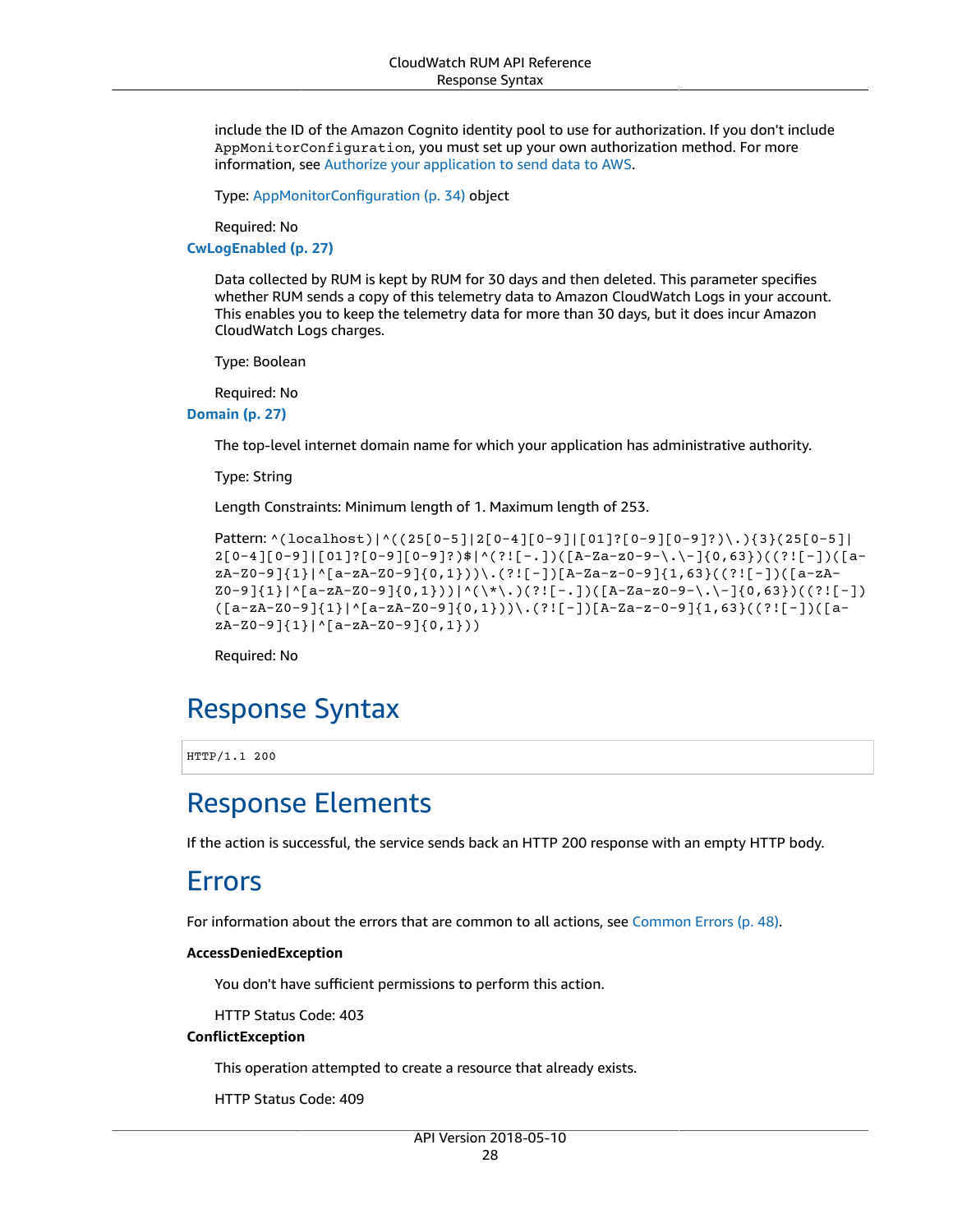#### **InternalServerException**

Internal service exception.

HTTP Status Code: 500

#### **ResourceNotFoundException**

Resource not found.

HTTP Status Code: 404

#### **ThrottlingException**

The request was throttled because of quota limits.

HTTP Status Code: 429

#### **ValidationException**

One of the arguments for the request is not valid.

HTTP Status Code: 400

### <span id="page-33-0"></span>See Also

- AWS [Command](https://docs.aws.amazon.com/goto/aws-cli/rum-2018-05-10/UpdateAppMonitor) Line Interface
- [AWS](https://docs.aws.amazon.com/goto/DotNetSDKV3/rum-2018-05-10/UpdateAppMonitor) SDK for .NET
- [AWS](https://docs.aws.amazon.com/goto/SdkForCpp/rum-2018-05-10/UpdateAppMonitor) SDK for C++
- [AWS](https://docs.aws.amazon.com/goto/SdkForGoV1/rum-2018-05-10/UpdateAppMonitor) SDK for Go
- [AWS](https://docs.aws.amazon.com/goto/SdkForJavaV2/rum-2018-05-10/UpdateAppMonitor) SDK for Java V2
- AWS SDK for [JavaScript](https://docs.aws.amazon.com/goto/AWSJavaScriptSDK/rum-2018-05-10/UpdateAppMonitor)
- [AWS](https://docs.aws.amazon.com/goto/SdkForPHPV3/rum-2018-05-10/UpdateAppMonitor) SDK for PHP V3
- AWS SDK for [Python](https://docs.aws.amazon.com/goto/boto3/rum-2018-05-10/UpdateAppMonitor)
- AWS SDK for [Ruby](https://docs.aws.amazon.com/goto/SdkForRubyV3/rum-2018-05-10/UpdateAppMonitor) V3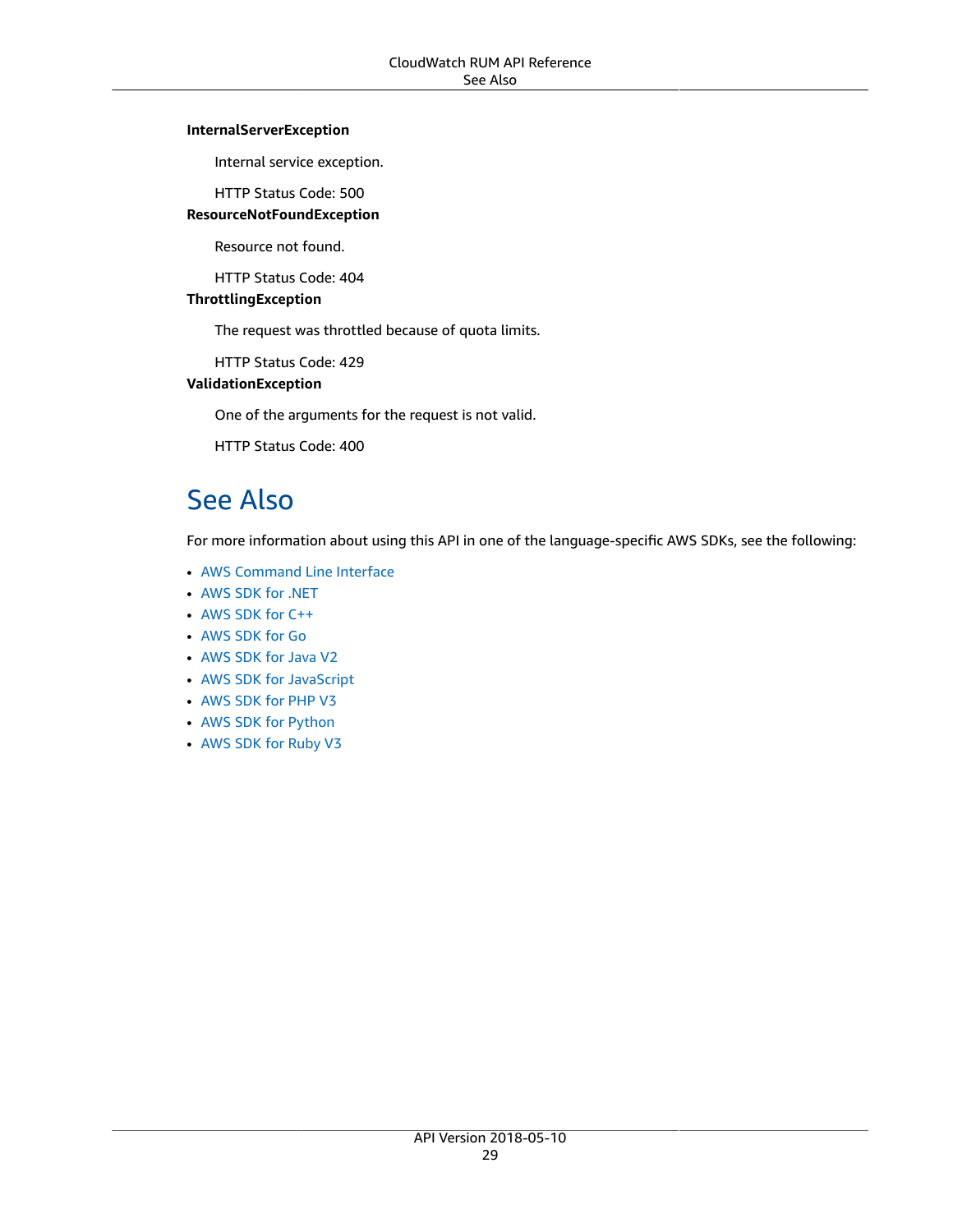# <span id="page-34-0"></span>Data Types

The CloudWatch RUM API contains several data types that various actions use. This section describes each data type in detail.

#### **Note**

The order of each element in a data type structure is not guaranteed. Applications should not assume a particular order.

The following data types are supported:

- [AppMonitor \(p. 31\)](#page-35-0)
- [AppMonitorConfiguration \(p. 34\)](#page-38-0)
- [AppMonitorDetails \(p. 37\)](#page-41-0)
- [AppMonitorSummary \(p. 38\)](#page-42-0)
- [CwLog \(p. 40\)](#page-44-0)
- [DataStorage \(p. 41\)](#page-45-0)
- [QueryFilter \(p. 42\)](#page-46-0)
- [RumEvent \(p. 43\)](#page-47-0)
- [TimeRange \(p. 44\)](#page-48-0)
- [UserDetails \(p. 45\)](#page-49-0)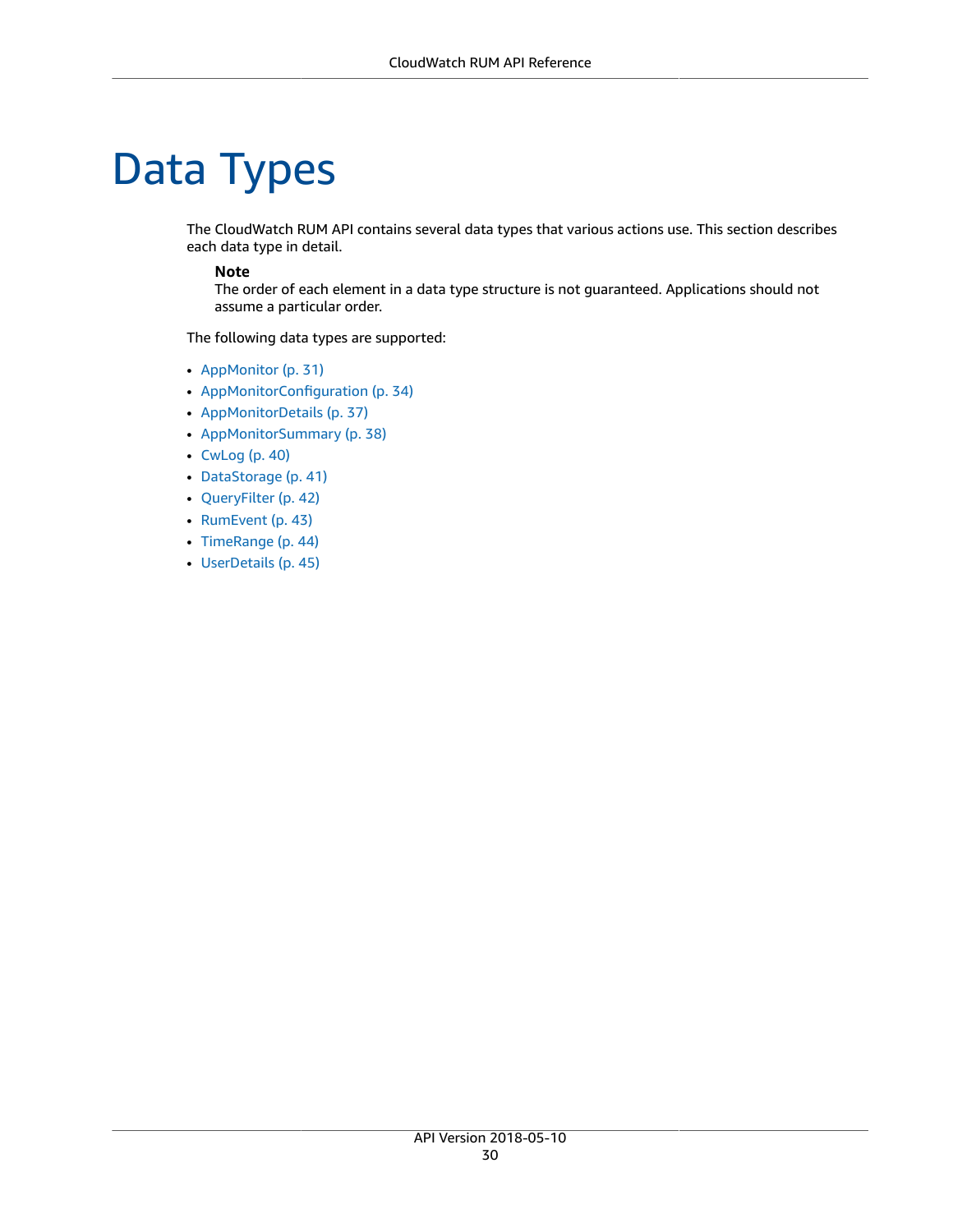# <span id="page-35-0"></span>AppMonitor

A RUM app monitor collects telemetry data from your application and sends that data to RUM. The data includes performance and reliability information such as page load time, client-side errors, and user behavior.

# <span id="page-35-1"></span>**Contents**

#### <span id="page-35-2"></span>**AppMonitorConfiguration**

A structure that contains much of the configuration data for the app monitor.

Type: [AppMonitorConfiguration \(p. 34\)](#page-38-0) object

Required: No

#### <span id="page-35-3"></span>**Created**

The date and time that this app monitor was created.

Type: String

Length Constraints: Fixed length of 19.

```
Pattern: /d{4}-[01]/d-[0-3]/dT[0-2]/d:[0-5]/d:[0-5]/d/./d+([+-][0-2]/d:[0-5]/
d|Z)
```
Required: No

#### <span id="page-35-4"></span>**DataStorage**

A structure that contains information about whether this app monitor stores a copy of the telemetry data that RUM collects using CloudWatch Logs.

Type: [DataStorage \(p. 41\)](#page-45-0) object

Required: No

#### <span id="page-35-5"></span>**Domain**

The top-level internet domain name for which your application has administrative authority.

Type: String

Length Constraints: Minimum length of 1. Maximum length of 253.

```
Pattern: ^(localhost)|^((25[0-5]|2[0-4][0-9]|[01]?[0-9][0-9]?)\.){3}(25[0-5]|
2[0-4][0-9]|[01]?[0-9][0-9]?)$|^(?![-.])([A-Za-z0-9-\.\-]{0,63})((?![-])([a-
zA-Z0-9]{1}|^[a-zA-Z0-9]{0,1}))\.(?![-])[A-Za-z-0-9]{1,63}((?![-])([a-zA-
Z0-9]{1}|^[a-zA-Z0-9]{0,1}))|^(\*\.)(?![-.])([A-Za-z0-9-\.\-]{0,63})((?![-])
([a-zA-Z0-9]{1}|^[a-zA-Z0-9]{0,1}))\.(?![-])[A-Za-z-0-9]{1,63}((?![-])([a-
zA-Z0-9]{1}|^[a-zA-Z0-9]{0,1}))
```
Required: No

<span id="page-35-6"></span>**Id**

The unique ID of this app monitor.

Type: String

Length Constraints: Fixed length of 36.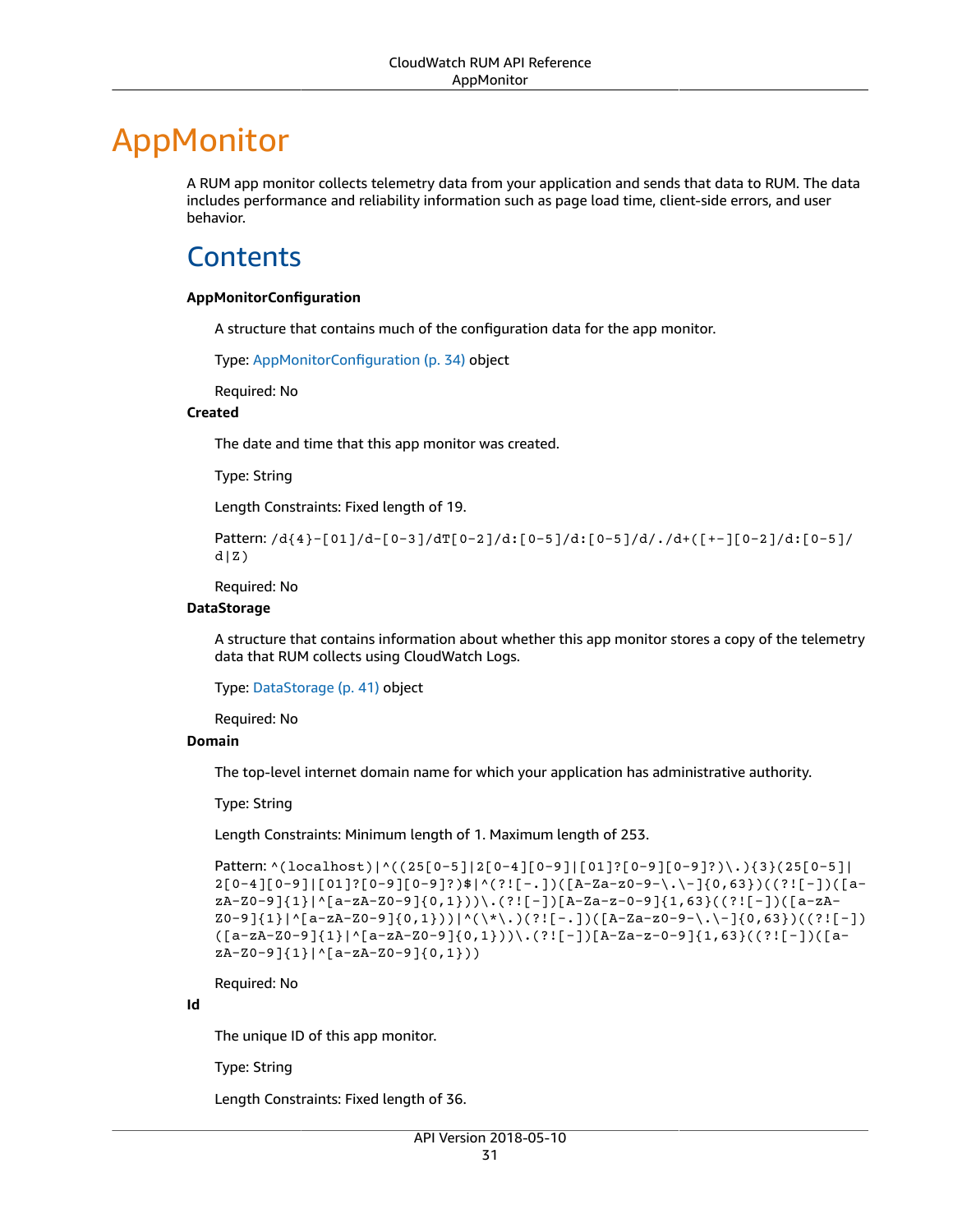```
Pattern: ^[a-fA-F0-9]{8}-[a-fA-F0-9]{4}-[a-fA-F0-9]{4}-[a-fA-F0-9]{4}-[a-fA-
F0-9]{12}$
```
Required: No

#### <span id="page-36-1"></span>**LastModified**

The date and time of the most recent changes to this app monitor's configuration.

Type: String

Length Constraints: Fixed length of 19.

```
Pattern: /d{4}-[01]/d-[0-3]/dT[0-2]/d:[0-5]/d:[0-5]/d/./d+([+-][0-2]/d:[0-5]/
d|Z)
```
Required: No

#### <span id="page-36-2"></span>**Name**

The name of the app monitor.

Type: String

Length Constraints: Minimum length of 1. Maximum length of 255.

Pattern: ^(?!\.)[\.\-\_#A-Za-z0-9]+\$

Required: No

#### <span id="page-36-3"></span>**State**

The current state of the app monitor.

Type: String

Valid Values: CREATED | DELETING | ACTIVE

Required: No

#### <span id="page-36-4"></span>**Tags**

The list of tag keys and values associated with this app monitor.

Type: String to string map

Key Length Constraints: Minimum length of 1. Maximum length of 128.

Key Pattern: ^(?!aws:)[a-zA-Z+-=.\_:/]+\$

Value Length Constraints: Minimum length of 0. Maximum length of 256.

Required: No

### <span id="page-36-0"></span>See Also

- [AWS](https://docs.aws.amazon.com/goto/SdkForCpp/rum-2018-05-10/AppMonitor) SDK for C++
- [AWS](https://docs.aws.amazon.com/goto/SdkForGoV1/rum-2018-05-10/AppMonitor) SDK for Go
- [AWS](https://docs.aws.amazon.com/goto/SdkForJavaV2/rum-2018-05-10/AppMonitor) SDK for Java V2
- AWS SDK for [Ruby](https://docs.aws.amazon.com/goto/SdkForRubyV3/rum-2018-05-10/AppMonitor) V3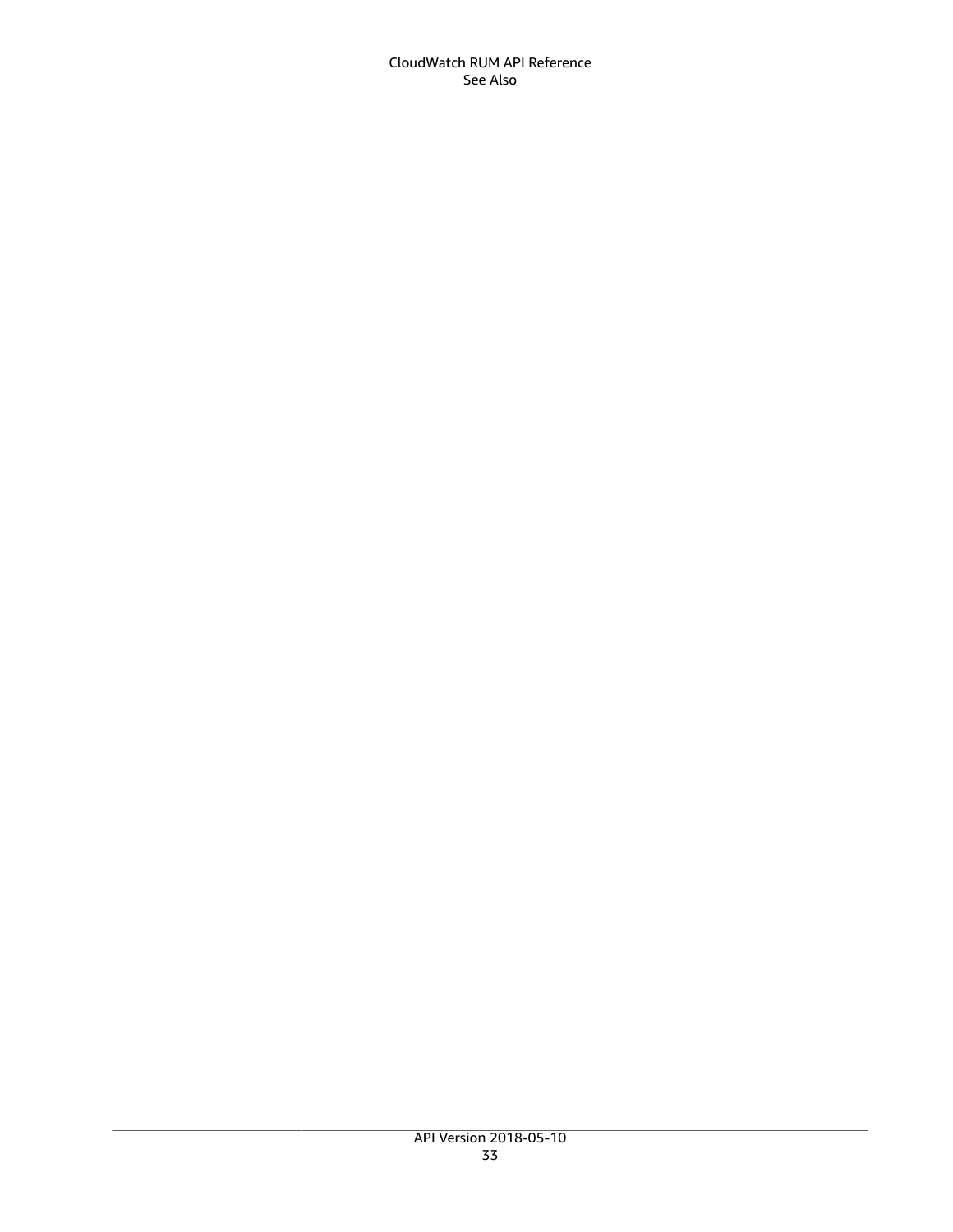# <span id="page-38-1"></span><span id="page-38-0"></span>AppMonitorConfiguration

This structure contains much of the configuration data for the app monitor.

### **Contents**

#### <span id="page-38-2"></span>**AllowCookies**

If you set this to true, the RUM web client sets two cookies, a session cookie and a user cookie. The cookies allow the RUM web client to collect data relating to the number of users an application has and the behavior of the application across a sequence of events. Cookies are stored in the top-level domain of the current page.

Type: Boolean

Required: No

#### <span id="page-38-3"></span>**EnableXRay**

If you set this to true, RUM enables AWS X-Ray tracing for the user sessions that RUM samples. RUM adds an X-Ray trace header to allowed HTTP requests. It also records an X-Ray segment for allowed HTTP requests. You can see traces and segments from these user sessions in the X-Ray console and the CloudWatch ServiceLens console. For more information, see What is AWS [X-Ray?](https://docs.aws.amazon.com/xray/latest/devguide/aws-xray.html)

Type: Boolean

Required: No

#### <span id="page-38-4"></span>**ExcludedPages**

A list of URLs in your website or application to exclude from RUM data collection.

You can't include both ExcludedPages and IncludedPages in the same operation.

Type: Array of strings

Array Members: Minimum number of 0 items. Maximum number of 50 items.

Length Constraints: Minimum length of 1. Maximum length of 1260.

```
Pattern: https?:\/\/(www\.)?[-a-zA-Z0-9@:%._\+~#=]{1,256}\.[a-zA-Z0-9()]
{1,6}\b([-a-zA-Z0-9()@:\&\&\+,-\#?\&//=]*)
```
Required: No

#### <span id="page-38-5"></span>**FavoritePages**

A list of pages in your application that are to be displayed with a "favorite" icon in the CloudWatch RUM console.

Type: Array of strings

Array Members: Minimum number of 0 items. Maximum number of 50 items.

Required: No

#### <span id="page-38-6"></span>**GuestRoleArn**

The ARN of the guest IAM role that is attached to the Amazon Cognito identity pool that is used to authorize the sending of data to RUM.

Type: String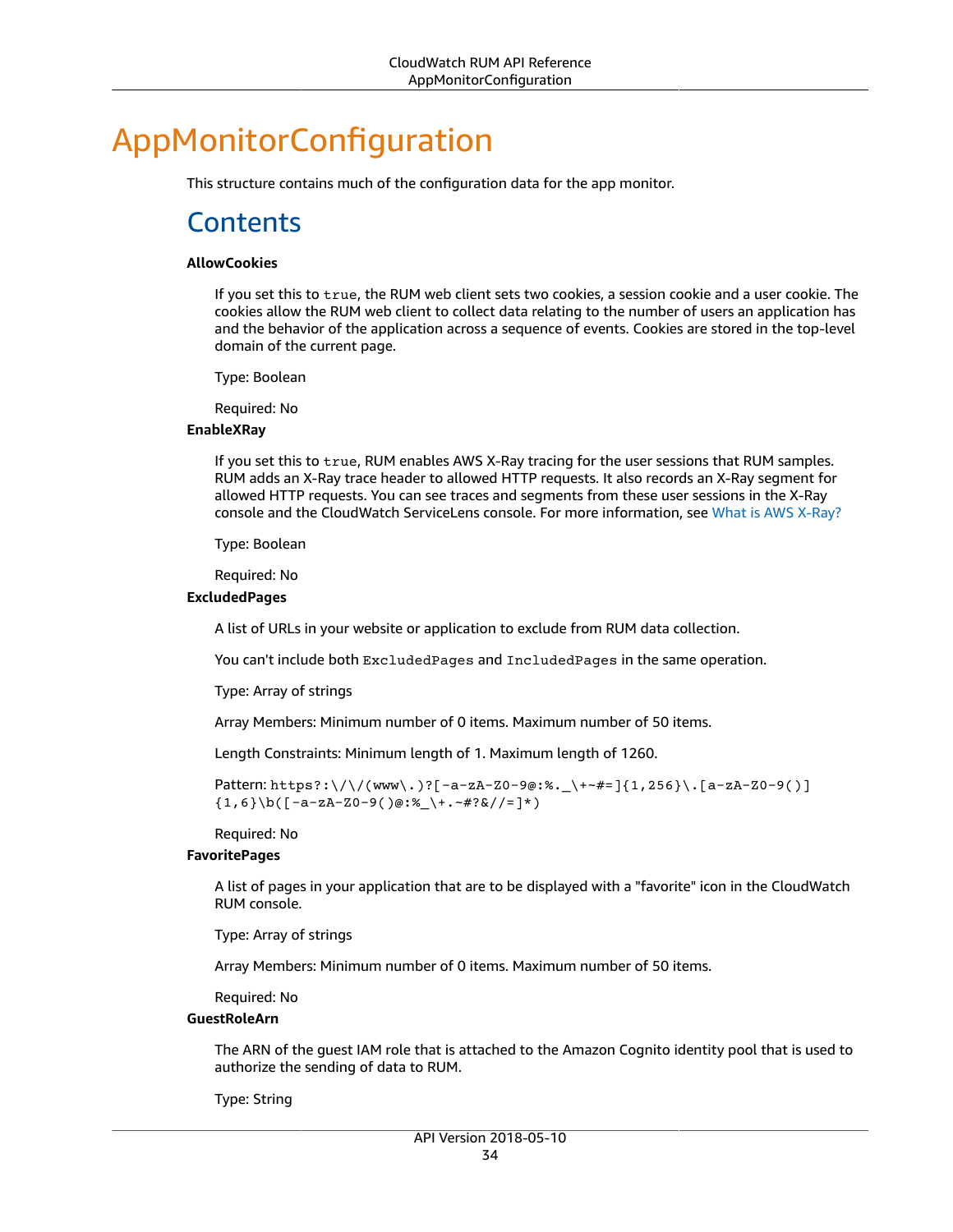Pattern: arn:[^:]\*:[^:]\*:[^:]\*:[^:]\*:.\*

Required: No

#### <span id="page-39-0"></span>**IdentityPoolId**

The ID of the Amazon Cognito identity pool that is used to authorize the sending of data to RUM.

Type: String

Length Constraints: Minimum length of 1. Maximum length of 55.

Pattern: [\w-]+:[0-9a-f-]+

Required: No

#### <span id="page-39-1"></span>**IncludedPages**

If this app monitor is to collect data from only certain pages in your application, this structure lists those pages.

You can't include both ExcludedPages and IncludedPages in the same operation.

Type: Array of strings

Array Members: Minimum number of 0 items. Maximum number of 50 items.

Length Constraints: Minimum length of 1. Maximum length of 1260.

Pattern: https?:\/\/(www\.)?[-a-zA-Z0-9@:%.\_\+~#=]{1,256}\.[a-zA-Z0-9()]  ${1,6}\b\{([-a-zA-Z0-9()@:%_{+}.~+~.~~+?&,/=]*\}$ 

Required: No

#### <span id="page-39-2"></span>**SessionSampleRate**

Specifies the portion of user sessions to use for RUM data collection. Choosing a higher portion gives you more data but also incurs more costs.

The range for this value is 0 to 1 inclusive. Setting this to 1 means that 100% of user sessions are sampled, and setting it to 0.1 means that 10% of user sessions are sampled.

If you omit this parameter, the default of 0.1 is used, and 10% of sessions will be sampled.

Type: Double

Valid Range: Minimum value of 0. Maximum value of 1.

Required: No

#### <span id="page-39-3"></span>**Telemetries**

An array that lists the types of telemetry data that this app monitor is to collect.

- errors indicates that RUM collects data about unhandled JavaScript errors raised by your application.
- performance indicates that RUM collects performance data about how your application and its resources are loaded and rendered. This includes Core Web Vitals.
- http indicates that RUM collects data about HTTP errors thrown by your application.

Type: Array of strings

Valid Values: errors | performance | http

Required: No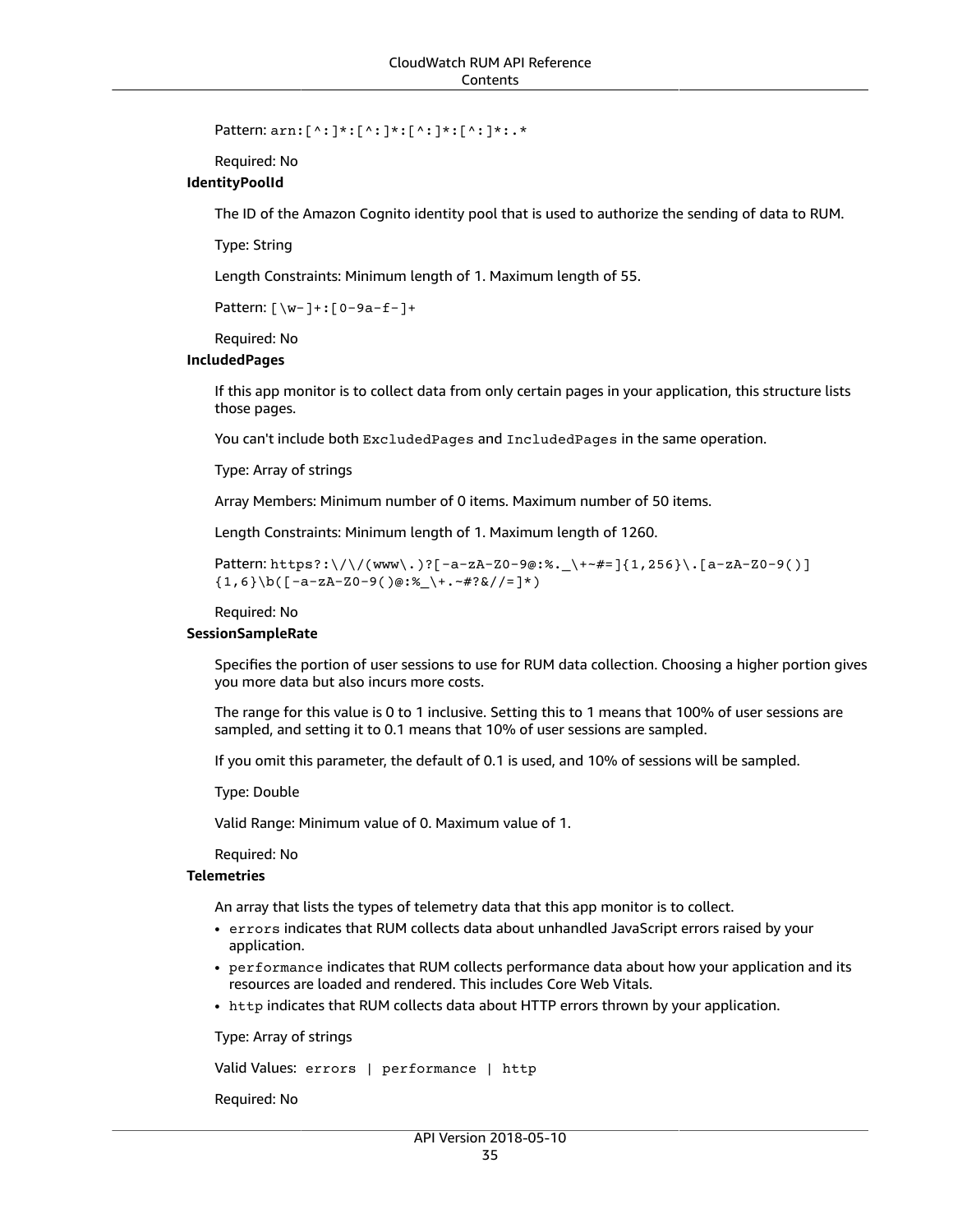# <span id="page-40-0"></span>See Also

- [AWS](https://docs.aws.amazon.com/goto/SdkForCpp/rum-2018-05-10/AppMonitorConfiguration) SDK for C++
- [AWS](https://docs.aws.amazon.com/goto/SdkForGoV1/rum-2018-05-10/AppMonitorConfiguration) SDK for Go
- [AWS](https://docs.aws.amazon.com/goto/SdkForJavaV2/rum-2018-05-10/AppMonitorConfiguration) SDK for Java V2
- AWS SDK for [Ruby](https://docs.aws.amazon.com/goto/SdkForRubyV3/rum-2018-05-10/AppMonitorConfiguration) V3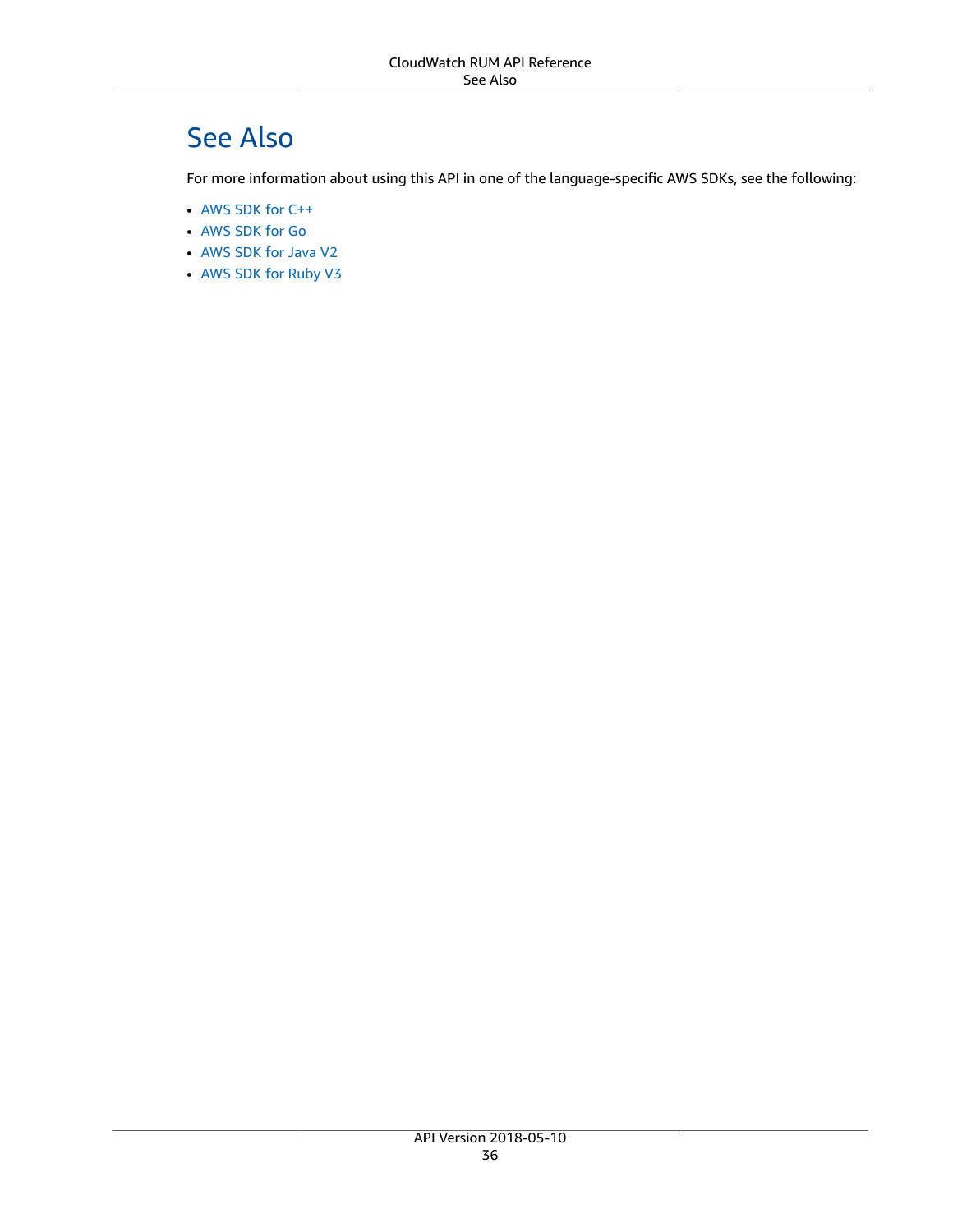# <span id="page-41-1"></span><span id="page-41-0"></span>AppMonitorDetails

A structure that contains information about the RUM app monitor.

# **Contents**

#### <span id="page-41-3"></span>**id**

The unique ID of the app monitor.

Type: String

Required: No

#### <span id="page-41-4"></span>**name**

The name of the app monitor.

Type: String

Required: No

#### <span id="page-41-5"></span>**version**

The version of the app monitor.

Type: String

Required: No

### <span id="page-41-2"></span>See Also

- [AWS](https://docs.aws.amazon.com/goto/SdkForCpp/rum-2018-05-10/AppMonitorDetails) SDK for C++
- [AWS](https://docs.aws.amazon.com/goto/SdkForGoV1/rum-2018-05-10/AppMonitorDetails) SDK for Go
- [AWS](https://docs.aws.amazon.com/goto/SdkForJavaV2/rum-2018-05-10/AppMonitorDetails) SDK for Java V2
- AWS SDK for [Ruby](https://docs.aws.amazon.com/goto/SdkForRubyV3/rum-2018-05-10/AppMonitorDetails) V3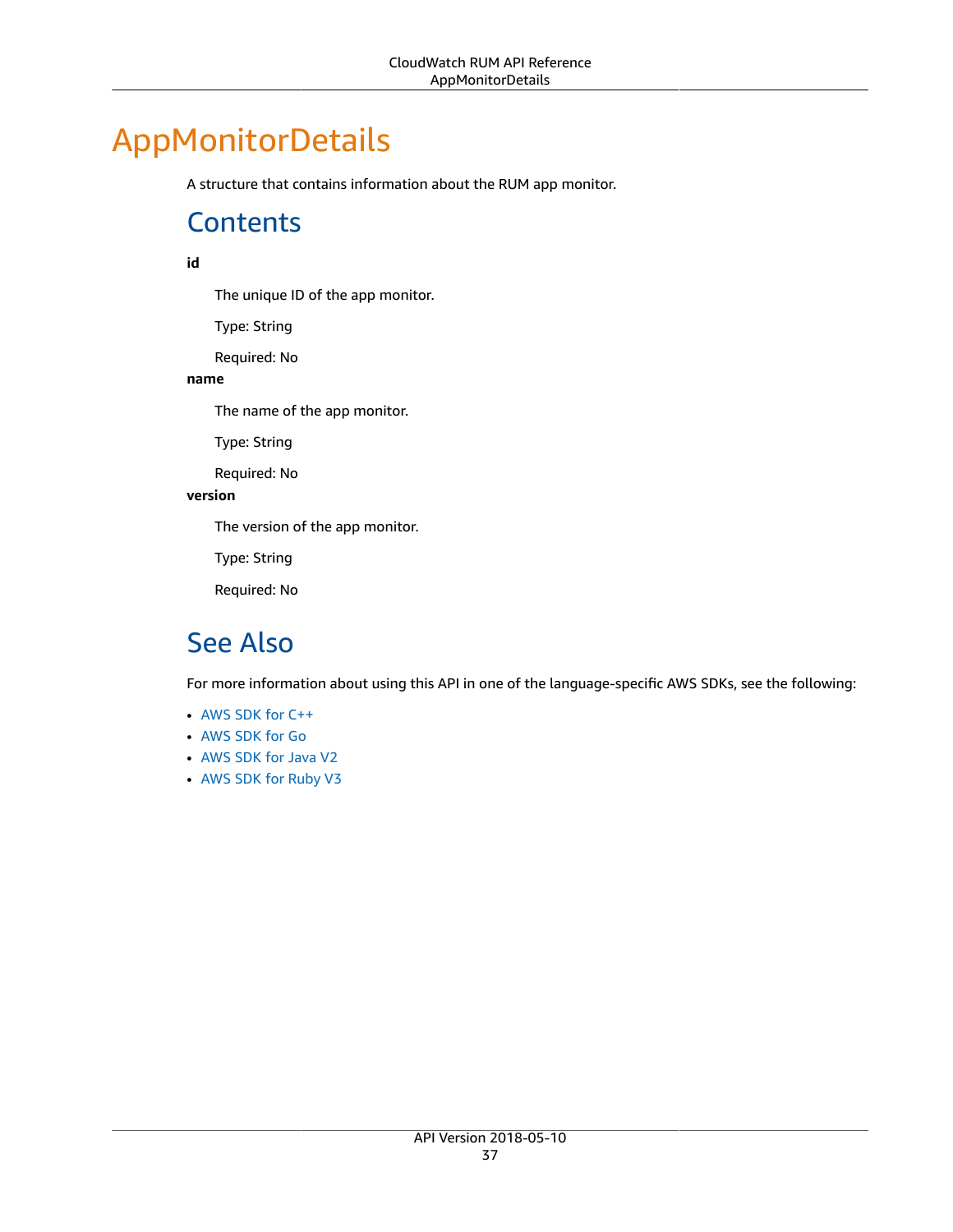# <span id="page-42-1"></span><span id="page-42-0"></span>AppMonitorSummary

A structure that includes some data about app monitors and their settings.

### **Contents**

#### <span id="page-42-2"></span>**Created**

The date and time that the app monitor was created.

Type: String

Length Constraints: Fixed length of 19.

```
Pattern: /d{4}-[01]/d-[0-3]/dT[0-2]/d:[0-5]/d:[0-5]/d/./d+([+-][0-2]/d:[0-5]/
d|Z)
```
Required: No

#### <span id="page-42-3"></span>**Id**

The unique ID of this app monitor.

Type: String

Length Constraints: Fixed length of 36.

```
Pattern: ^[a-fA-F0-9]{8}-[a-fA-F0-9]{4}-[a-fA-F0-9]{4}-[a-fA-F0-9]{4}-[a-fA-
F0-9]{12}$
```
Required: No

#### <span id="page-42-4"></span>**LastModified**

The date and time of the most recent changes to this app monitor's configuration.

Type: String

Length Constraints: Fixed length of 19.

```
Pattern: /d{4}-[01]/d-[0-3]/dT[0-2]/d:[0-5]/d:[0-5]/d/./d+([+-][0-2]/d:[0-5]/
d|Z)
```
Required: No

#### <span id="page-42-5"></span>**Name**

The name of this app monitor.

Type: String

Length Constraints: Minimum length of 1. Maximum length of 255.

Pattern: ^(?!\.)[\.\-\_#A-Za-z0-9]+\$

Required: No

#### <span id="page-42-6"></span>**State**

The current state of this app monitor.

Type: String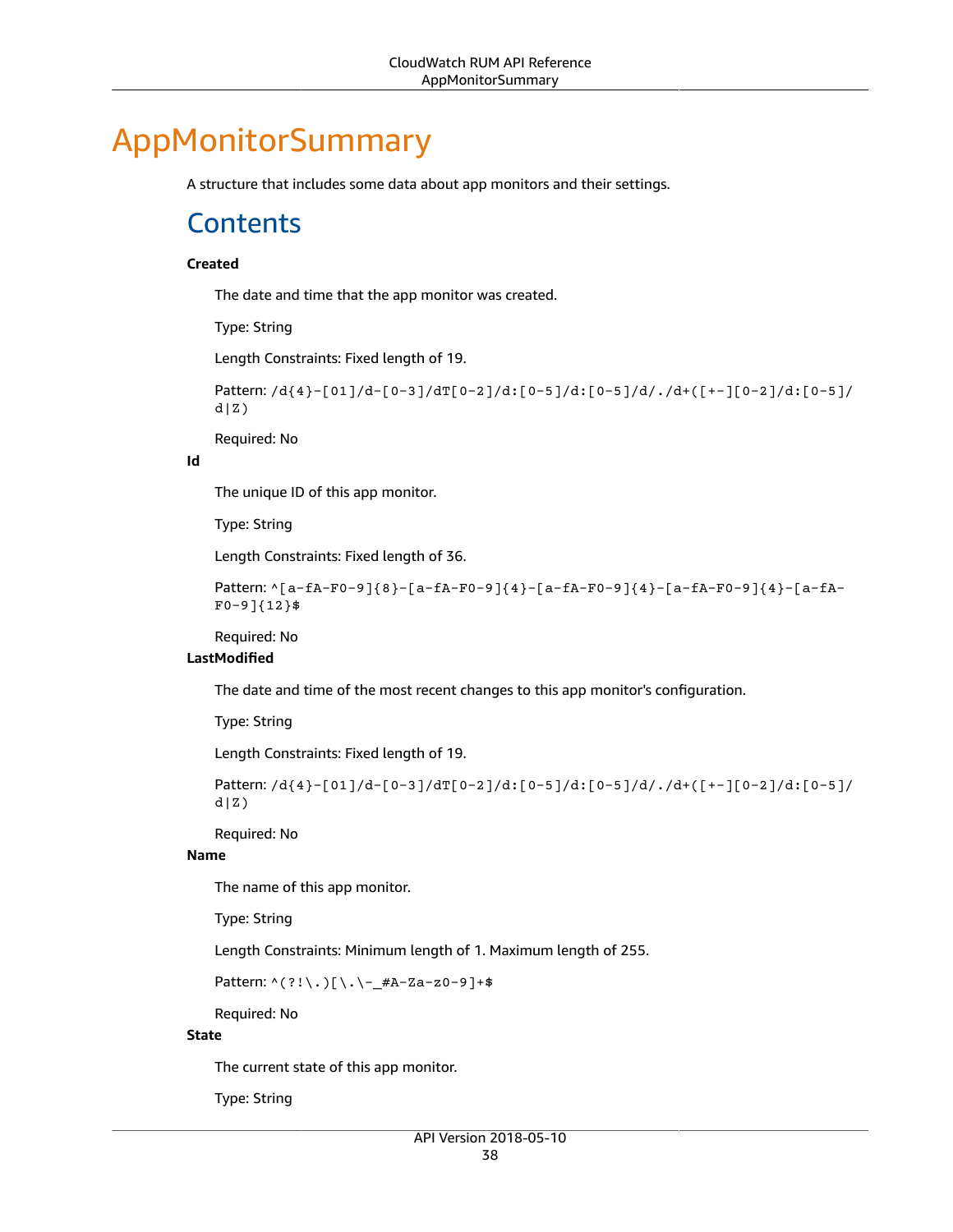Valid Values: CREATED | DELETING | ACTIVE

Required: No

# <span id="page-43-0"></span>See Also

- [AWS](https://docs.aws.amazon.com/goto/SdkForCpp/rum-2018-05-10/AppMonitorSummary) SDK for C++
- [AWS](https://docs.aws.amazon.com/goto/SdkForGoV1/rum-2018-05-10/AppMonitorSummary) SDK for Go
- [AWS](https://docs.aws.amazon.com/goto/SdkForJavaV2/rum-2018-05-10/AppMonitorSummary) SDK for Java V2
- AWS SDK for [Ruby](https://docs.aws.amazon.com/goto/SdkForRubyV3/rum-2018-05-10/AppMonitorSummary) V3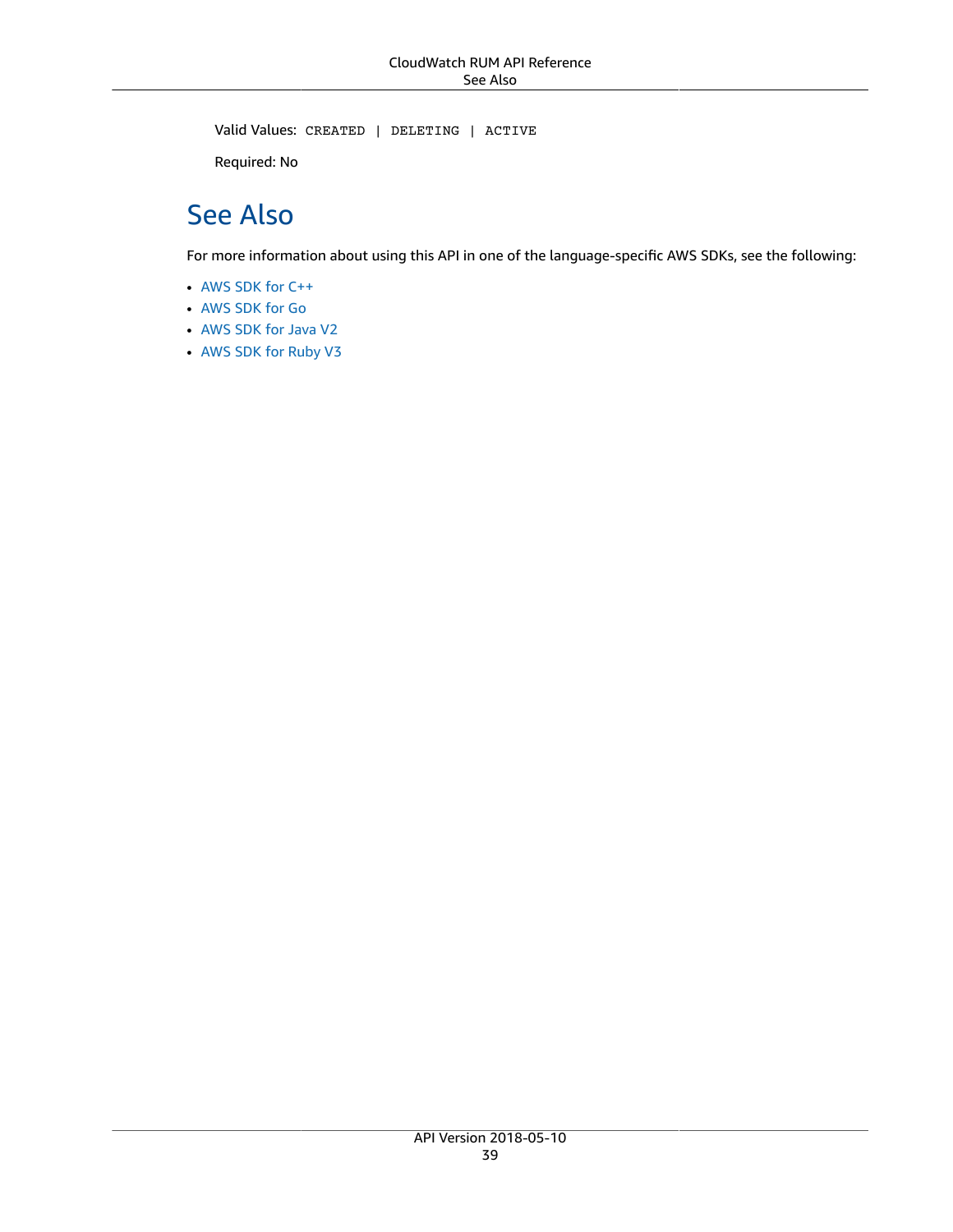# <span id="page-44-0"></span>**CwLog**

A structure that contains the information about whether the app monitor stores copies of the data that RUM collects in CloudWatch Logs. If it does, this structure also contains the name of the log group.

### <span id="page-44-1"></span>**Contents**

#### <span id="page-44-3"></span>**CwLogEnabled**

Indicated whether the app monitor stores copies of the data that RUM collects in CloudWatch Logs.

Type: Boolean

Required: No

#### <span id="page-44-4"></span>**CwLogGroup**

The name of the log group where the copies are stored.

Type: String

Required: No

# <span id="page-44-2"></span>See Also

- [AWS](https://docs.aws.amazon.com/goto/SdkForCpp/rum-2018-05-10/CwLog) SDK for C++
- [AWS](https://docs.aws.amazon.com/goto/SdkForGoV1/rum-2018-05-10/CwLog) SDK for Go
- [AWS](https://docs.aws.amazon.com/goto/SdkForJavaV2/rum-2018-05-10/CwLog) SDK for Java V2
- AWS SDK for [Ruby](https://docs.aws.amazon.com/goto/SdkForRubyV3/rum-2018-05-10/CwLog) V3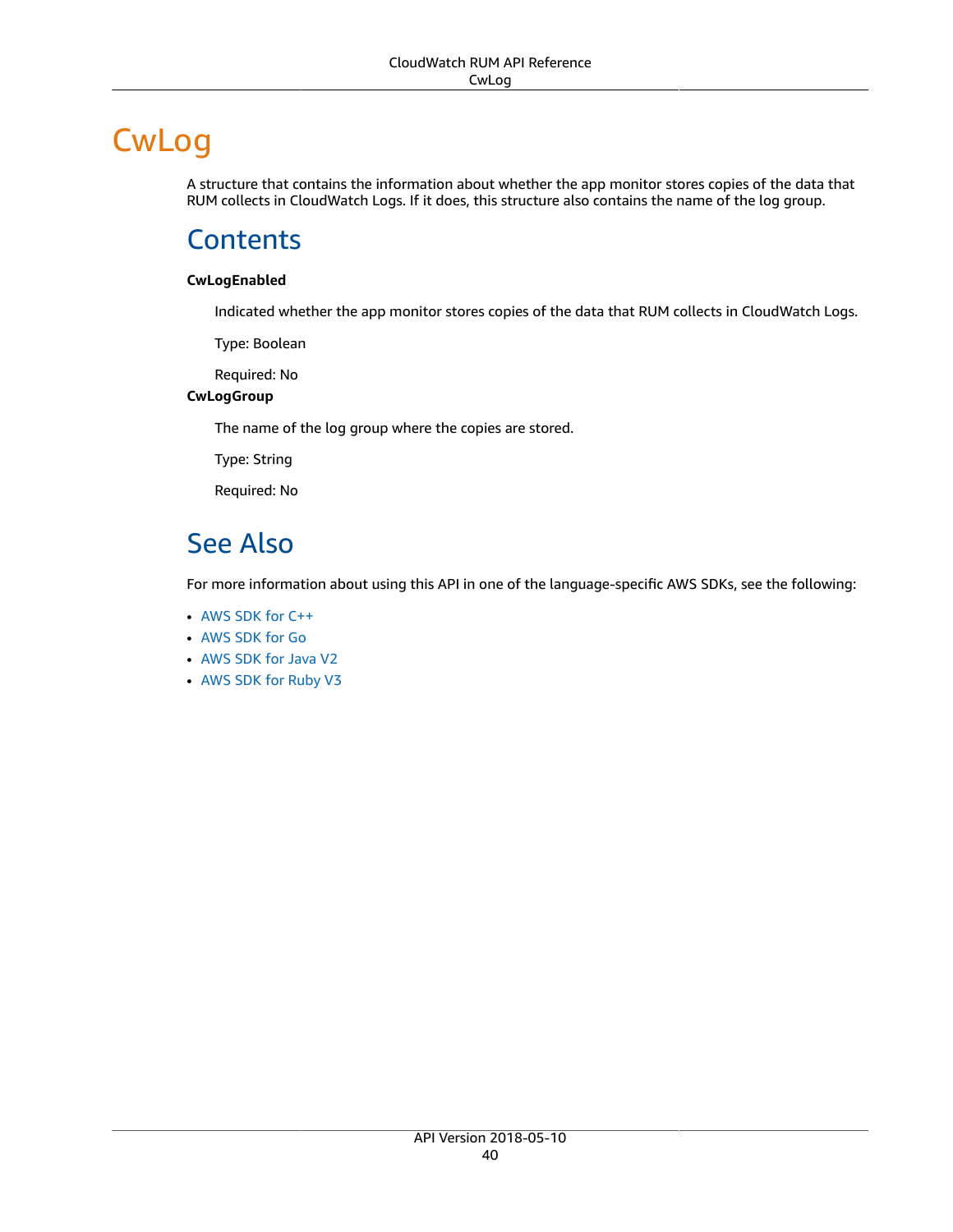# <span id="page-45-0"></span>DataStorage

A structure that contains information about whether this app monitor stores a copy of the telemetry data that RUM collects using CloudWatch Logs.

### <span id="page-45-1"></span>**Contents**

#### <span id="page-45-3"></span>**CwLog**

A structure that contains the information about whether the app monitor stores copies of the data that RUM collects in CloudWatch Logs. If it does, this structure also contains the name of the log group.

Type: [CwLog \(p. 40\)](#page-44-0) object

Required: No

# <span id="page-45-2"></span>See Also

- [AWS](https://docs.aws.amazon.com/goto/SdkForCpp/rum-2018-05-10/DataStorage) SDK for C++
- [AWS](https://docs.aws.amazon.com/goto/SdkForGoV1/rum-2018-05-10/DataStorage) SDK for Go
- [AWS](https://docs.aws.amazon.com/goto/SdkForJavaV2/rum-2018-05-10/DataStorage) SDK for Java V2
- AWS SDK for [Ruby](https://docs.aws.amazon.com/goto/SdkForRubyV3/rum-2018-05-10/DataStorage) V3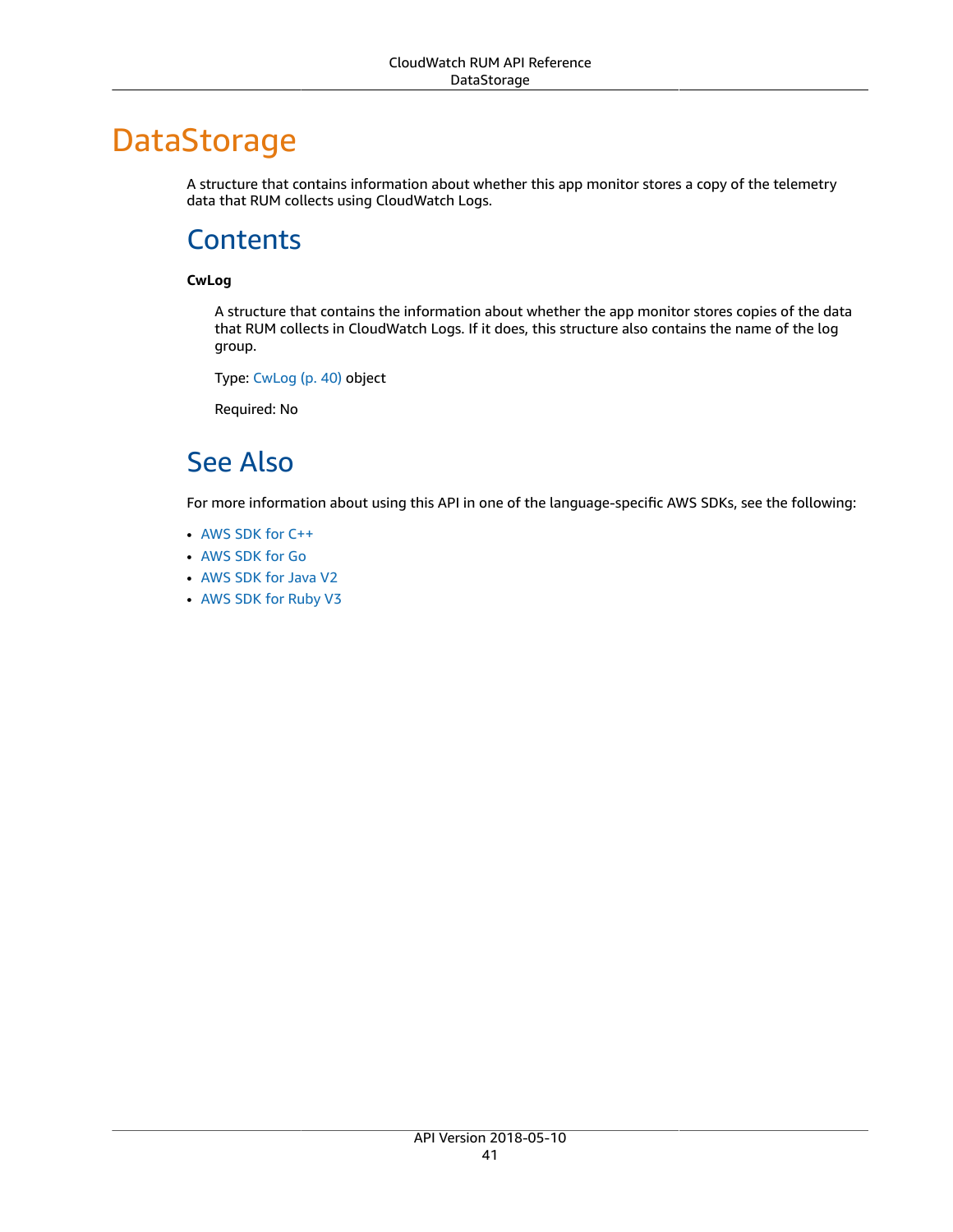# <span id="page-46-0"></span>**QueryFilter**

A structure that defines a key and values that you can use to filter the results. The only performance events that are returned are those that have values matching the ones that you specify in one of your QueryFilter structures.

For example, you could specify Browser as the Name and specify Chrome, Firefox as the Values to return events generated only from those browsers.

Specifying Invert as the Name works as a "not equal to" filter. For example, specify Invert as the Name and specify Chrome as the value to return all events except events from user sessions with the Chrome browser.

## <span id="page-46-1"></span>**Contents**

#### <span id="page-46-3"></span>**Name**

The name of a key to search for. The filter returns only the events that match the Name and Values that you specify.

Valid values for Name are Browser | Device | Country | Page | OS | EventType | Invert

Type: String

Required: No

#### <span id="page-46-4"></span>**Values**

The values of the Name that are to be be included in the returned results.

Type: Array of strings

Required: No

### <span id="page-46-2"></span>See Also

- [AWS](https://docs.aws.amazon.com/goto/SdkForCpp/rum-2018-05-10/QueryFilter) SDK for C++
- [AWS](https://docs.aws.amazon.com/goto/SdkForGoV1/rum-2018-05-10/QueryFilter) SDK for Go
- [AWS](https://docs.aws.amazon.com/goto/SdkForJavaV2/rum-2018-05-10/QueryFilter) SDK for Java V2
- AWS SDK for [Ruby](https://docs.aws.amazon.com/goto/SdkForRubyV3/rum-2018-05-10/QueryFilter) V3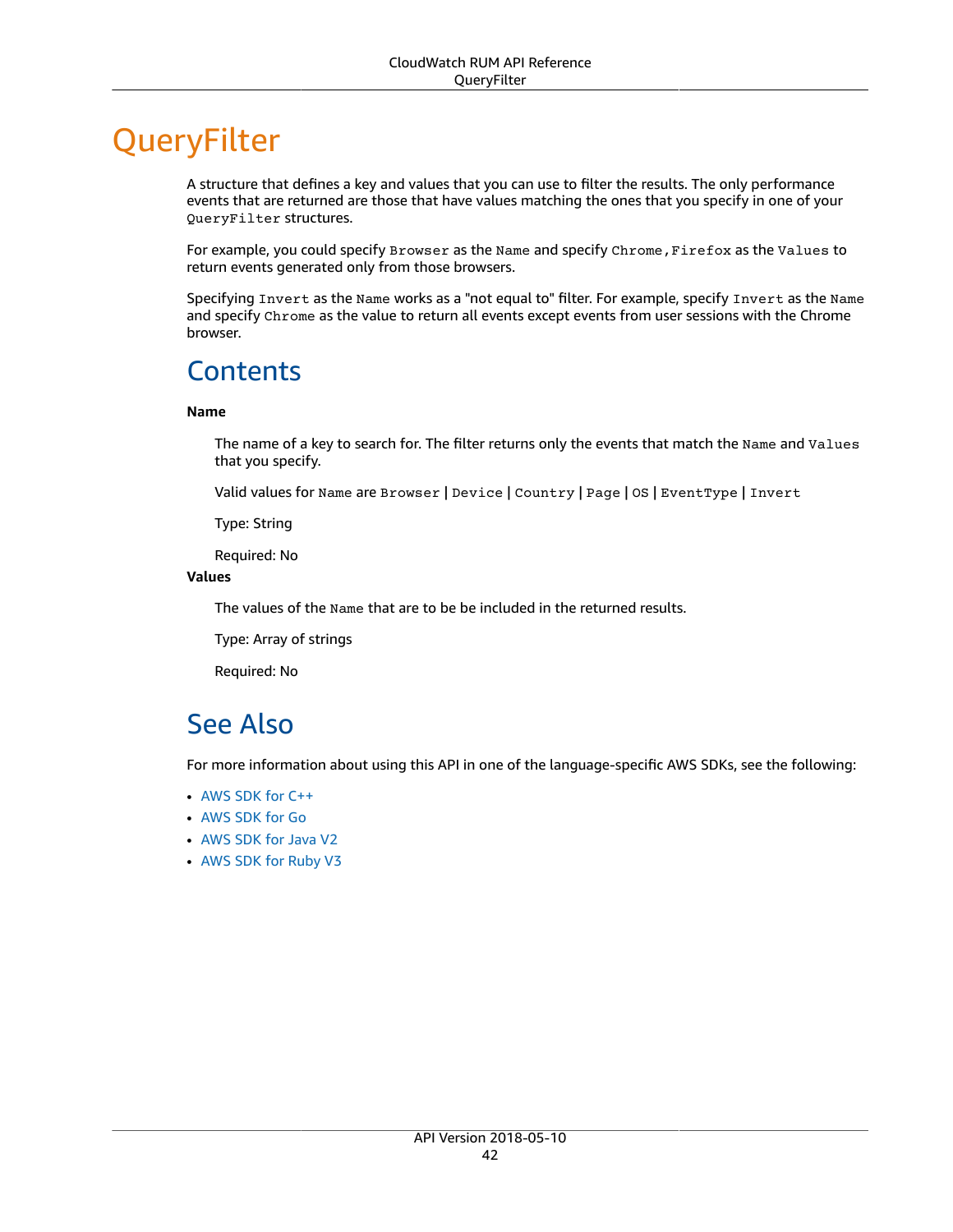# <span id="page-47-0"></span>RumEvent

A structure that contains the information for one performance event that RUM collects from a user session with your application.

### <span id="page-47-1"></span>**Contents**

#### <span id="page-47-3"></span>**details**

A string containing details about the event.

Type: String

Required: Yes

<span id="page-47-4"></span>**id**

A unique ID for this event.

Type: String

Required: Yes

#### <span id="page-47-5"></span>**metadata**

Metadata about this event, which contains a JSON serialization of the identity of the user for this session. The user information comes from information such as the HTTP user-agent request header and document interface.

Type: String

Required: No

#### <span id="page-47-6"></span>**timestamp**

The exact time that this event occurred.

Type: Timestamp

Required: Yes

#### <span id="page-47-7"></span>**type**

The JSON schema that denotes the type of event this is, such as a page load or a new session.

Type: String

Required: Yes

### <span id="page-47-2"></span>See Also

- [AWS](https://docs.aws.amazon.com/goto/SdkForCpp/rum-2018-05-10/RumEvent) SDK for C++
- [AWS](https://docs.aws.amazon.com/goto/SdkForGoV1/rum-2018-05-10/RumEvent) SDK for Go
- [AWS](https://docs.aws.amazon.com/goto/SdkForJavaV2/rum-2018-05-10/RumEvent) SDK for Java V2
- AWS SDK for [Ruby](https://docs.aws.amazon.com/goto/SdkForRubyV3/rum-2018-05-10/RumEvent) V3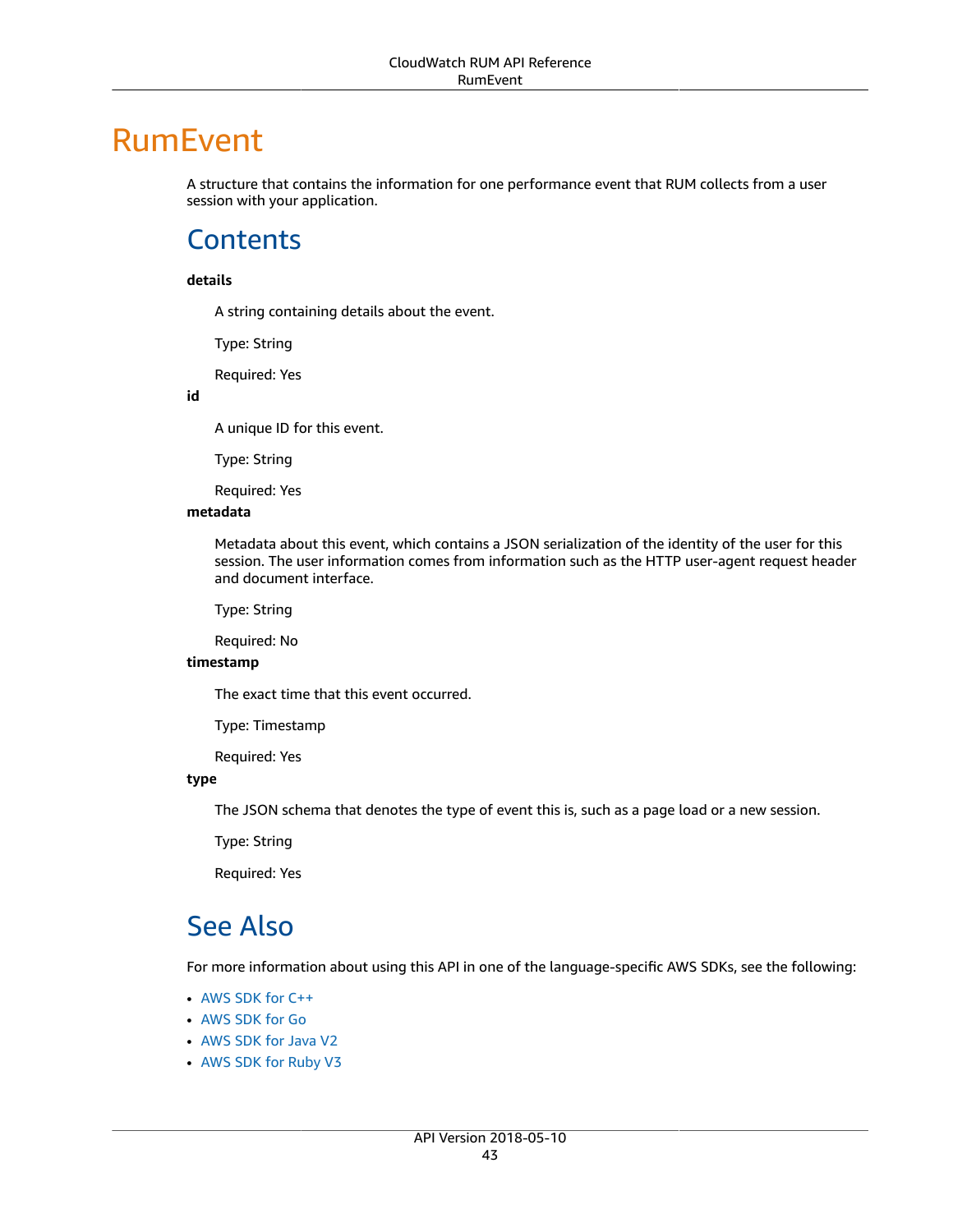# <span id="page-48-1"></span><span id="page-48-0"></span>**TimeRange**

A structure that defines the time range that you want to retrieve results from.

### **Contents**

#### <span id="page-48-3"></span>**After**

The beginning of the time range to retrieve performance events from.

Type: Long

Required: Yes

#### <span id="page-48-4"></span>**Before**

The end of the time range to retrieve performance events from. If you omit this, the time range extends to the time that this operation is performed.

Type: Long

Required: No

# <span id="page-48-2"></span>See Also

- [AWS](https://docs.aws.amazon.com/goto/SdkForCpp/rum-2018-05-10/TimeRange) SDK for C++
- [AWS](https://docs.aws.amazon.com/goto/SdkForGoV1/rum-2018-05-10/TimeRange) SDK for Go
- [AWS](https://docs.aws.amazon.com/goto/SdkForJavaV2/rum-2018-05-10/TimeRange) SDK for Java V2
- AWS SDK for [Ruby](https://docs.aws.amazon.com/goto/SdkForRubyV3/rum-2018-05-10/TimeRange) V3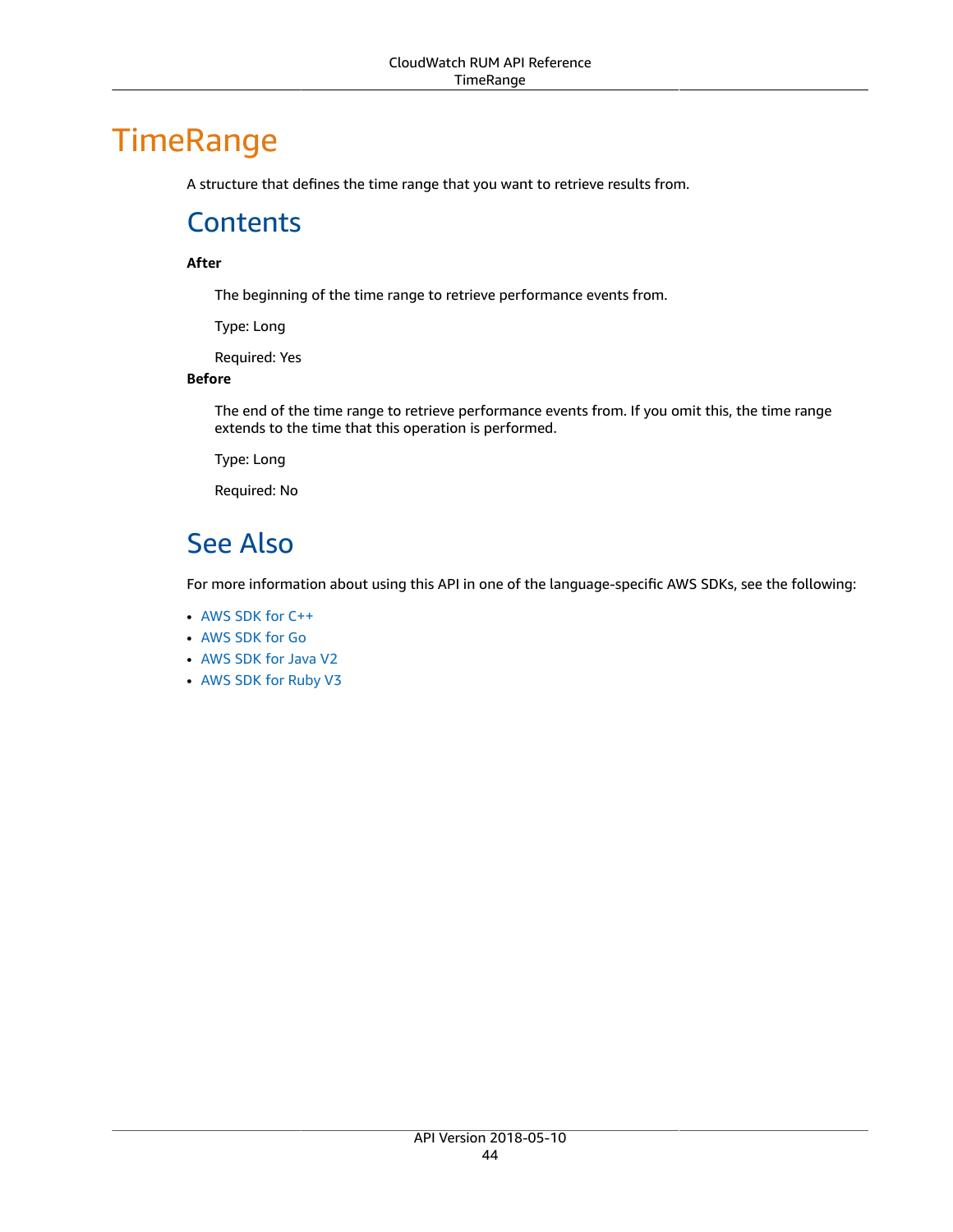# <span id="page-49-1"></span><span id="page-49-0"></span>**UserDetails**

A structure that contains information about the user session that this batch of events was collected from.

## **Contents**

#### <span id="page-49-3"></span>**sessionId**

The session ID that the performance events are from.

Type: String

Required: No

#### <span id="page-49-4"></span>**userId**

The ID of the user for this user session. This ID is generated by RUM and does not include any personally identifiable information about the user.

Type: String

Required: No

# <span id="page-49-2"></span>See Also

- [AWS](https://docs.aws.amazon.com/goto/SdkForCpp/rum-2018-05-10/UserDetails) SDK for C++
- [AWS](https://docs.aws.amazon.com/goto/SdkForGoV1/rum-2018-05-10/UserDetails) SDK for Go
- [AWS](https://docs.aws.amazon.com/goto/SdkForJavaV2/rum-2018-05-10/UserDetails) SDK for Java V2
- AWS SDK for [Ruby](https://docs.aws.amazon.com/goto/SdkForRubyV3/rum-2018-05-10/UserDetails) V3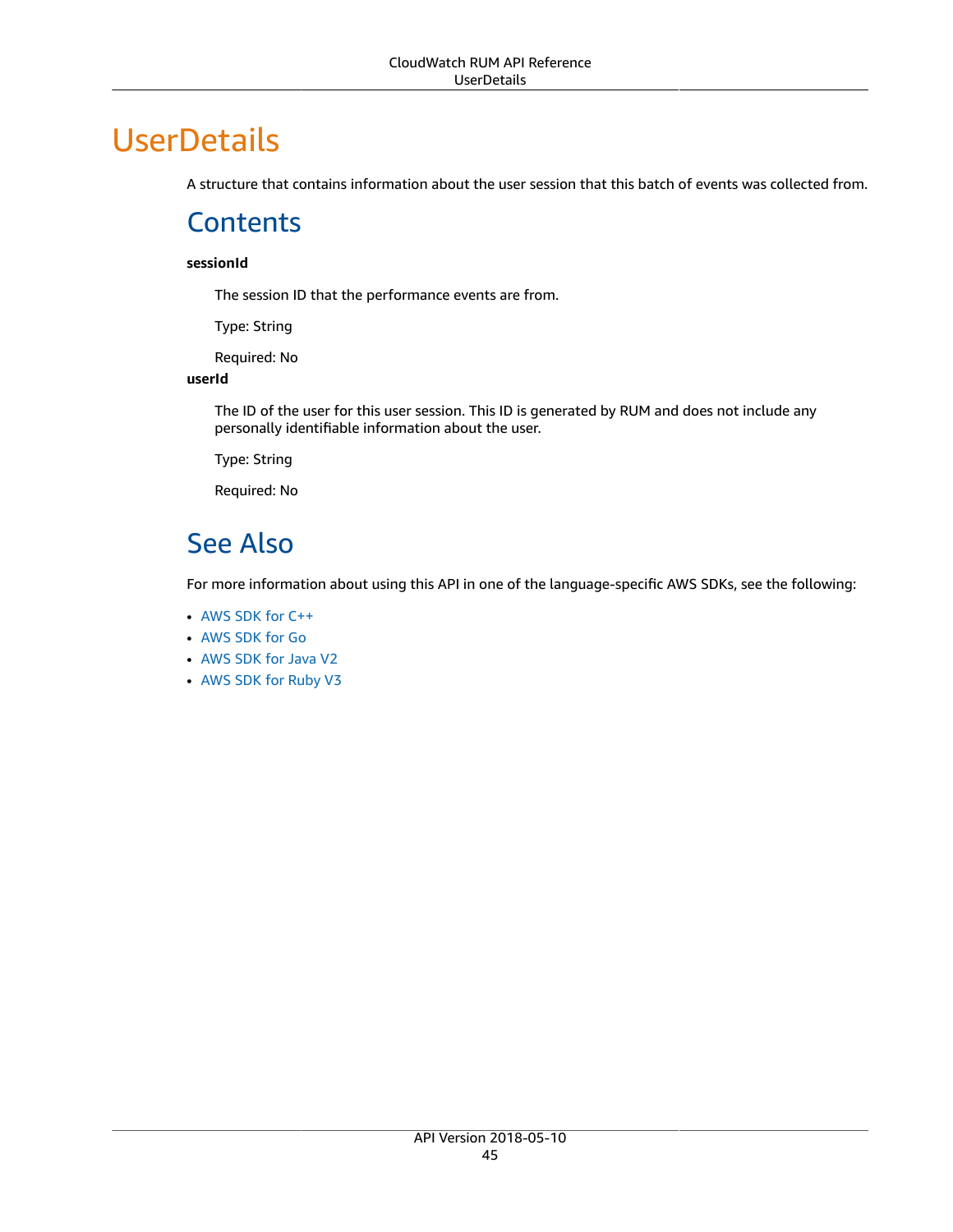# <span id="page-50-0"></span>Common Parameters

The following list contains the parameters that all actions use for signing Signature Version 4 requests with a query string. Any action-specific parameters are listed in the topic for that action. For more information about Signature Version 4, see [Signature](http://docs.aws.amazon.com/general/latest/gr/signature-version-4.html) Version 4 Signing Process in the *Amazon Web Services General Reference*.

#### **Action**

The action to be performed.

Type: string

Required: Yes

#### **Version**

The API version that the request is written for, expressed in the format YYYY-MM-DD.

Type: string

Required: Yes

#### **X-Amz-Algorithm**

The hash algorithm that you used to create the request signature.

Condition: Specify this parameter when you include authentication information in a query string instead of in the HTTP authorization header.

Type: string

Valid Values: AWS4-HMAC-SHA256

Required: Conditional

#### **X-Amz-Credential**

The credential scope value, which is a string that includes your access key, the date, the region you are targeting, the service you are requesting, and a termination string ("aws4\_request"). The value is expressed in the following format: *access\_key*/*YYYYMMDD*/*region*/*service*/aws4\_request.

For more information, see Task 2: Create a String to Sign for [Signature](http://docs.aws.amazon.com/general/latest/gr/sigv4-create-string-to-sign.html) Version 4 in the *Amazon Web Services General Reference*.

Condition: Specify this parameter when you include authentication information in a query string instead of in the HTTP authorization header.

Type: string

Required: Conditional

#### **X-Amz-Date**

The date that is used to create the signature. The format must be ISO 8601 basic format (YYYYMMDD'T'HHMMSS'Z'). For example, the following date time is a valid X-Amz-Date value: 20120325T120000Z.

Condition: X-Amz-Date is optional for all requests; it can be used to override the date used for signing requests. If the Date header is specified in the ISO 8601 basic format, X-Amz-Date is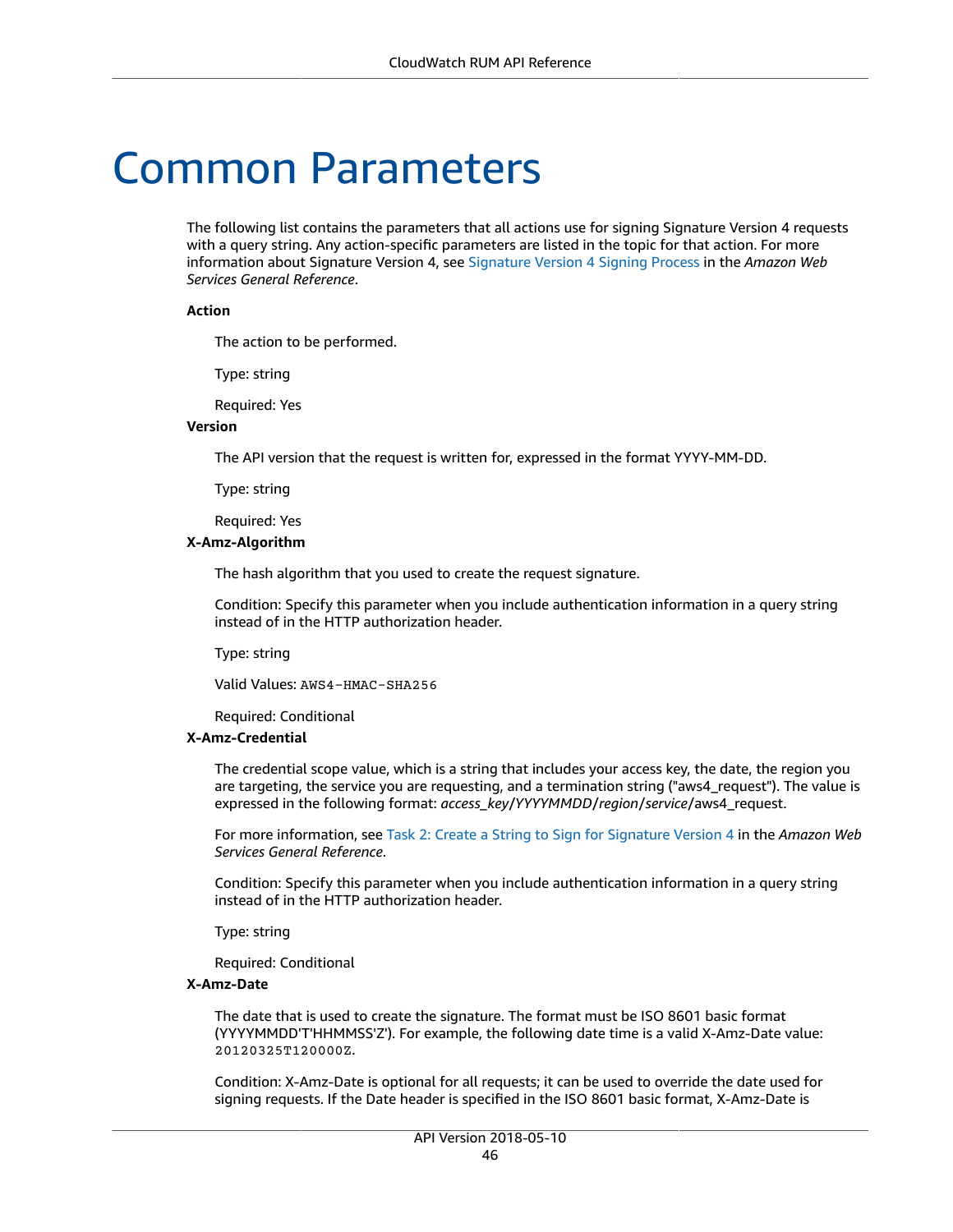not required. When X-Amz-Date is used, it always overrides the value of the Date header. For more information, see Handling Dates in [Signature](http://docs.aws.amazon.com/general/latest/gr/sigv4-date-handling.html) Version 4 in the *Amazon Web Services General Reference*.

Type: string

Required: Conditional

#### **X-Amz-Security-Token**

The temporary security token that was obtained through a call to AWS Security Token Service (AWS STS). For a list of services that support temporary security credentials from AWS Security Token Service, go to AWS [Services](http://docs.aws.amazon.com/IAM/latest/UserGuide/reference_aws-services-that-work-with-iam.html) That Work with IAM in the *IAM User Guide*.

Condition: If you're using temporary security credentials from the AWS Security Token Service, you must include the security token.

Type: string

Required: Conditional

#### **X-Amz-Signature**

Specifies the hex-encoded signature that was calculated from the string to sign and the derived signing key.

Condition: Specify this parameter when you include authentication information in a query string instead of in the HTTP authorization header.

Type: string

Required: Conditional

#### **X-Amz-SignedHeaders**

Specifies all the HTTP headers that were included as part of the canonical request. For more information about specifying signed headers, see Task 1: Create a [Canonical](http://docs.aws.amazon.com/general/latest/gr/sigv4-create-canonical-request.html) Request For Signature [Version](http://docs.aws.amazon.com/general/latest/gr/sigv4-create-canonical-request.html) 4 in the *Amazon Web Services General Reference*.

Condition: Specify this parameter when you include authentication information in a query string instead of in the HTTP authorization header.

Type: string

Required: Conditional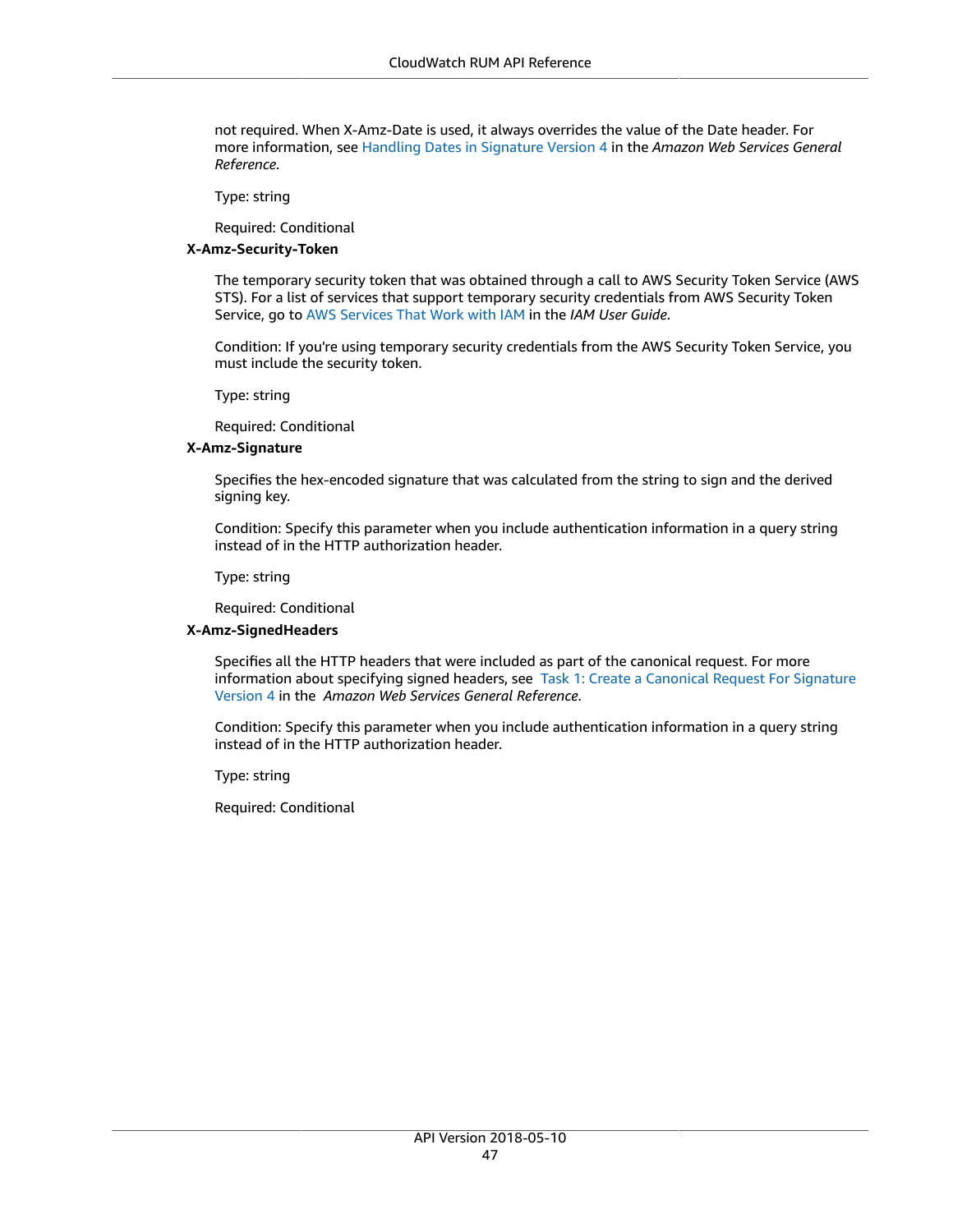# <span id="page-52-0"></span>Common Errors

This section lists the errors common to the API actions of all AWS services. For errors specific to an API action for this service, see the topic for that API action.

#### **AccessDeniedException**

You do not have sufficient access to perform this action.

HTTP Status Code: 400

#### **IncompleteSignature**

The request signature does not conform to AWS standards.

HTTP Status Code: 400

#### **InternalFailure**

The request processing has failed because of an unknown error, exception or failure.

HTTP Status Code: 500

#### **InvalidAction**

The action or operation requested is invalid. Verify that the action is typed correctly.

HTTP Status Code: 400

#### **InvalidClientTokenId**

The X.509 certificate or AWS access key ID provided does not exist in our records.

HTTP Status Code: 403

#### **InvalidParameterCombination**

Parameters that must not be used together were used together.

HTTP Status Code: 400

#### **InvalidParameterValue**

An invalid or out-of-range value was supplied for the input parameter.

#### HTTP Status Code: 400

#### **InvalidQueryParameter**

The AWS query string is malformed or does not adhere to AWS standards.

HTTP Status Code: 400

#### **MalformedQueryString**

The query string contains a syntax error.

HTTP Status Code: 404

#### **MissingAction**

The request is missing an action or a required parameter.

HTTP Status Code: 400